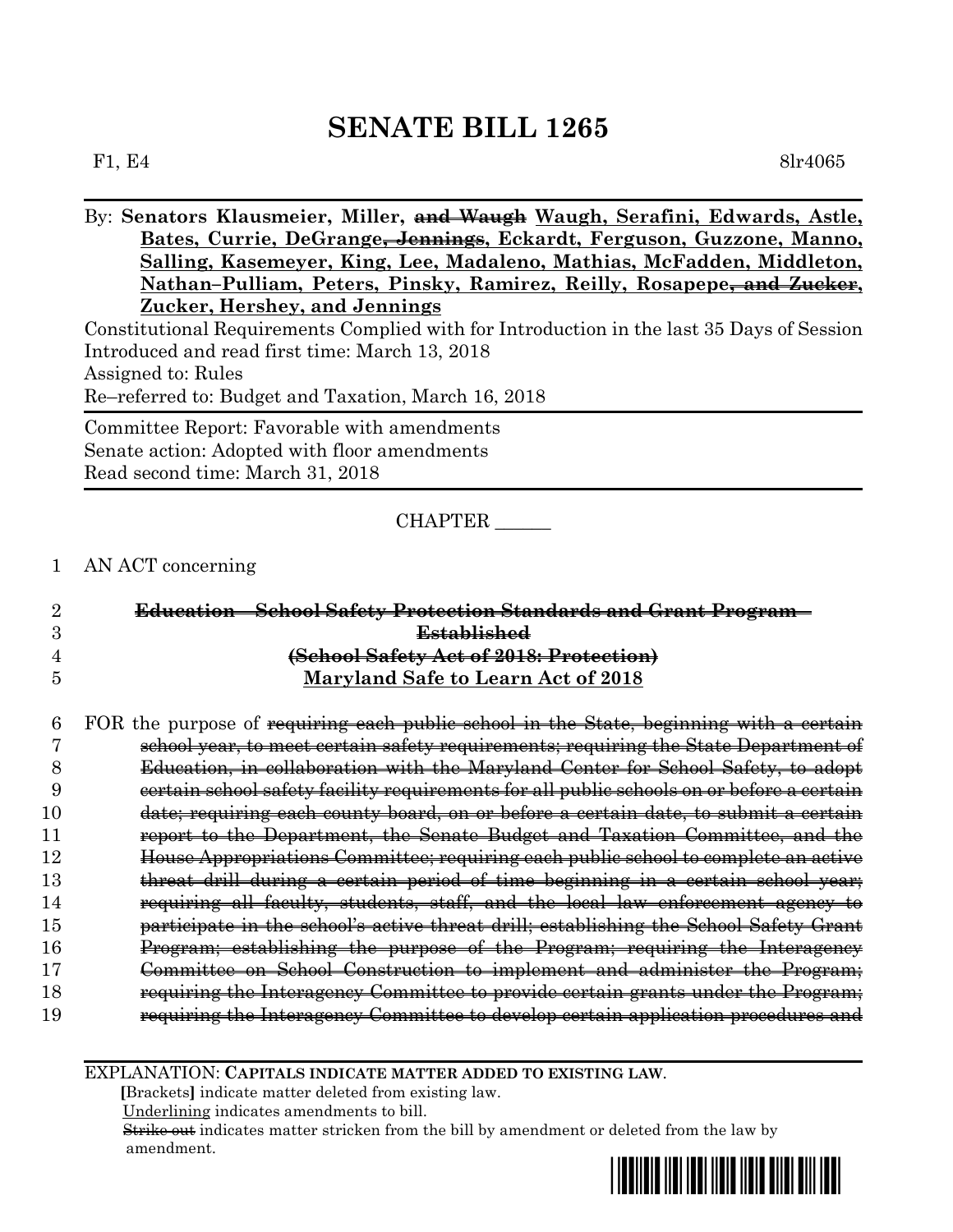eligibility requirements for the Program; requiring the Governor to provide a certain amount of money in the State budget for the Program each fiscal year; specifying that funding provided under the Program is supplemental to public school construction funding from other sources; requiring the Interagency Committee to adopt certain procedures; defining certain terms; and generally relating to school safety protection standards specifying that the Maryland Center for School Safety is an independent unit within the State Department of Education; requiring the Maryland Center for School Safety to be based at the Maryland Coordination and Analysis Center and to establish a certain satellite office; repealing a provision authorizing the establishment of certain regional satellite offices; altering the functions and duties of the Maryland Center for School Safety; altering the Governing Board of the Maryland Center for School Safety to be the School Safety Subcabinet; establishing that the Subcabinet is the governing board of the Maryland Center for School Safety; providing for the composition, chair, staffing, and meetings of the Subcabinet; repealing certain provisions relating to the composition and terms of the Governing Board; establishing the functions and duties of the Subcabinet; requiring the Subcabinet to adopt certain regulations; requiring the Subcabinet to report certain information, data, and recommendations to the Governor and the General Assembly on or before a certain date each year; establishing the School Safety Subcabinet Advisory Board; providing for the composition, chair, terms, meetings, and functions of the Advisory Board; authorizing the Subcabinet, rather 22 than the Center, to adopt certain regulations relating to certain grants for security projects related to hate crimes or attacks; altering a certain provision to require the Governor, beginning in a certain fiscal year, to provide not less than a certain amount of funding for the ongoing operation of the Center; repealing a requirement that the Governing Board distribute certain grants in a certain manner; requiring the Subcabinet, on or before a certain date, to develop a certain model policy for the establishment of a certain assessment team or teams in each local school system and requiring each local school system to adopt a certain consistent policy on or before a certain date; requiring each local school system to designate a certain school safety coordinator; requiring the Center, on or before a certain date and in consultation with local school systems, to develop and submit to the Maryland Police Training and Standards Commission for approval a certain specialized curriculum for use in training school resource officers; prohibiting the specialized curriculum from going into effect until it is approved by the Commission; requiring the Center to amend the specialized curriculum to meet with the Commission's approval, if the Commission does not initially approve the specialized curriculum; requiring the Center, on or before a certain date, to develop and submit to the Commission for approval a certain model training program; requiring each local law enforcement agency to enroll certain individuals in a certain training program; beginning on a certain date, requiring an individual to complete a certain training program and be certified by the Commission to be assigned as a school resource officer; requiring the Center to collect and analyze certain data regarding school resource officers and develop certain guidelines on or before a certain date; requiring each local school system, on or before a certain date, to develop a plan to implement the guidelines and submit the plan to the Center for review and comment; requiring each local school system to submit certain reports to the Center on or before certain dates each year; requiring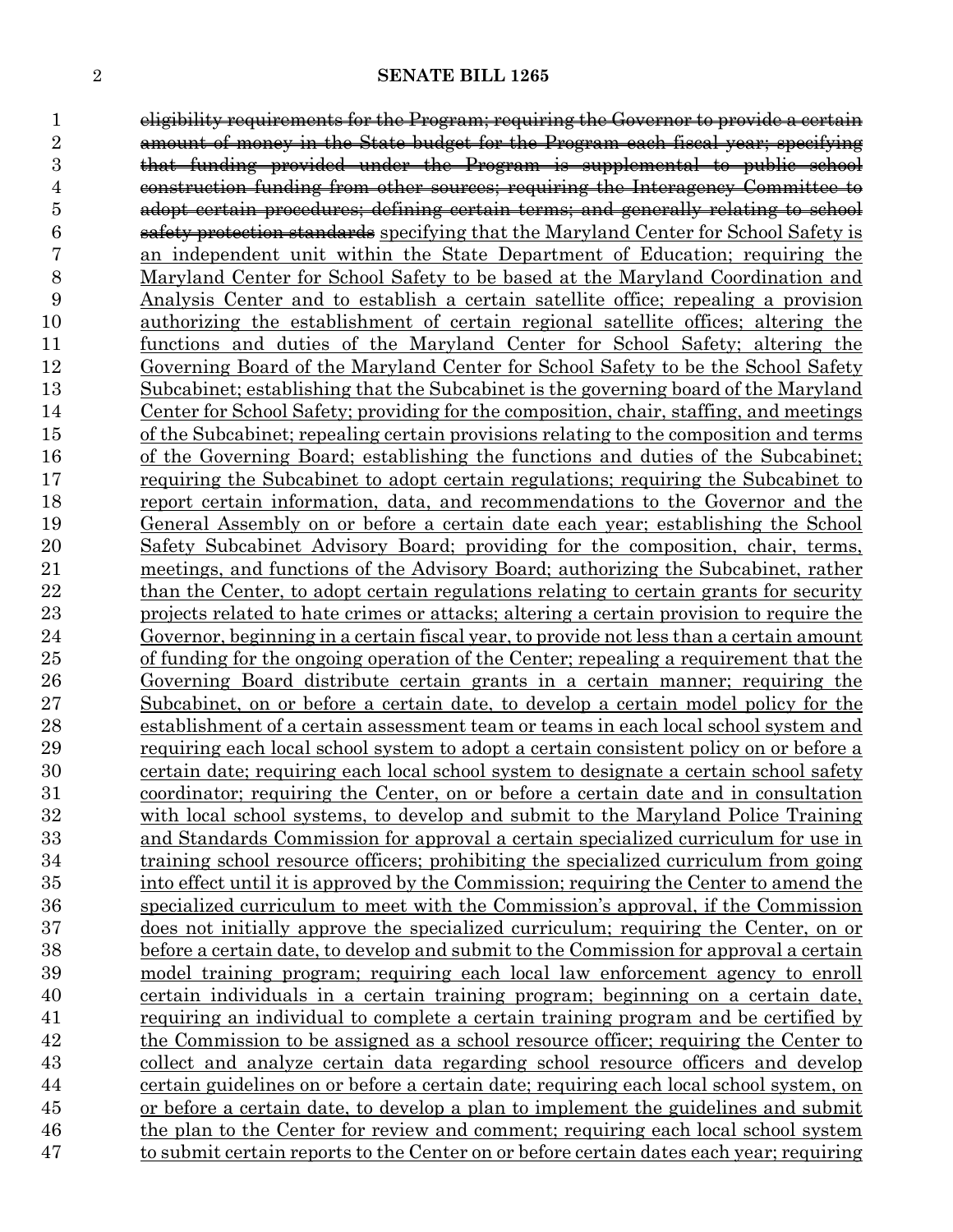1 the Center to submit a summary of certain reports to the Governor and the General Assembly each year; authorizing the Department, in consultation with the Subcabinet, to adopt regulations to incorporate in the annual schedule of drills for each local school system certain age–appropriate components of a certain active shooter program or guidelines that may include certain procedures; requiring the Department to notify the Governor and the Legislative Policy Committee of proposed changes to regulations that alter the annual schedule of drills; requiring each local school system and each local law enforcement agency to collaborate to establish policies for responding to an emergency at each public school; requiring each local school system to conduct a certain safety evaluation of each public school on or before a certain date and regularly thereafter; requiring the Department, in consultation with the Center and local school systems, on or before a certain date, to update the Emergency Planning Guidelines for Local School Systems and Schools; requiring each local school system to update certain school emergency plans on or before a certain date and regularly thereafter, and to submit the plans to the Center for review and comment; requiring each local school system, in consultation with the Center, to update certain emergency plans to correct certain identified weaknesses; requiring a local school system to promptly inform the Center of certain incidents occurring on school grounds; requiring certain local school systems to hold and invite certain entities to participate in after–action reviews and evaluations after certain incidents; requiring certain local school systems to file after–action reviews and evaluations with the Center; requiring the Center to report certain information to the Governor and the General Assembly, within a certain period of time; requiring each local school system to appoint a certain mental health services coordinator on or before a certain date; establishing the duties of the mental health services coordinators; authorizing the Subcabinet to provide certain grants from the Safe Schools Fund to local school systems to develop plans for delivering certain behavioral health and wraparound services to certain students; requiring a local school system applying for a certain grant to provide certain evidence regarding the use of external funding; altering the School Safety Enforcement Fund to be the Safe Schools Fund; altering the purpose, contents, and uses of the Fund; requiring the Subcabinet, rather than the Executive Director of the Governor's Office of Crime Control and Prevention, to administer the Fund; providing that the Fund may be used only to provide grants to local school systems to enhance school safety; authorizing the Subcabinet to make certain grants to local school systems from the Fund; requiring the Subcabinet to establish application procedures for grants from the Fund; requiring interest earnings of the Fund to be credited to the Fund; specifying that money expended from the Fund is supplemental to certain other funds; exempting the Fund from a certain provision of law requiring interest earnings on State money to accrue to the General Fund of the State; requiring, beginning with a certain academic year, each public institution of higher education annually to complete at least one active shooter drill; requiring that a custodian deny inspection of any record disclosing a certain safety evaluation, school emergency plan, or emergency response policy, except for inspections by certain entities in certain circumstances; providing that certain appropriations and budgeted positions may only be transferred by budget amendment for certain purposes related to school 47 safety and that funds not expended for the restricted purposes revert to the General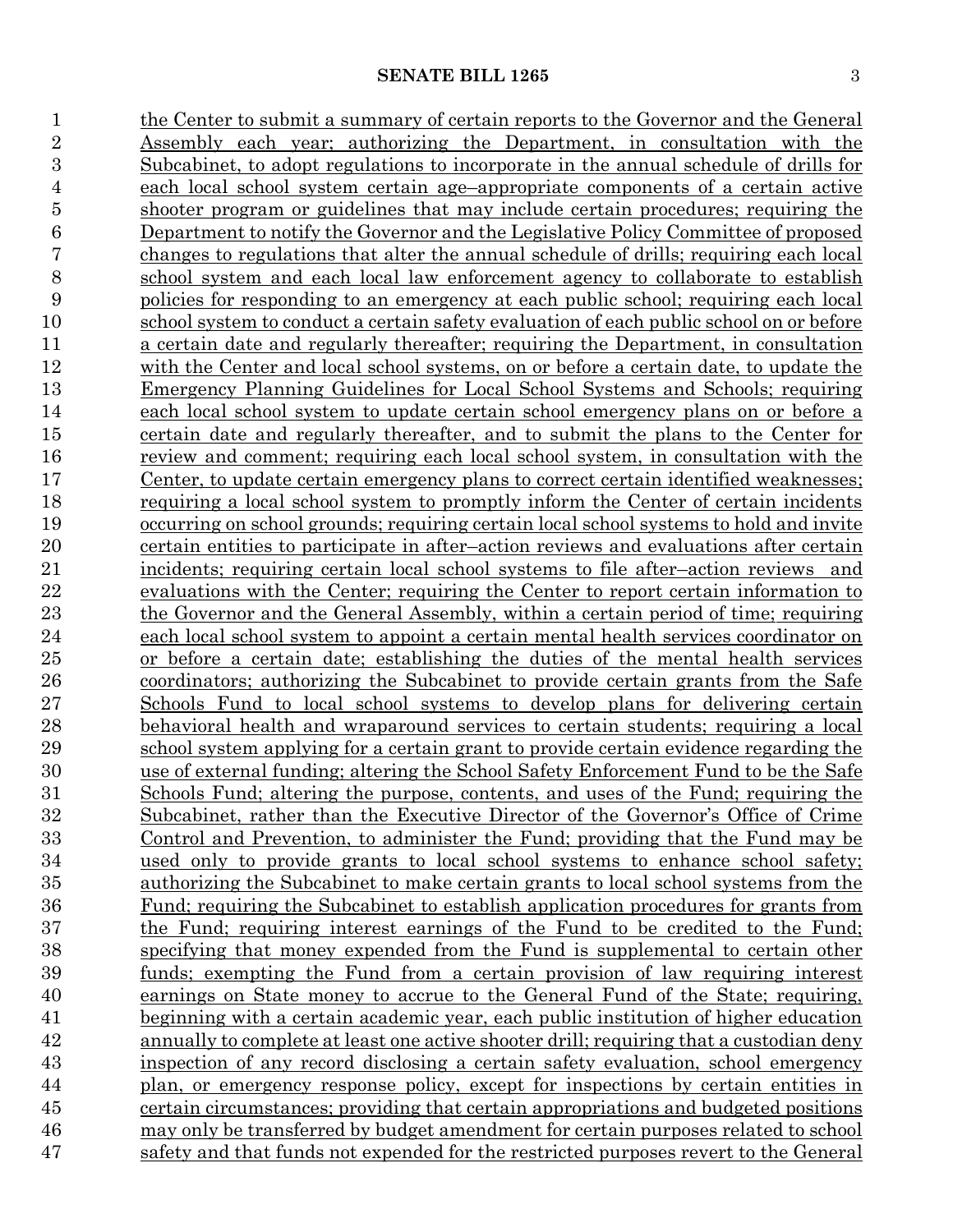|    | Fund; requiring the Center, by a certain date, to report to certain legislative       |
|----|---------------------------------------------------------------------------------------|
| 2  | committees on the proposed uses of certain additional resources; providing a certain  |
| 3  | period of time for the legislative committees to review and comment before any of the |
| 4  | additional funds are expended; requiring the Commission on Innovation and             |
| 5  | Excellence in Public Schools to continue to evaluate the need for additional student  |
| 6  | mental health and other wraparound services and to consider and include certain       |
|    | recommendations in its final report; requiring the Subcabinet, by a certain date, to  |
| 8  | submit a report to the Governor and the General Assembly evaluating certain plans     |
| 9  | for delivering behavioral health and wraparound services to certain students and the  |
| 10 | availability of mental health services and practitioners to address certain needs;    |
| 11 | repealing certain requirements relating to reports by the Governing Board; repealing  |
| 12 | certain provisions of law relating to grants from the School Safety Enforcement Fund  |
| 13 | and reports by the Executive Director of the Governor's Office of Crime Control and   |
| 14 | Prevention; defining certain terms; repealing certain definitions; repealing certain  |
| 15 | obsolete provisions of law; making certain conforming changes; making certain         |
| 16 | stylistic changes; and generally relating to school safety.                           |
|    |                                                                                       |

#### 17 BY adding to

- Article Education
- Section 4–134, 4–135, and 5–314
- **Annotated Code of Maryland**
- (2014 Replacement Volume and 2017 Supplement)
- BY repealing
- Article Education
- Section 7–1505
- Annotated Code of Maryland
- (2018 Replacement Volume)

## BY repealing

- Article Public Safety
- Section 4–201, 4–203, and 4–204 and the subtitle "Subtitle 2. School Safety Enforcement Fund"
- Annotated Code of Maryland
- (2011 Replacement Volume and 2017 Supplement)

### BY repealing

- Article Transportation
- Section  $17-106(e)(2)(ii)$  through (v)
- Annotated Code of Maryland
- (2012 Replacement Volume and 2017 Supplement)

# BY renumbering

- Article Education
- Section 7–1502.1 and 7–1504, respectively
- to be Section 7–1505 and 7–1506, respectively
- Annotated Code of Maryland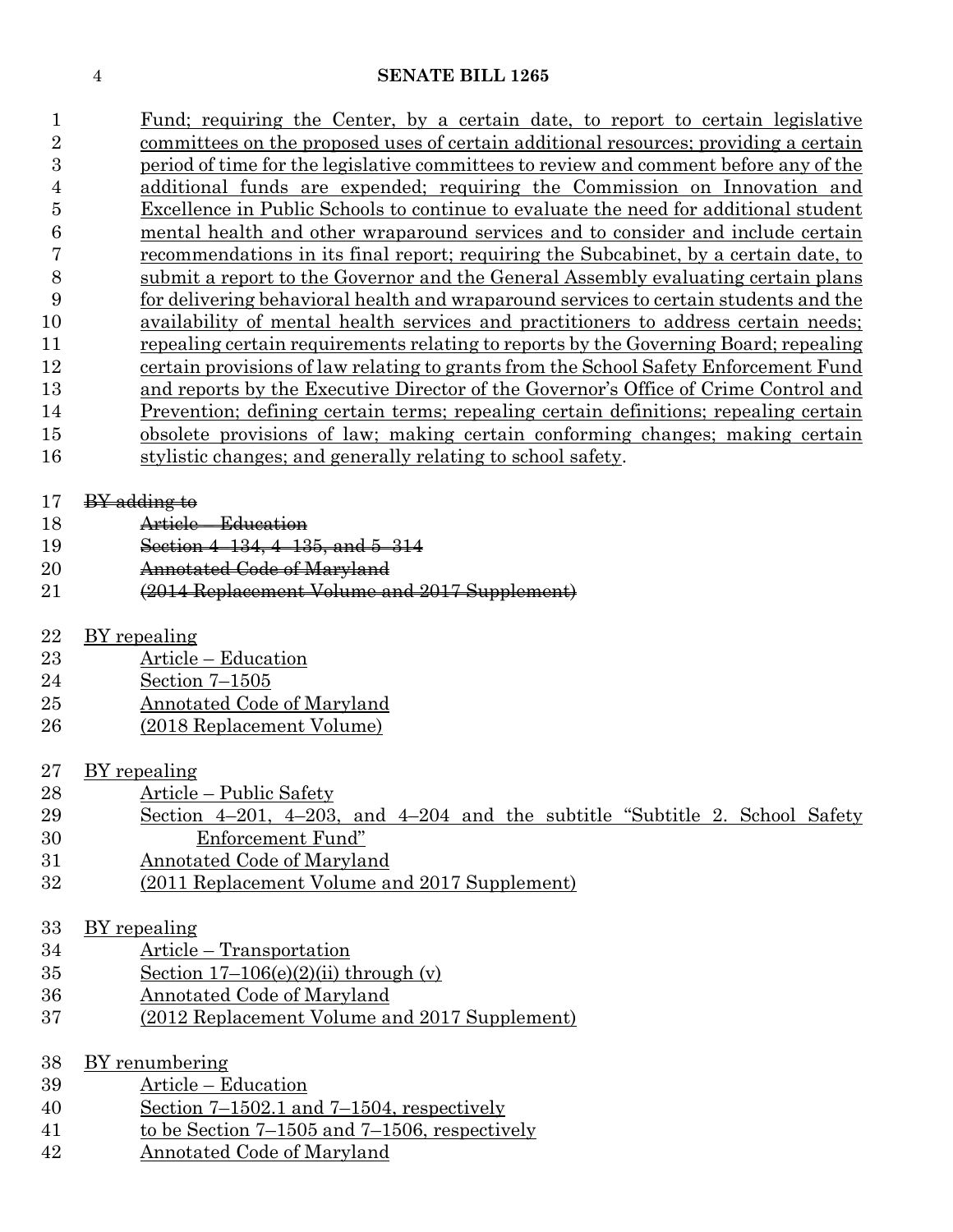| 1                | (2018 Replacement Volume)                                                    |  |  |  |  |  |
|------------------|------------------------------------------------------------------------------|--|--|--|--|--|
| $\overline{2}$   | BY transferring                                                              |  |  |  |  |  |
| 3                | Article – Public Safety                                                      |  |  |  |  |  |
| 4                | Section 4-202                                                                |  |  |  |  |  |
| 5                | <b>Annotated Code of Maryland</b>                                            |  |  |  |  |  |
| $\boldsymbol{6}$ | (2011 Replacement Volume and 2017 Supplement)                                |  |  |  |  |  |
| 7                | to be                                                                        |  |  |  |  |  |
| 8                | Article – Education                                                          |  |  |  |  |  |
| 9                | Section 7-1512                                                               |  |  |  |  |  |
| 10               | <b>Annotated Code of Maryland</b>                                            |  |  |  |  |  |
|                  |                                                                              |  |  |  |  |  |
| 11               | (2018 Replacement Volume)                                                    |  |  |  |  |  |
| 12               | BY repealing and reenacting, without amendments,                             |  |  |  |  |  |
| 13               | Article – Education                                                          |  |  |  |  |  |
| 14               | Section $4-318(a)$                                                           |  |  |  |  |  |
| 15               | <b>Annotated Code of Maryland</b>                                            |  |  |  |  |  |
| 16               | (2018 Replacement Volume)                                                    |  |  |  |  |  |
| 17               | BY repealing and reenacting, with amendments,                                |  |  |  |  |  |
| 18               | Article – Education                                                          |  |  |  |  |  |
| 19               | Section 7–1501 through 7–1503 to be under the amended subtitle "Subtitle 15. |  |  |  |  |  |
| 20               | Maryland Safe to Learn Act"                                                  |  |  |  |  |  |
| 21               | Annotated Code of Maryland                                                   |  |  |  |  |  |
| 22               | (2018 Replacement Volume)                                                    |  |  |  |  |  |
|                  |                                                                              |  |  |  |  |  |
| 23               | <u>BY</u> adding to                                                          |  |  |  |  |  |
| 24               | Article – Education                                                          |  |  |  |  |  |
| 25               | Section 7-1504, 7-1507 through 7-1511, and 15-123                            |  |  |  |  |  |
| 26               | Annotated Code of Maryland                                                   |  |  |  |  |  |
| 27               | (2018 Replacement Volume)                                                    |  |  |  |  |  |
|                  |                                                                              |  |  |  |  |  |
| 28               | BY repealing and reenacting, with amendments,                                |  |  |  |  |  |
| 29               | Article – Education                                                          |  |  |  |  |  |
| 30               | Section 7-1505 and 7-1506                                                    |  |  |  |  |  |
| 31               | Annotated Code of Maryland                                                   |  |  |  |  |  |
| 32               | (2018 Replacement Volume)                                                    |  |  |  |  |  |
| 33               | (As enacted by Section 2 of this Act)                                        |  |  |  |  |  |
| 34               | BY repealing and reenacting, with amendments,                                |  |  |  |  |  |
| 35               | Article – Education                                                          |  |  |  |  |  |
| 36               | Section $7 - 1512$                                                           |  |  |  |  |  |
| 37               | <b>Annotated Code of Maryland</b>                                            |  |  |  |  |  |
| 38               | (2018 Replacement Volume)                                                    |  |  |  |  |  |
| 39               | (As enacted by Section 3 of this Act)                                        |  |  |  |  |  |
|                  |                                                                              |  |  |  |  |  |
| 40               | BY repealing and reenacting, without amendments,                             |  |  |  |  |  |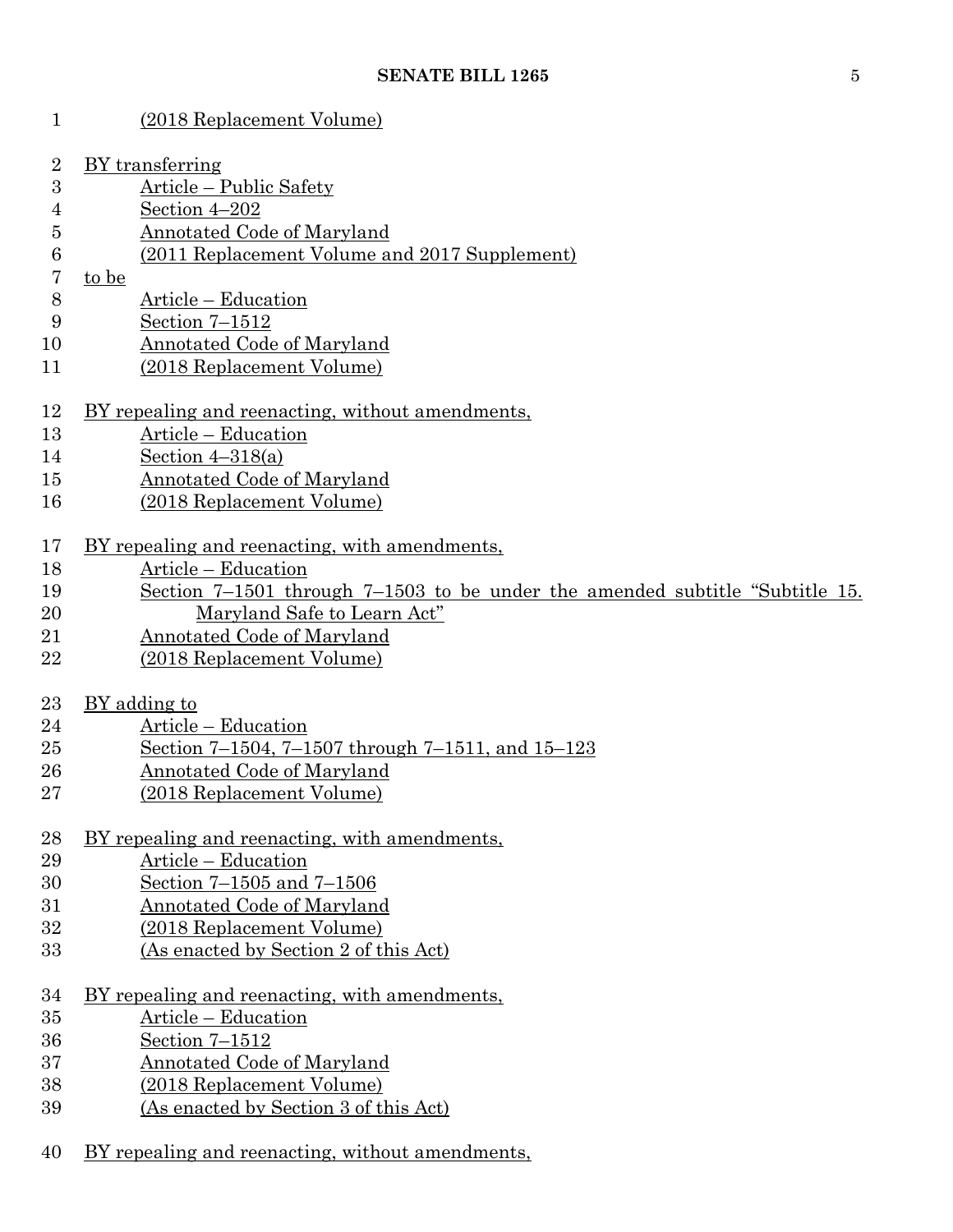| $\mathbf 1$    | Article – General Provisions                            |
|----------------|---------------------------------------------------------|
| $\overline{2}$ | Section 4-201                                           |
| 3              | <b>Annotated Code of Maryland</b>                       |
| $\overline{4}$ | (2014 Volume and 2017 Supplement)                       |
|                |                                                         |
| $\overline{5}$ | BY adding to                                            |
| 6              | Article – General Provisions                            |
| 7              | Section 4-314.1                                         |
| 8              | <b>Annotated Code of Maryland</b>                       |
| 9              | (2014 Volume and 2017 Supplement)                       |
| 10             | <u>BY repealing and reenacting, without amendments,</u> |
| 11             | Article – Public Safety                                 |
| 12             | Section $3-101(a)$ , (b), and (e)                       |
| 13             | Annotated Code of Maryland                              |
| 14             | (2011 Replacement Volume and 2017 Supplement)           |
|                |                                                         |
| 15             | BY adding to                                            |
| 16             | Article – Public Safety                                 |
| 17             | Section 3-520                                           |
| 18             | <b>Annotated Code of Maryland</b>                       |
| 19             | (2011 Replacement Volume and 2017 Supplement)           |
|                |                                                         |
| 20             | <u>BY repealing and reenacting, without amendments,</u> |
| 21             | Article - State Finance and Procurement                 |
| 22             | Section $6 - 226(a)(2)(i)$                              |
| 23             | Annotated Code of Maryland                              |
| 24             | (2015 Replacement Volume and 2017 Supplement)           |
|                |                                                         |
| $25\,$         | BY repealing and reenacting, with amendments,           |
| $26\,$         | Article – State Finance and Procurement                 |
| $27\,$         | Section $6-226(a)(2)(ii)101$ . and 102.                 |
| 28             | <u>Annotated Code of Maryland</u>                       |
| 29             | (2015 Replacement Volume and 2017 Supplement)           |
| 30             | BY adding to                                            |
| 31             | Article – State Finance and Procurement                 |
| 32             | Section $6 - 226(a)(2)(ii)103$ .                        |
| 33             | <u>Annotated Code of Maryland</u>                       |
| 34             | (2015 Replacement Volume and 2017 Supplement)           |
|                |                                                         |
| $35\,$         | <u>BY repealing and reenacting, without amendments,</u> |
| 36             | <u>Article – Transportation</u>                         |
| 37             | Section $17-106(e)(1)$ and $(2)(i)$                     |
| 38             | <b>Annotated Code of Maryland</b>                       |
| 39             | (2012 Replacement Volume and 2017 Supplement)           |
|                |                                                         |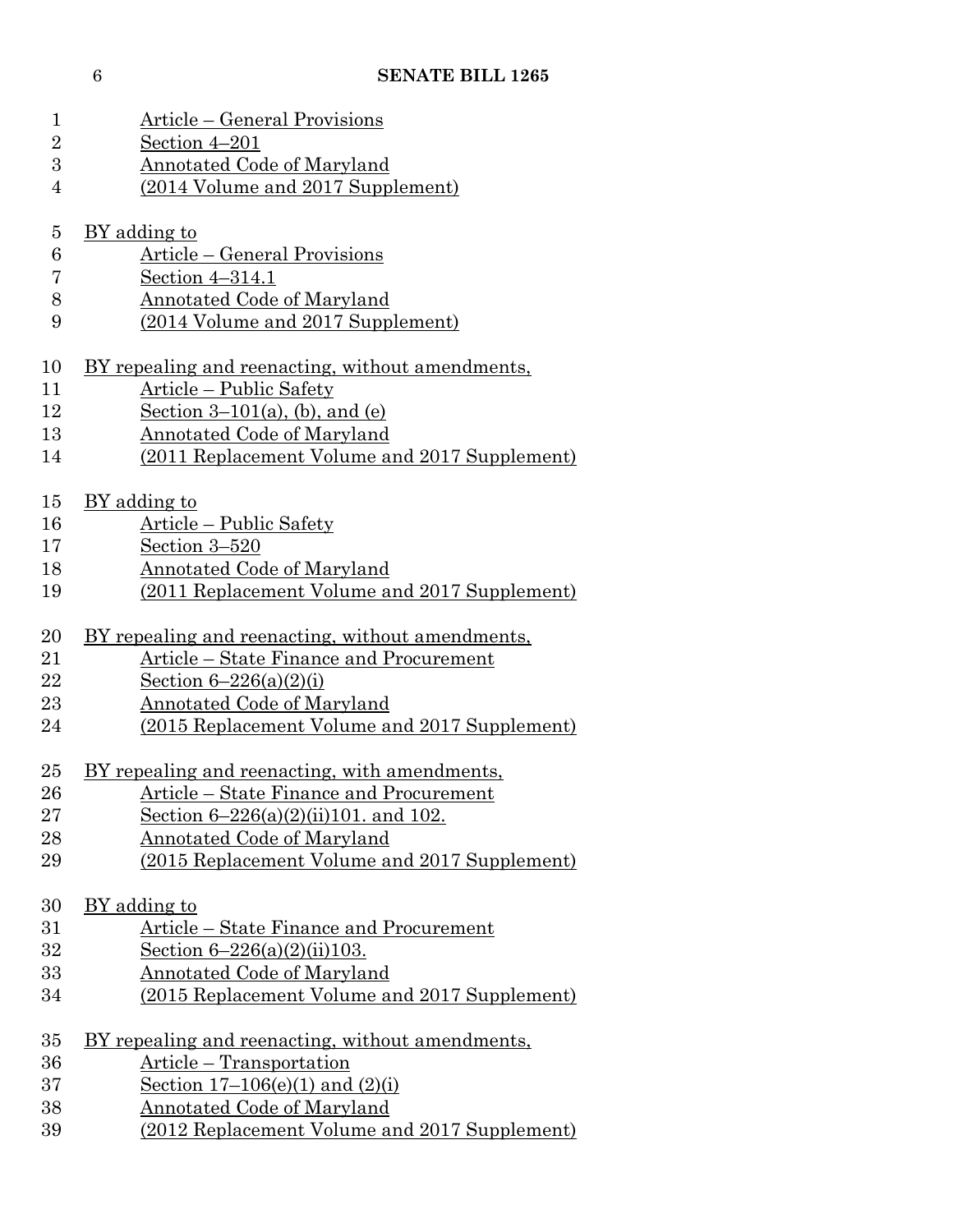BY repealing and reenacting, with amendments,

 Article – Transportation Section 17–106(e)(2)(vi) Annotated Code of Maryland (2012 Replacement Volume and 2017 Supplement) SECTION 1. BE IT ENACTED BY THE GENERAL ASSEMBLY OF MARYLAND, That Section(s) 7–1505 of Article – Education of the Annotated Code of Maryland, Section(s) 4–201, 4–203, and 4–204 and the subtitle "Subtitle 2. School Safety Enforcement Fund" of Article – Public Safety of the Annotated Code of Maryland, and Section(s) 17–106(e)(2)(ii) through (v) of Article – Transportation of the Annotated Code of Maryland be repealed. SECTION 2. AND BE IT FURTHER ENACTED, That Section(s) 7–1502.1 and 7–1504, respectively, of Article – Education of the Annotated Code of Maryland be renumbered to be Section(s) 7–1505 and 7–1506, respectively. SECTION 3. AND BE IT FURTHER ENACTED, That Section(s) 4–202 of Article – Public Safety of the Annotated Code of Maryland be transferred to be Section(s) 7–1512 of Article – Education of the Annotated Code of Maryland. 17 SECTION 4.4. BE IT ENACTED BY THE GENERAL ASSEMBLY OF MARYLAND AND BE IT FURTHER ENACTED, That the Laws of Maryland read as follows: **Article – Education 4–134. (A) BEGINNING WITH THE 2020–2021 SCHOOL YEAR, EACH PUBLIC SCHOOL SHALL HAVE: (1) SECURE AND LOCKABLE CLASSROOM DOORS FOR EACH CLASSROOM IN THE SCHOOL; (2) AN AREA OF SAFE REFUGE IN EACH CLASSROOM IN THE SCHOOL; AND (3) SURVEILLANCE AND OTHER SECURITY TECHNOLOGY FOR SCHOOL MONITORING PURPOSES. (B) ON OR BEFORE JULY 1, 2019, THE DEPARTMENT, IN COLLABORATION WITH THE MARYLAND CENTER FOR SCHOOL SAFETY, SHALL ADOPT SCHOOL SAFETY FACILITY REQUIREMENTS FOR ALL PUBLIC SCHOOLS IN THE STATE. (C) ON OR BEFORE DECEMBER 1, 2019, EACH COUNTY BOARD SHALL SUBMIT A REPORT TO THE DEPARTMENT AND, IN ACCORDANCE WITH § 2–1246 OF**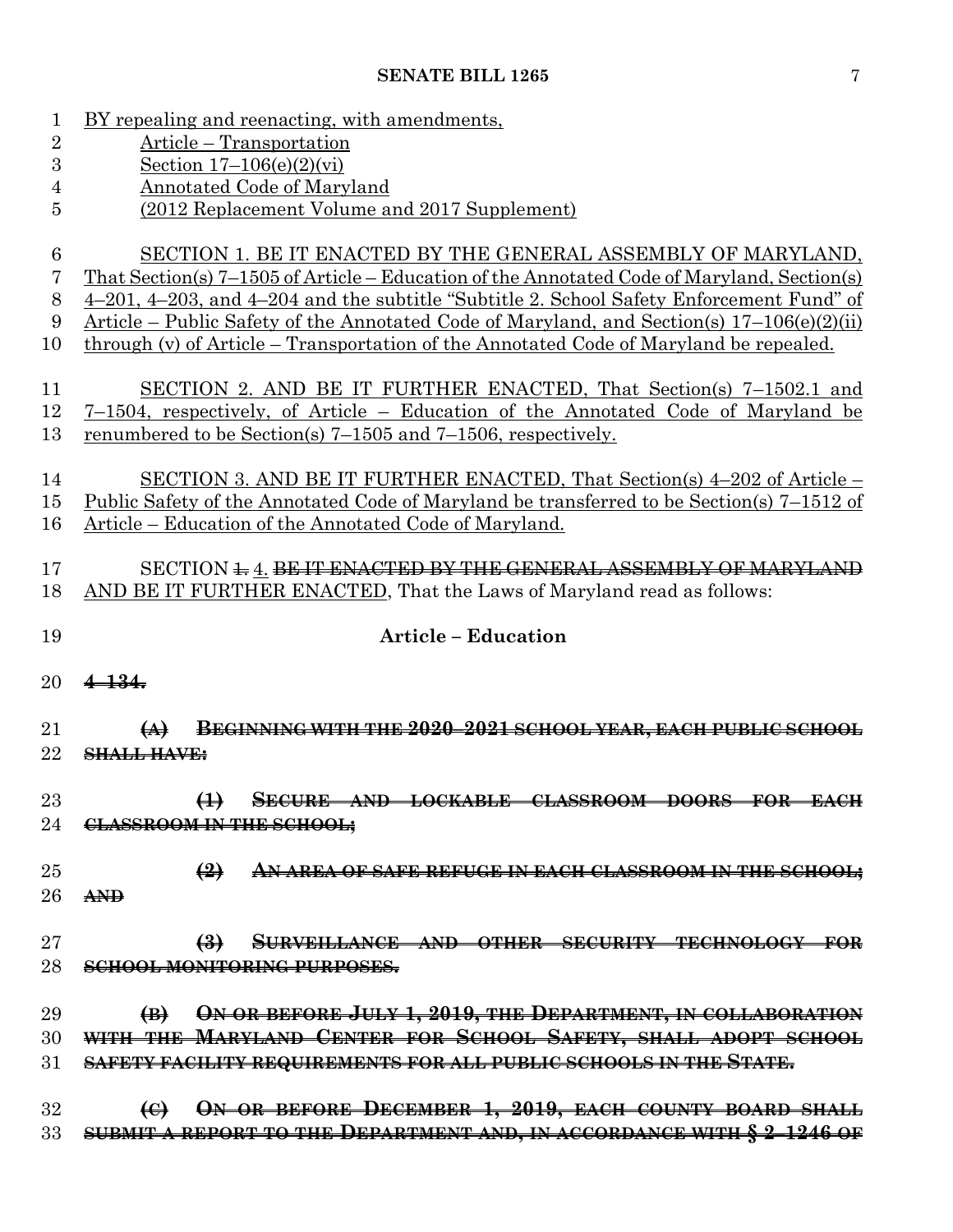|                     | 8<br><b>SENATE BILL 1265</b>                                                                                                                                                                                                            |  |
|---------------------|-----------------------------------------------------------------------------------------------------------------------------------------------------------------------------------------------------------------------------------------|--|
| 1<br>2              | THE STATE GOVERNMENT ARTICLE, THE SENATE BUDGET AND TAXATION<br><b>COMMITTEE AND THE HOUSE APPROPRIATIONS COMMITTEE THAT INCLUDES:</b>                                                                                                  |  |
| 3<br>4              | AN ASSESSMENT OF WHETHER EACH PUBLIC SCHOOL IN THE<br>$\bigoplus$<br>COUNTY MEETS THE REQUIREMENTS IN SUBSECTION (A) OF THIS SECTION; AND                                                                                               |  |
| 5<br>6              | IF A PUBLIC SCHOOL DOES NOT MEET THE REQUIREMENTS IN<br>$\left(2\right)$<br>SUBSECTION (A) OF THIS SECTION, THE COUNTY BOARD'S PLAN TO MEET THE<br>REQUIREMENTS BY THE 2020-2021 SCHOOL YEAR.                                           |  |
| 8                   | $4 - 135.$                                                                                                                                                                                                                              |  |
| 9<br>10<br>11<br>12 | IN THIS SECTION, "ACTIVE THREAT DRILL" MEANS TRAINING BASED ON<br>$\leftrightarrow$<br>THE ACTIVE SHOOTER PREPAREDNESS PROGRAM DEVELOPED BY THE<br>DEPARTMENT OF HOMELAND SECURITY TO PREPARE FOR AN ACTIVE SHOOTER<br><b>INCIDENT.</b> |  |
| 13<br>14            | AN ACTIVE THREAT DRILL SHALL INCLUDE AGE APPROPRIATE<br>$\bigoplus$<br><b>PROCEDURES FOR:</b>                                                                                                                                           |  |
| 15                  | $\leftrightarrow$<br><b>SECURING CLASSROOMS;</b>                                                                                                                                                                                        |  |
| 16                  | $\left(\frac{9}{2}\right)$<br>BARRICADING CLASSROOMS AND SCHOOL ENTRIES;                                                                                                                                                                |  |
| 17                  | $\left(\frac{3}{2}\right)$<br><b>TAKING REFUGE IN THE CLASSROOM; AND</b>                                                                                                                                                                |  |
| 18<br>19            | WHEN APPROPRIATE, ESCAPE FROM THE CLASSROOM OR<br>$\leftrightarrow$<br>$SCHOOL$                                                                                                                                                         |  |
| 20                  | BEGINNING WITH THE 2019-2020 SCHOOL YEAR AND ANNUALLY<br>$\Theta$                                                                                                                                                                       |  |
| $21\,$              | THEREAFTER, EACH PUBLIC SCHOOL IN THE STATE SHALL COMPLETE AN ACTIVE                                                                                                                                                                    |  |
| 22                  | THREAT DRILL IN THE FIRST FULL WEEK OF THE SCHOOL YEAR.                                                                                                                                                                                 |  |
| 23                  | (D) ALL FACULTY, STUDENTS, AND STAFF SHALL PARTICIPATE IN A                                                                                                                                                                             |  |
|                     | 24 SCHOOL'S ACTIVE THREAT DRILL.                                                                                                                                                                                                        |  |
| $25\,$              | $\left( \bigoplus \right)$<br><b>THE LOCAL LAW ENFORCEMENT AGENCY SHALL PARTICIPATE IN THE</b>                                                                                                                                          |  |
| 26                  | <b>SCHOOL'S ACTIVE THREAT DRILL.</b>                                                                                                                                                                                                    |  |
|                     | 27 <del>5 314.</del>                                                                                                                                                                                                                    |  |
| 28<br>29            | (A) IN THIS SECTION, "PROGRAM" MEANS THE SCHOOL SAFETY GRANT<br><b>PROGRAM.</b>                                                                                                                                                         |  |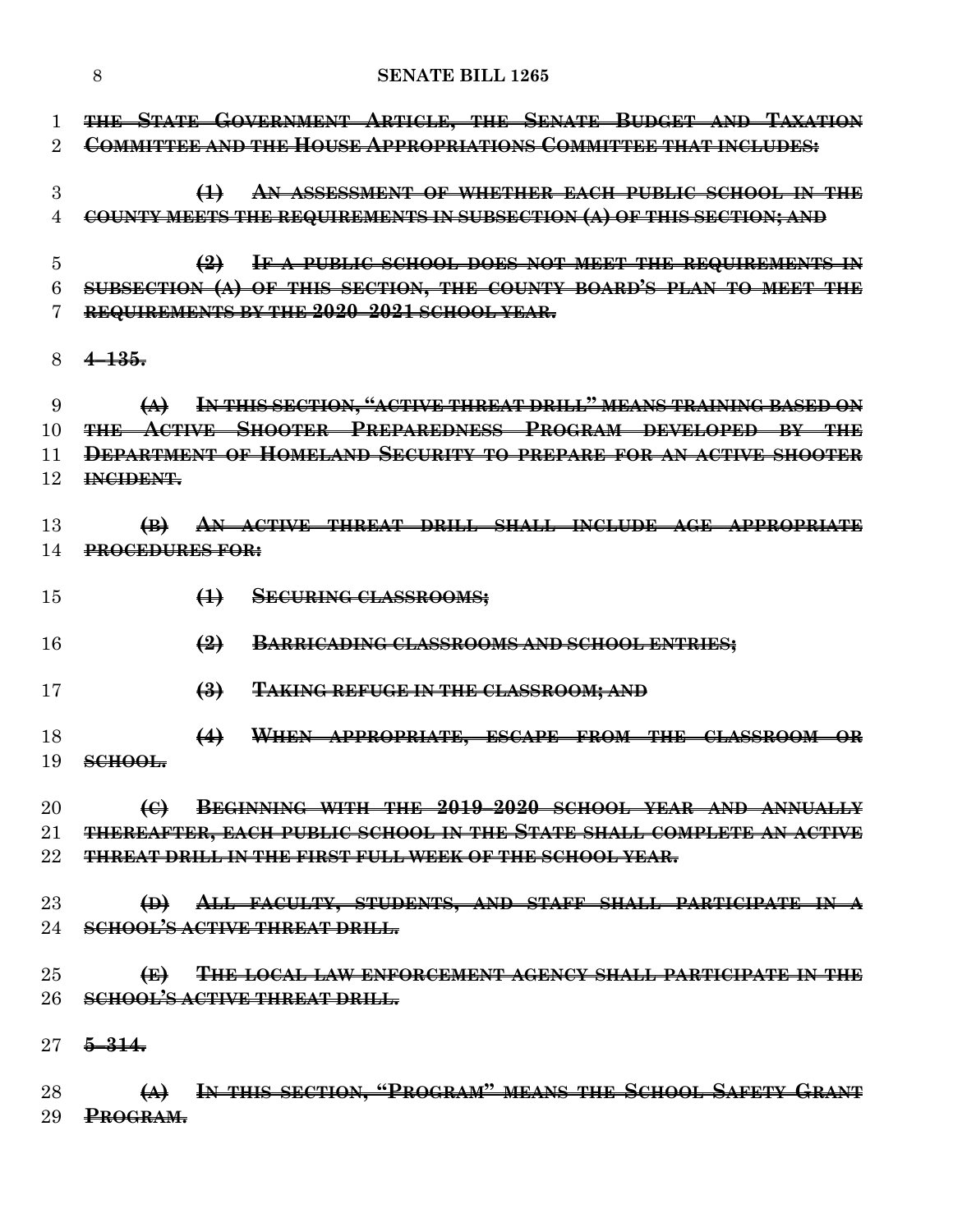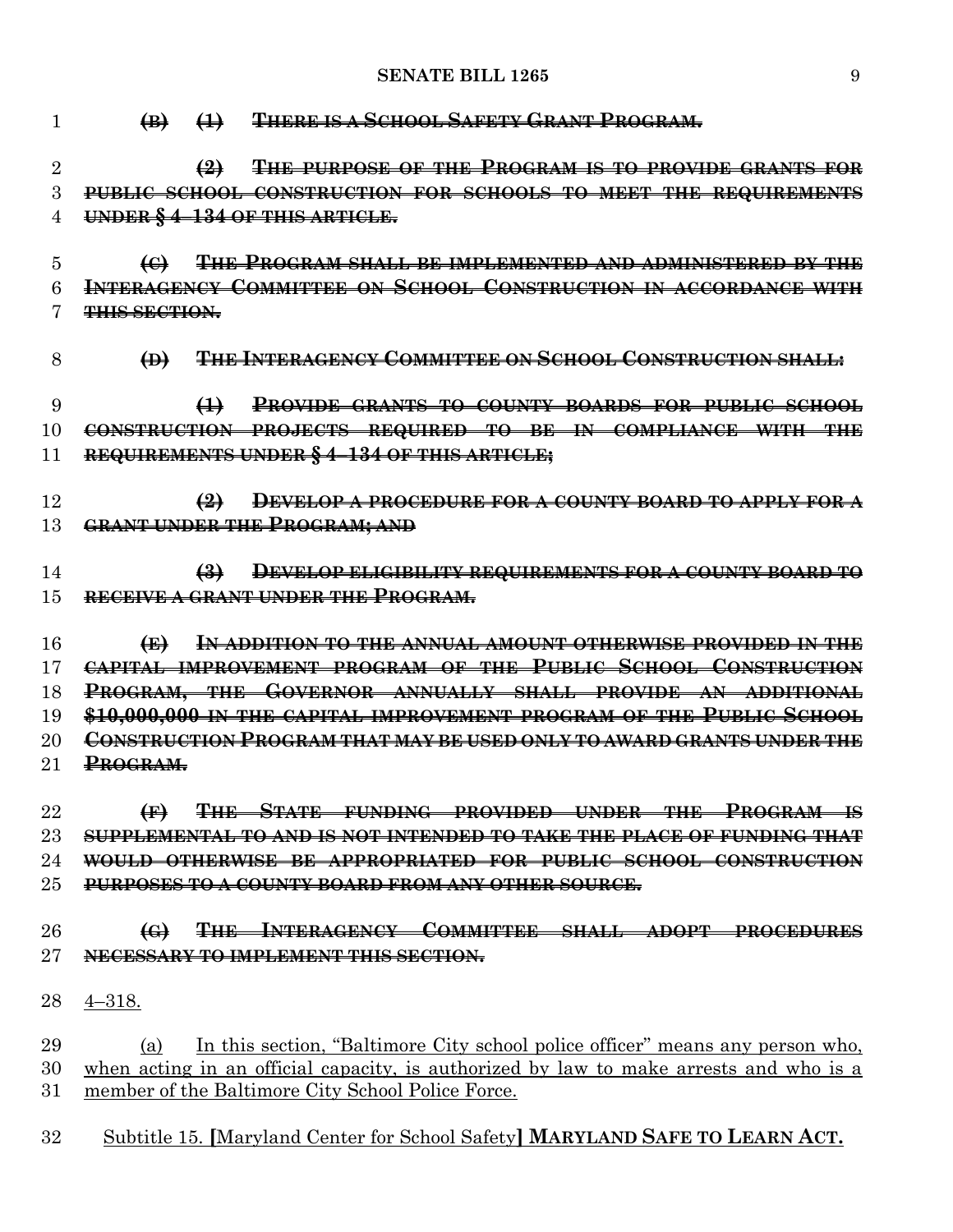|                      | <b>SENATE BILL 1265</b><br>10                                                                                                                                                                                                                                           |
|----------------------|-------------------------------------------------------------------------------------------------------------------------------------------------------------------------------------------------------------------------------------------------------------------------|
| $\mathbf{1}$         | $7 - 1501.$                                                                                                                                                                                                                                                             |
| $\overline{2}$       | In this subtitle the following words have the meanings indicated.<br>(a)                                                                                                                                                                                                |
| 3<br>4               | "ADVISORY BOARD" MEANS THE SCHOOL SAFETY SUBCABINET<br>(B)<br><b>ADVISORY BOARD.</b>                                                                                                                                                                                    |
| $\overline{5}$<br>6  | "BEHAVIORS OF CONCERN" MEANS BEHAVIORS OR THREATS<br>(C)<br>(1)<br>THAT INDICATE A STUDENT MAY POSE A RISK OF SELF-HARM OR HARM TO OTHERS.                                                                                                                              |
| 7                    | "BEHAVIORS OF CONCERN" INCLUDES:<br>(2)                                                                                                                                                                                                                                 |
| 8                    | (I)<br><b>EXPRESSIONS OF HOPELESSNESS;</b>                                                                                                                                                                                                                              |
| 9                    | <b>KNOWN DRUG USE;</b><br>(II)                                                                                                                                                                                                                                          |
| 10                   | (III)<br>SUICIDAL GESTURES OR STATEMENTS;                                                                                                                                                                                                                               |
| 11                   | <b>DEPRESSION; AND</b><br>(IV)                                                                                                                                                                                                                                          |
| 12                   | (V)<br><b>KNOWN GANG ACTIVITY.</b>                                                                                                                                                                                                                                      |
| 13                   | $(b)$ $(D)$<br>"Center" means the Maryland Center for School Safety.                                                                                                                                                                                                    |
| 14<br>15<br>16<br>17 | $\left[$ (c) $\right]$ (E)<br><u>I</u> "Governing Board" means the Governing Board of the Maryland<br>Center for School Safety] "DRILL" MEANS A FORMALIZED EXERCISE BY WHICH<br>SCHOOL SYSTEM PERSONNEL, STAFF, OR STUDENTS REHEARSE A SCHOOL<br><b>EMERGENCY PLAN.</b> |
| 18                   | "FUND" MEANS THE SAFE SCHOOLS FUND.<br>(F)                                                                                                                                                                                                                              |
| 19                   | "LOCAL LAW ENFORCEMENT AGENCY" MEANS:<br>(G)                                                                                                                                                                                                                            |
| 20<br>21             | A POLICE DEPARTMENT OF A COUNTY OR MUNICIPAL<br>(1)<br><b>CORPORATION IN THE STATE; OR</b>                                                                                                                                                                              |
| 22<br>23             | A SHERIFF'S OFFICE THAT PROVIDES A LAW ENFORCEMENT<br>(2)<br>FUNCTION IN A COUNTY OR MUNICIPAL CORPORATION IN THE STATE.                                                                                                                                                |
| 24<br>25             | "SAFETY EVALUATION" MEANS A WRITTEN ASSESSMENT OF THE SAFETY<br>(H)<br>CONDITIONS IN EACH PUBLIC SCHOOL.                                                                                                                                                                |
| 26<br>27             | "SCHOOL EMERGENCY PLAN" MEANS A PLAN FOR EACH LOCAL SCHOOL<br>(I)<br>SYSTEM AND EACH PUBLIC SCHOOL WITHIN THE SCHOOL SYSTEM THAT ADDRESSES                                                                                                                              |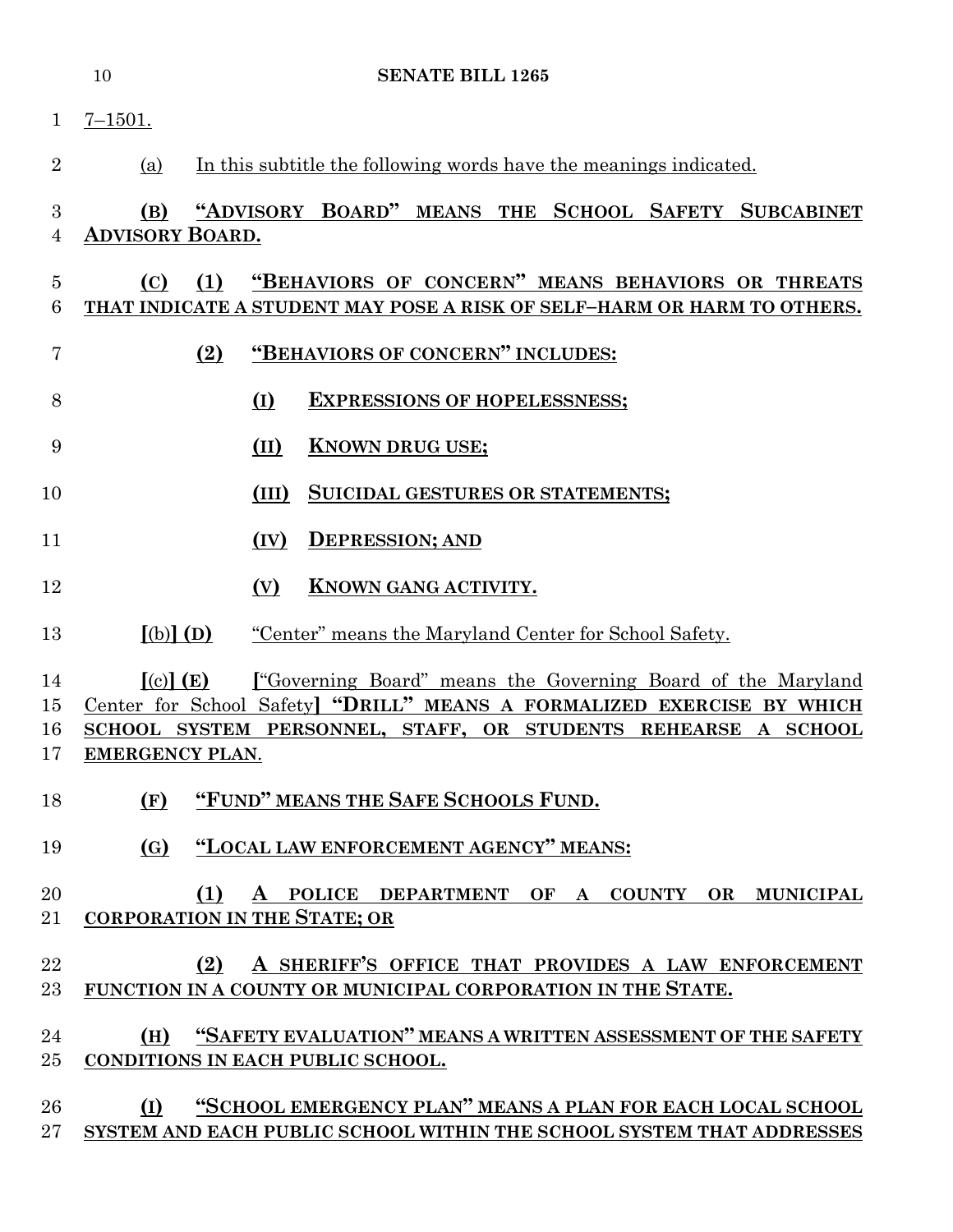| 1                       |                                | MITIGATION OF, PREPAREDNESS FOR, RESPONSE TO, AND RECOVERY FROM                                                                                                                                                                                                                                                                   |
|-------------------------|--------------------------------|-----------------------------------------------------------------------------------------------------------------------------------------------------------------------------------------------------------------------------------------------------------------------------------------------------------------------------------|
| $\overline{2}$          | <b>EMERGENCIES, INCLUDING:</b> |                                                                                                                                                                                                                                                                                                                                   |
| 3<br>$\overline{4}$     | (1)                            | VIOLENT OR TRAUMATIC EVENTS ON SCHOOL GROUNDS DURING<br>REGULAR SCHOOL HOURS OR DURING SCHOOL-SPONSORED ACTIVITIES; AND                                                                                                                                                                                                           |
| $\overline{5}$          | (2)                            | EVENTS IN THE COMMUNITY THAT AFFECT SCHOOL OPERATIONS.                                                                                                                                                                                                                                                                            |
| 6                       | $(\mathbf{J})$                 | "SCHOOL RESOURCE OFFICER" MEANS:                                                                                                                                                                                                                                                                                                  |
| 7<br>8<br>9<br>10<br>11 | (1)                            | A LAW ENFORCEMENT OFFICER AS DEFINED UNDER $\S 3-101(E)$ OF<br>THE PUBLIC SAFETY ARTICLE WHO HAS BEEN ASSIGNED TO A SCHOOL IN<br>ACCORDANCE WITH A MEMORANDUM OF UNDERSTANDING BETWEEN THE CHIEF OF<br>A LAW ENFORCEMENT AGENCY AS DEFINED UNDER $\S$ 3-101(B) OF THE PUBLIC<br>SAFETY ARTICLE AND THE LOCAL EDUCATION AGENCY; OR |
| 12<br>13                | (2)<br>4-318 OF THIS ARTICLE.  | A BALTIMORE CITY SCHOOL POLICE OFFICER, AS DEFINED IN §                                                                                                                                                                                                                                                                           |
| 14                      | (K)                            | "SUBCABINET" MEANS THE SCHOOL SAFETY SUBCABINET.                                                                                                                                                                                                                                                                                  |
| 15<br>16                | (L)                            | "WRAPAROUND SERVICES" MEANS SERVICES PROVIDED TO STUDENTS,<br>AND THEIR FAMILIES AS APPROPRIATE, INCLUDING:                                                                                                                                                                                                                       |
| 17                      | (1)                            | <b>MENTORING;</b>                                                                                                                                                                                                                                                                                                                 |
| 18                      | (2)                            | TUTORING;                                                                                                                                                                                                                                                                                                                         |
| 19                      | (3)                            | <b>CHILD CARE SERVICES;</b>                                                                                                                                                                                                                                                                                                       |
| 20                      | (4)                            | <b>HOUSING REFERRALS;</b>                                                                                                                                                                                                                                                                                                         |
| 21                      | (5)                            | <b>TRANSPORTATION;</b>                                                                                                                                                                                                                                                                                                            |
| 22                      | (6)                            | <b>CRISIS INTERVENTION;</b>                                                                                                                                                                                                                                                                                                       |
| 23                      | (7)                            | <b>SUBSTANCE ABUSE PREVENTION AND TREATMENT;</b>                                                                                                                                                                                                                                                                                  |
| 24                      | (8)                            | LEGAL AID;                                                                                                                                                                                                                                                                                                                        |
| 25                      | (9)                            | <b>ACADEMIC COUNSELING; AND</b>                                                                                                                                                                                                                                                                                                   |
| 26                      | (10)                           | CAREER COUNSELING.                                                                                                                                                                                                                                                                                                                |

7–1502.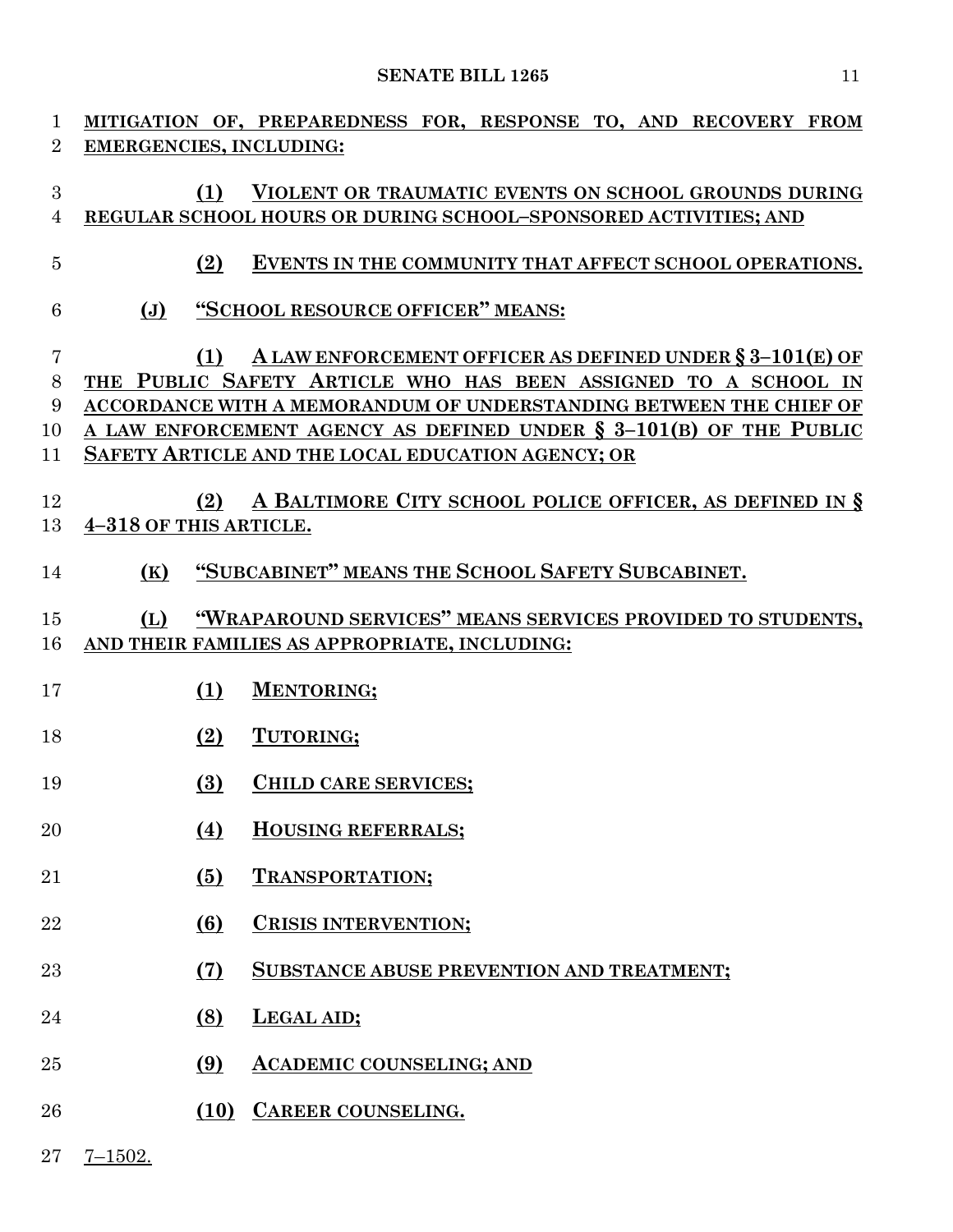| 1                   | (a)                                  |                 |       | There is a Maryland Center for School Safety.                                                                                                                                                                                               |
|---------------------|--------------------------------------|-----------------|-------|---------------------------------------------------------------------------------------------------------------------------------------------------------------------------------------------------------------------------------------------|
| 2<br>3              | (b)<br>DEPARTMENT.                   | The             |       | Center is an independent unit within [State government]<br><b>THE</b>                                                                                                                                                                       |
| 4<br>$\overline{5}$ | (c)                                  |                 |       | The Center shall be based at [Bowie State University] THE MARYLAND<br><b>COORDINATION AND ANALYSIS CENTER.</b>                                                                                                                              |
| 6<br>7              | (d)<br>[Governing Board] SUBCABINET. |                 |       | The head of the Center is the executive director, who shall be appointed by the                                                                                                                                                             |
| 8<br>9              | (e)                                  |                 |       | <u>The Center may employ the additional staff necessary to carry out the Center's</u><br>functions as provided in the State budget.                                                                                                         |
| 10<br>11            | (f)                                  |                 |       | <u>The Center [may] SHALL establish a satellite office at [an institution of</u><br>higher education located in each of the following regions:                                                                                              |
| 12                  |                                      | (1)             |       | The Eastern Shore;                                                                                                                                                                                                                          |
| 13                  |                                      | (2)             |       | Western Maryland; and                                                                                                                                                                                                                       |
| 14                  |                                      | (3)             |       | The Baltimore Region BOWIE STATE UNIVERSITY.                                                                                                                                                                                                |
| 15                  | (g)                                  |                 |       | The Center shall perform the following functions and duties:                                                                                                                                                                                |
| 16<br>17<br>18      |                                      | $\mathbf{I}(1)$ |       | Collaborate with local school systems in the State, law enforcement<br>agencies, State and local government, community organizations, parents, and other<br>stakeholders to provide a comprehensive, coordinated approach to school safety; |
| 19                  |                                      | (2)             |       | In partnership with stakeholders:                                                                                                                                                                                                           |
| 20<br>21            | resources;                           |                 | (i)   | Disseminate information on best practices, programs, and                                                                                                                                                                                    |
| 22                  |                                      |                 | (ii)  | Provide technical assistance and training;                                                                                                                                                                                                  |
| 23<br>24            | data; and                            |                 | (iii) | Collaborate on collection, analysis, and integration of statewide                                                                                                                                                                           |
| 25<br>$26\,$        |                                      |                 | (iv)  | Promote interagency efforts that support safe schools for all<br>students, school staff, parents, and community members;                                                                                                                    |
| 27<br>28<br>29      |                                      | (3)             |       | Establish a Safe School Information and Best Practices Clearinghouse<br>of up-to-date, research-based, and data-driven information on effective strategies for<br><u>creating and maintaining safe schools;</u>                             |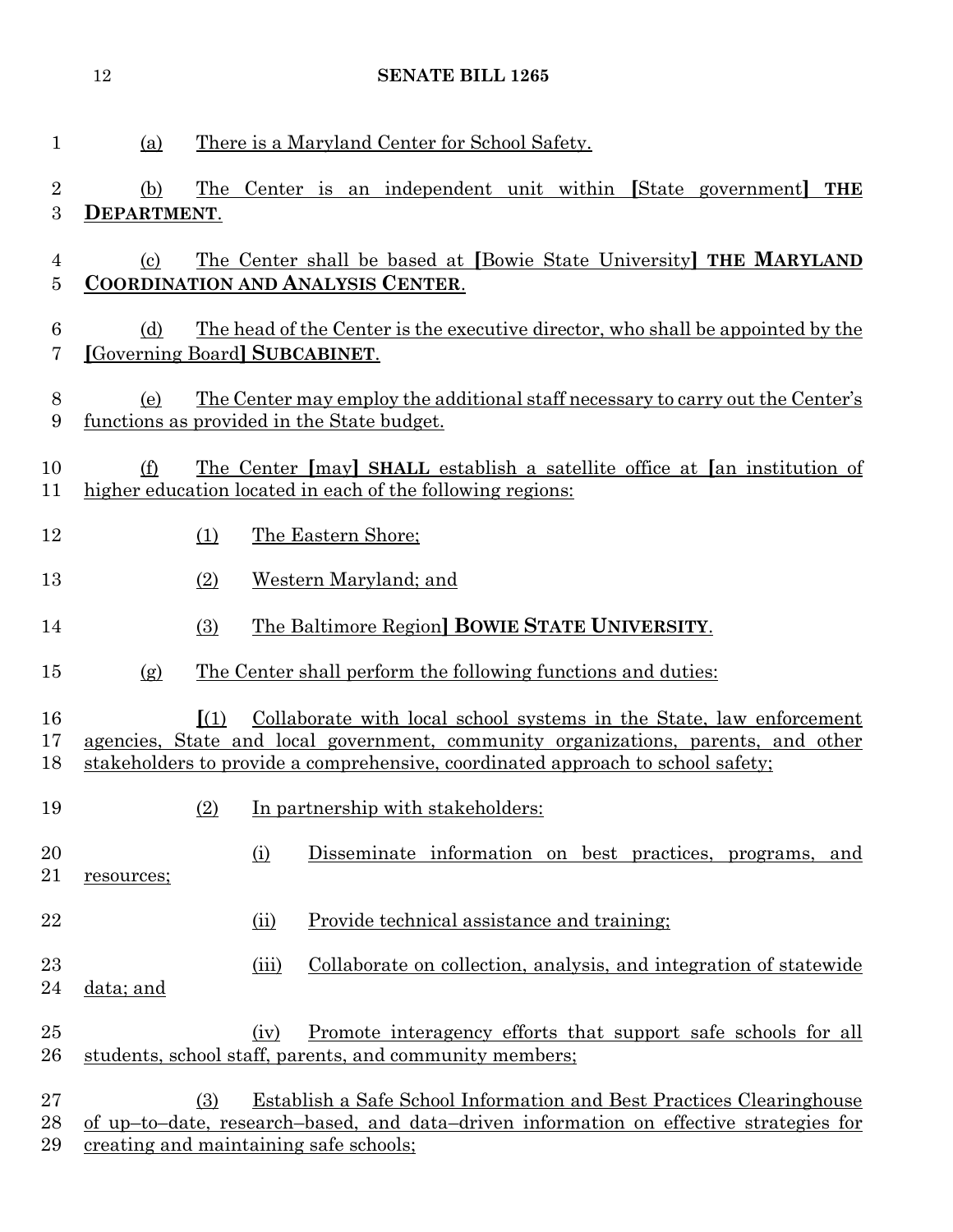| $\mathbf{1}$                  | <u>Identify</u> safe school professional staff development best practices;<br>(4)                                                                                                                                                                                                                        |
|-------------------------------|----------------------------------------------------------------------------------------------------------------------------------------------------------------------------------------------------------------------------------------------------------------------------------------------------------|
| $\overline{2}$<br>3<br>4<br>5 | Initiate collaborative partnerships and facilitate coordination among<br>(5)<br><u>local school systems, law enforcement agencies, State and local government, and</u><br>community organizations to leverage existing resources to deliver school safety services<br>uniformly to local school systems; |
| $\,6$<br>7<br>8               | $(6)$ (1)<br>Provide technical assistance and consultation to local school<br>systems, State and local government, and community organizations on best practices for<br>safe schools and violence prevention;                                                                                            |
| 9<br>10                       | $\lbrack (7) \rbrack (2)$<br>Develop a website containing a searchable database of definitive<br>research, books, videos, white papers, speakers, websites, and other school safety resources;                                                                                                           |
| 11<br>12                      | $(8)$ (3)<br>Develop criteria that may be applied consistently and uniformly<br>in local school systems for coding unsafe incidents and serious or violent offenses;                                                                                                                                     |
| 13<br>14<br>$15\,$            | Research and recommend the use of common assessment tools to<br>$(9)$ (4)<br>be used to identify specific problems and needs of schools and neighborhoods to facilitate<br>intervention before assessed findings become problematic;                                                                     |
| 16<br>17<br>18                | Assist local school systems to conduct a thorough assessment of<br>$[(10)]$ (5)<br>their school safety data, school building layouts, and use of human resources for monitoring<br>purposes to determine the need for:                                                                                   |
| 19                            | Surveillance and other security technology; and<br>(i)                                                                                                                                                                                                                                                   |
| 20<br>21                      | Innovations to maximize the use of human resources to monitor<br>(ii)<br>activity and influence positive relationship building;                                                                                                                                                                          |
| 22<br>23<br>24                | $(11)$ (6) Maintain and maximize relationships with emergency<br>responders, law enforcement personnel, parents, and other emergency preparedness<br>stakeholders to ensure seamless execution in an emergency event, including:                                                                         |
| $25\,$<br>26                  | <u>Consolidate resources among stakeholders to maximize support</u><br>(i)<br>and secure necessary skills to ensure emergency plan implementation;                                                                                                                                                       |
| $27\,$                        | Conduct collaborative training and preparation exercises; and<br>(ii)                                                                                                                                                                                                                                    |
| 28<br>29                      | Identify improvements and ensure nonduplication of effort in<br>(iii)<br>emergency response procedures;                                                                                                                                                                                                  |
| 30<br>31<br>$32\,$            | $(12)$ (7)<br><u>Provide safety information on traveling to and from school to</u><br>parents and students twice a year that includes data related to bus and pedestrian safety,<br>strategies for ensuring personal safety, efforts of the local school system or school to                             |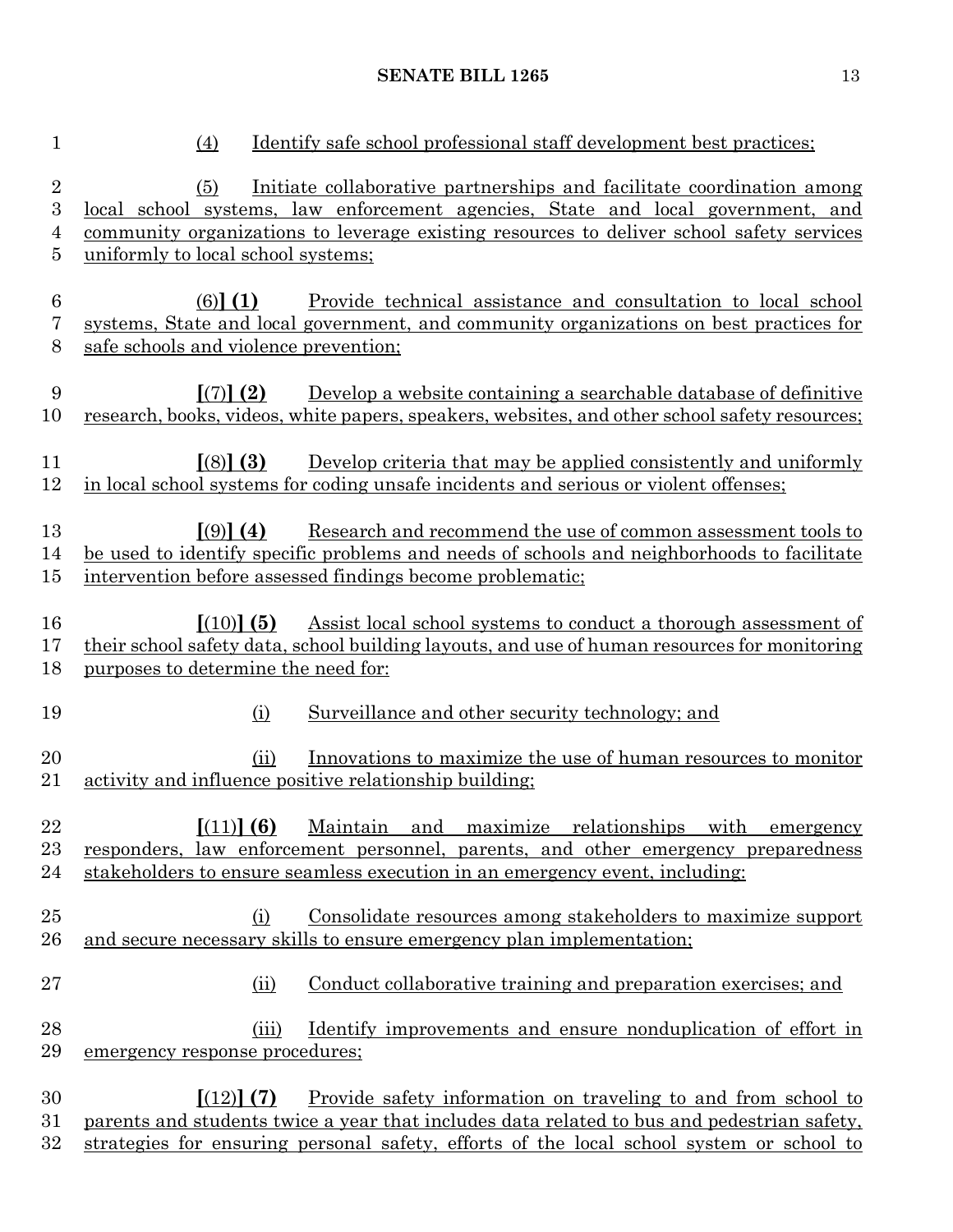|                          | <b>SENATE BILL 1265</b><br>14                                                                                                                                                                                                                       |
|--------------------------|-----------------------------------------------------------------------------------------------------------------------------------------------------------------------------------------------------------------------------------------------------|
| 1<br>$\overline{2}$      | improve safety, and information on the available options for reporting incidents or<br>concerns;                                                                                                                                                    |
| 3<br>4<br>5              | $(13)$ (8)<br>Utilize and update an existing clearinghouse of law enforcement<br>resources that are available to support school safety to ensure that it includes information<br>regarding the purpose and process for accessing available funding; |
| 6<br>7<br>8              | Assist local school systems to improve and monitor traffic control<br>[(14)] (9)<br>measures in the immediate vicinity of schools to reduce the potential for pedestrian and<br>vehicle accidents;                                                  |
| 9<br>10<br>11            | Assist the Department to evaluate and update current data<br>[(15)] (10)<br>systems to ensure they are best suited for providing useful information on school safety<br>issues;                                                                     |
| 12<br>13<br>14           | $\lceil (16) \rceil$ (11) Assist local school systems to monitor local school system and<br>individual school behavior data to ensure fairness in the application of consequences for<br>student misbehavior;                                       |
| 15                       | Assist the Department and local school systems:<br>[(17)] (12)                                                                                                                                                                                      |
| 16<br>17                 | To prepare an annual report that combines multiple school safety<br>(i)<br>data systems into one format for public review; and                                                                                                                      |
| 18<br>19                 | To incorporate new data points into existing data collection<br>(ii)<br>systems;                                                                                                                                                                    |
| 20<br>$21\,$             | $(18)$ $(13)$ Assist in the development of safety and security criteria for the<br>design and operation of school facilities;                                                                                                                       |
| 22<br>$23\,$<br>24<br>25 | ASSIST LOCAL SCHOOL SYSTEMS TO IDENTIFY RESOURCES AND<br>(14)<br>IMPLEMENT TRAINING FOR STUDENTS AND PARENTS ABOUT RELATIONSHIP<br>VIOLENCE, IDENTIFYING THE SIGNS OF UNHEALTHY RELATIONSHIPS, AND<br>PREVENTING RELATIONSHIP VIOLENCE;             |
| 26<br>$27\,$<br>28       | $(19)$ (15) Provide technical assistance to local school systems in the review<br>of safety and security audits and the implementation of improvements in school facilities;<br>[and                                                                |
| 29<br>30                 | <u>Foster coordination among all entities responsible for ensuring the</u><br>(20)<br>safety and security of school facilities in the State                                                                                                         |
| $31\,$<br>$32\,$         | ANALYZE DATA ON SCHOOL RESOURCE OFFICERS AND DEVELOP<br>(16)<br>GUIDELINES AND TRAINING FOR LOCAL SCHOOL SYSTEMS AS REQUIRED UNDER §                                                                                                                |

**7–1508 OF THIS SUBTITLE;**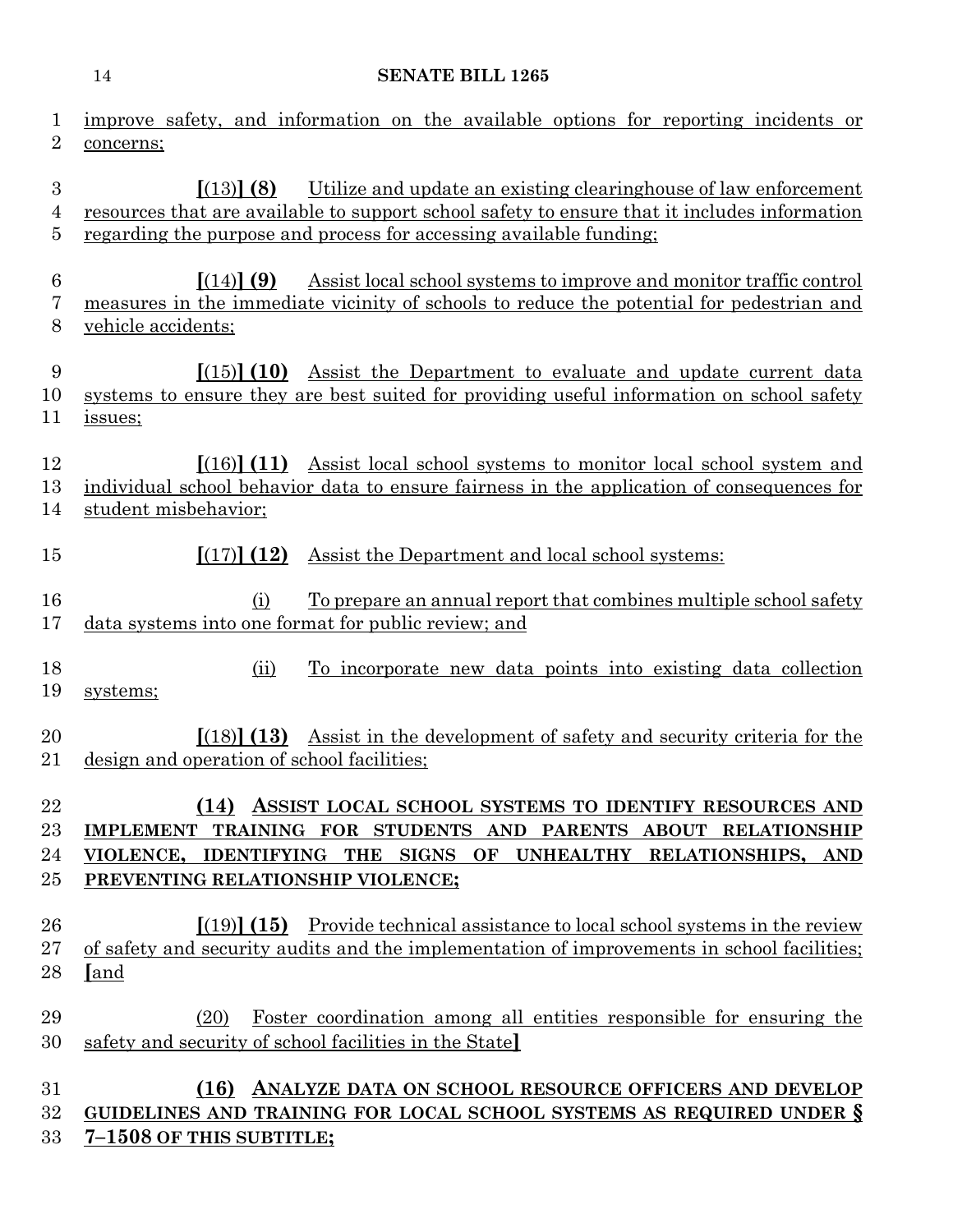| 1<br>$\overline{2}$ | (17) CERTIFY SCHOOL SAFETY COORDINATORS AS REQUIRED UNDER §<br>7-1508 OF THIS SUBTITLE;                                                                                                                                                          |
|---------------------|--------------------------------------------------------------------------------------------------------------------------------------------------------------------------------------------------------------------------------------------------|
| 3<br>4<br>5<br>6    | (18) SUBMIT TO THE GENERAL ASSEMBLY AND THE GOVERNOR A<br>REPORTS ON SCHOOL RESOURCE OFFICER AND<br>OF<br><b>LOCAL LAW</b><br><b>SUMMARY</b><br>ENFORCEMENT AGENCY COVERAGE IN PUBLIC SCHOOLS AS REQUIRED UNDER<br>$\S$ 7-1508 OF THIS SUBTITLE; |
| 7<br>8              | (19)<br><b>CONSULT</b><br>WITH LOCAL<br><b>SCHOOL SYSTEMS</b><br><b>SAFETY</b><br>ON<br><b>EVALUATIONS DEVELOPED UNDER § 7-1510 OF THIS SUBTITLE; AND</b>                                                                                        |
| 9<br>10             | (20)<br>REVIEW AND COMMENT ON SCHOOL EMERGENCY<br><b>PLANS</b><br>DEVELOPED UNDER § 7-1510 OF THIS SUBTITLE; AND                                                                                                                                 |
| 11<br>12            | REPORT TO THE GENERAL ASSEMBLY AND THE GOVERNOR ON<br>(21)<br>LIFE-THREATENING INCIDENTS AS REQUIRED UNDER § 7-1510 OF THIS SUBTITLE.                                                                                                            |
| 13                  | $7 - 1503.$                                                                                                                                                                                                                                      |
| 14                  | There is a [Governing Board of the Center] SCHOOL SAFETY SUBCABINET.<br>(a)                                                                                                                                                                      |
| 15                  | THE SUBCABINET IS THE GOVERNING BOARD OF THE CENTER.<br>(B)                                                                                                                                                                                      |
| 16<br>17            | The [Governing Board shall include] SUBCABINET CONSISTS OF the<br>$[(b)]$ $(C)$<br>following members:                                                                                                                                            |
| 18                  | The State Superintendent, or the State Superintendent's designee;<br>(1)                                                                                                                                                                         |
| 19                  | The Secretary of State Police, or the Secretary's designee;<br>(2)                                                                                                                                                                               |
| $20\,$              | (3)<br><u>The Attorney General, or the Attorney General's designee</u> ;                                                                                                                                                                         |
| 21<br>22            | The Secretary of the Department of Disabilities, or the Secretary's<br>$\left(4\right)$<br>designee;                                                                                                                                             |
| 23<br>24            | <u>IA representative of local superintendents of schools, appointed by the</u><br>(5)<br>Public School Superintendents' Association of Maryland;                                                                                                 |
| 25<br>$26\,$        | A representative of the Maryland Association of Boards of Education,<br>(6)<br>appointed by the Association;                                                                                                                                     |
| $27\,$              | A school psychologist or sociologist, appointed by the State<br>(7)                                                                                                                                                                              |
| 28                  | Superintendent of Schools; and                                                                                                                                                                                                                   |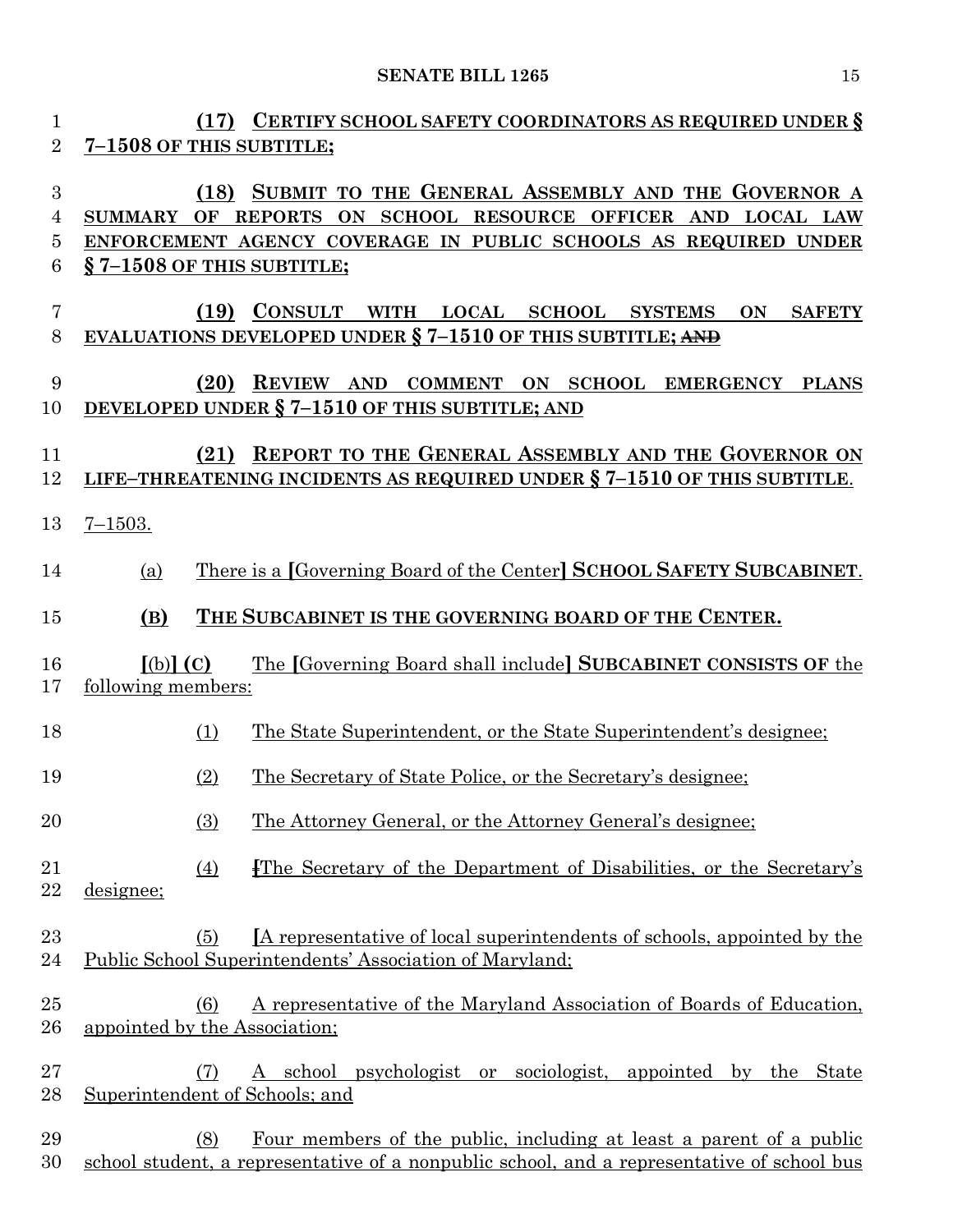| 1<br>$\overline{2}$        |                                           |                        | drivers, appointed by the Governor with the advice and consent of the Senate THE<br>SECRETARY OF HEALTH, OR THE SECRETARY'S DESIGNEE; AND                                                                                                                                                                                                            |
|----------------------------|-------------------------------------------|------------------------|------------------------------------------------------------------------------------------------------------------------------------------------------------------------------------------------------------------------------------------------------------------------------------------------------------------------------------------------------|
| $\boldsymbol{3}$<br>4<br>5 | DESIGNEE.                                 | $\left( 6 \right)$ (6) | <b>EXECUTIVE DIRECTOR</b><br><b>THE</b><br>OF<br><b>THE</b><br><b>INTERAGENCY</b><br>COMMITTEE ON SCHOOL CONSTRUCTION, OR THE EXECUTIVE DIRECTOR'S                                                                                                                                                                                                   |
| $6\phantom{.}6$<br>7<br>8  | $\lceil$ (c) $\rceil$ (D)<br>its<br>among |                        | The Governor shall appoint a chair of the Governing Board from<br><b>STATE</b><br>members<br>THE<br>SUPERINTENDENT,<br><b>OR</b><br><b>THE</b><br><b>STATE</b><br>SUPERINTENDENT'S DESIGNEE, SHALL CHAIR THE SUBCABINET.                                                                                                                             |
| 9                          | $\lceil$ (d)                              |                        | A member appointed by the Governor:                                                                                                                                                                                                                                                                                                                  |
| 10                         |                                           | (1)                    | Serves at the pleasure of the Governor;                                                                                                                                                                                                                                                                                                              |
| 11<br>12                   | qualifies; and                            | (2)                    | Serves for a term of 3 years and until a successor is appointed and                                                                                                                                                                                                                                                                                  |
| 13<br>14                   | terms.                                    | (3)                    | May be reappointed but may not serve more than two consecutive                                                                                                                                                                                                                                                                                       |
| 15                         | (e)                                       |                        | A member of the Governing Board:                                                                                                                                                                                                                                                                                                                     |
| 16                         |                                           | (1)                    | <u>May not receive compensation as a member of the Governing Board; but</u>                                                                                                                                                                                                                                                                          |
| 17<br>18                   |                                           | (2)                    | Is entitled to reimbursement for expenses under the Standard State<br>Travel Regulations, as provided in the State budget.                                                                                                                                                                                                                           |
| 19                         | (E)<br>20 FOR THE SUBCABINET.             |                        | THE EXECUTIVE DIRECTOR OF THE CENTER SHALL PROVIDE STAFF                                                                                                                                                                                                                                                                                             |
| 21<br>22                   | (F)<br>PLACES AS IT DETERMINES.           |                        | THE SUBCABINET SHALL MEET REGULARLY AT SUCH TIMES AND                                                                                                                                                                                                                                                                                                |
| 23                         | [(f)](G)                                  |                        | The [Governing Board] SUBCABINET shall:                                                                                                                                                                                                                                                                                                              |
| 24<br>25<br>26<br>27<br>28 |                                           | (1)                    | Develop an implementation plan to phase in the establishment and<br>operation of the Center; COLLABORATE WITH LOCAL SCHOOL SYSTEMS IN THE<br>STATE, LAW ENFORCEMENT AGENCIES, STATE AND LOCAL GOVERNMENT AGENCIES,<br>COMMUNITY ORGANIZATIONS, PARENTS, AND OTHER STAKEHOLDERS TO PROVIDE A<br>COMPREHENSIVE, COORDINATED APPROACH TO SCHOOL SAFETY; |
| 29<br>30                   | <b>STAKEHOLDERS:</b>                      | (2)                    | IN PARTNERSHIP WITH THE ADVISORY BOARD AND OTHER                                                                                                                                                                                                                                                                                                     |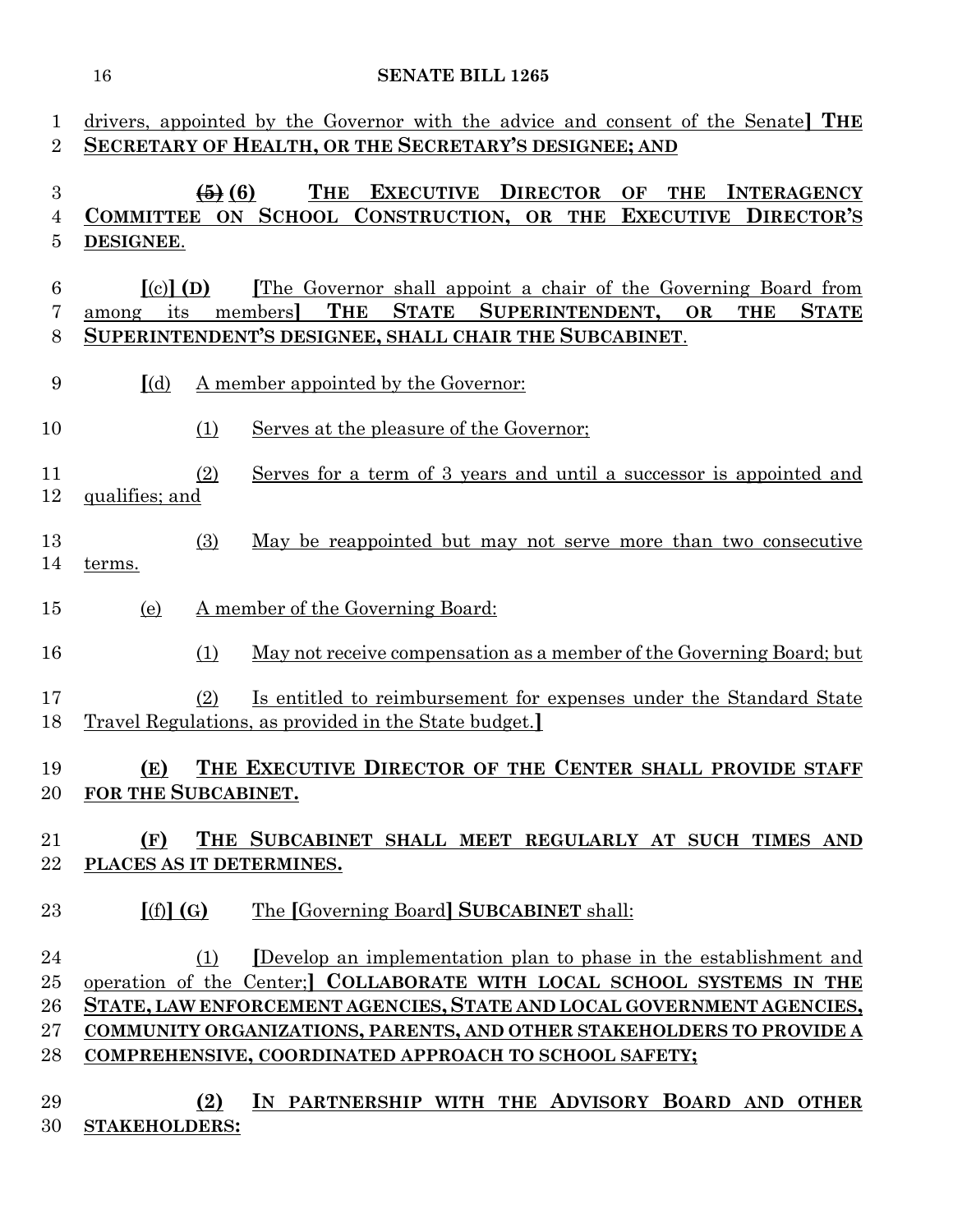| 1              | (I)<br>DISSEMINATE INFORMATION<br>ON<br><b>BEST</b><br>PRACTICES,                           |
|----------------|---------------------------------------------------------------------------------------------|
| $\overline{2}$ | PROGRAMS, AND RESOURCES;                                                                    |
| 3              | PROVIDE TECHNICAL ASSISTANCE AND TRAINING TO LOCAL<br>(II)                                  |
| 4              | JURISDICTIONS AND LOCAL SCHOOL SYSTEMS;                                                     |
|                |                                                                                             |
| 5              | <b>COLLABORATE</b><br><b>COLLECTION,</b><br>(III)<br>ON<br>ANALYSIS,<br><b>AND</b>          |
| 6              | <b>INTEGRATION OF STATEWIDE DATA; AND</b>                                                   |
| 7              | PROMOTE INTERAGENCY EFFORTS THAT SUPPORT SAFE<br>(IV)                                       |
| 8              | SCHOOLS FOR ALL STUDENTS, SCHOOL STAFF, PARENTS, AND<br><b>COMMUNITY</b>                    |
| 9              | <b>MEMBERS;</b>                                                                             |
| 10             | <b>ESTABLISH A SAFE SCHOOL INFORMATION AND BEST PRACTICES</b><br>(3)                        |
| 11             | <b>CLEARINGHOUSE</b><br>OF<br>UP-TO-DATE,<br>RESEARCH-BASED, AND<br><b>DATA-DRIVEN</b>      |
| 12             | INFORMATION ON EFFECTIVE STRATEGIES FOR CREATING AND MAINTAINING SAFE                       |
| 13             | <b>SCHOOLS;</b>                                                                             |
|                |                                                                                             |
| 14<br>15       | <b>IDENTIFY SAFE SCHOOL PROFESSIONAL STAFF DEVELOPMENT</b><br>(4)<br><b>BEST PRACTICES;</b> |
|                |                                                                                             |
| 16             | (5)<br><b>INITIATE</b><br>COLLABORATIVE PARTNERSHIPS AND<br><b>FACILITATE</b>               |
| 17             | COORDINATION AMONG LOCAL SCHOOL SYSTEMS, LAW ENFORCEMENT AGENCIES,                          |
| 18             | STATE AND LOCAL GOVERNMENT, AND COMMUNITY ORGANIZATIONS TO LEVERAGE                         |
| 19             | EXISTING RESOURCES TO DELIVER SCHOOL SAFETY SERVICES UNIFORMLY TO                           |
| 20             | <b>LOCAL SCHOOL SYSTEMS;</b>                                                                |
| 21             | (6)<br><b>FOSTER COORDINATION AMONG ALL ENTITIES RESPONSIBLE FOR</b>                        |
| 22             | ENSURING THE SAFETY AND SECURITY OF SCHOOL FACILITIES IN THE STATE;                         |
|                |                                                                                             |
| 23             | <b>DISTRIBUTE GRANTS FROM THE FUND IN ACCORDANCE WITH §</b><br>(7)                          |
| 24             | 7-1512 OF THIS SUBTITLE;                                                                    |
| 25             | COLLABORATE WITH THE DEPARTMENT ON THE MODEL POLICY<br>(8)                                  |
| 26             | FOR AN ASSESSMENT TEAM UNDER § 7-1507 OF THIS SUBTITLE;                                     |
|                |                                                                                             |
| 27             | $(2)$ (9)<br>Provide general oversight and direction to the Center; [and]                   |
| 28             | $(3)$ (10)<br>Approve the annual budget for the Center;                                     |
| 29             | (11) ADOPT ANY REGULATIONS NECESSARY TO CARRY OUT THE                                       |
| 30             | <b>SUBCABINET'S DUTIES UNDER THIS SUBTITLE; AND</b>                                         |
|                |                                                                                             |
| 31             | (12) PERFORM OTHER DUTIES ASSIGNED BY THE GOVERNOR.                                         |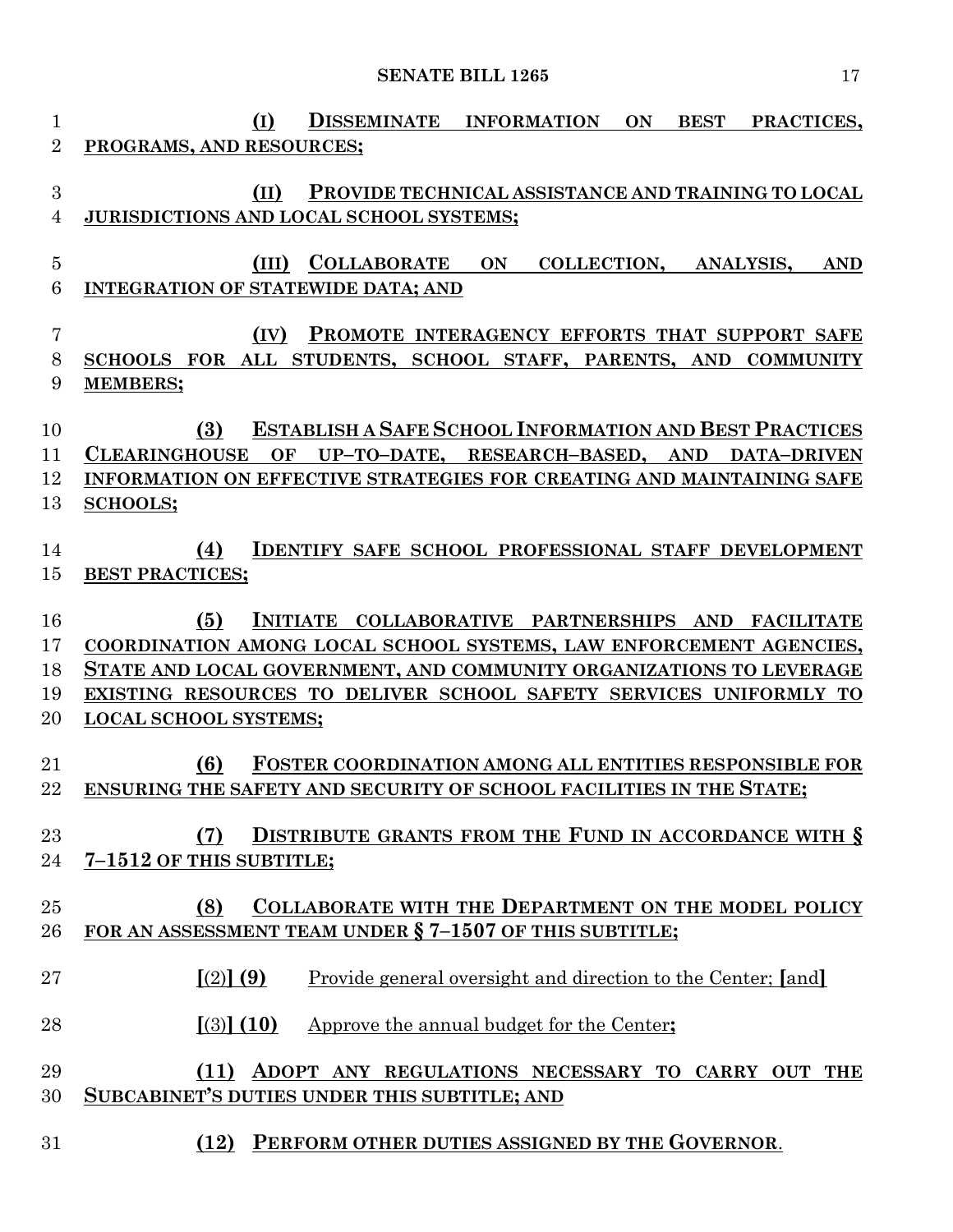**(H) (1) THE SUBCABINET SHALL REPORT TO THE GOVERNOR AND, IN ACCORDANCE WITH § 2–1246 OF THE STATE GOVERNMENT ARTICLE, THE GENERAL** 

 **ASSEMBLY ON OR BEFORE DECEMBER 15 EACH YEAR. (2) THE REPORT SHALL INCLUDE: (I) A LIST OF ALL THE ACTIVITIES OF THE CENTER, INCLUDING AGGREGATE DATA ON THE INFORMATION COLLECTED FROM EACH LOCAL SCHOOL SYSTEM UNDER § 7–1510 OF THIS SUBTITLE; (II) AN UPDATE ON THE CURRENT STATUS AND EFFECTIVENESS OF THE CENTER; (III) DATA COLLECTED ON SCHOOL RESOURCE OFFICERS UNDER § 7–1508 OF THIS SUBTITLE; AND (IV) RECOMMENDATIONS MADE BY THE SUBCABINET FOR IMPROVING SCHOOL AND STUDENT SAFETY. 7–1504. (A) THERE IS A SCHOOL SAFETY SUBCABINET ADVISORY BOARD. (B) THE ADVISORY BOARD SHALL INCLUDE THE FOLLOWING MEMBERS: (1) ONE MEMBER OF THE SENATE OF MARYLAND, APPOINTED BY THE PRESIDENT OF THE SENATE; (2) ONE MEMBER OF THE HOUSE OF DELEGATES, APPOINTED BY THE SPEAKER OF THE HOUSE; (3) A REPRESENTATIVE OF LOCAL SUPERINTENDENTS OF SCHOOLS, APPOINTED BY THE PUBLIC SCHOOL SUPERINTENDENTS' ASSOCIATION OF MARYLAND;**

 **(4) A REPRESENTATIVE OF THE MARYLAND ASSOCIATION OF BOARDS OF EDUCATION, APPOINTED BY THE ASSOCIATION;**

 **(5) A SCHOOL PSYCHOLOGIST OR SOCIOLOGIST SOCIAL WORKER, APPOINTED BY THE STATE SUPERINTENDENT;**

 **(6) A SPECIAL EDUCATION ADMINISTRATOR, APPOINTED BY THE STATE SUPERINTENDENT;**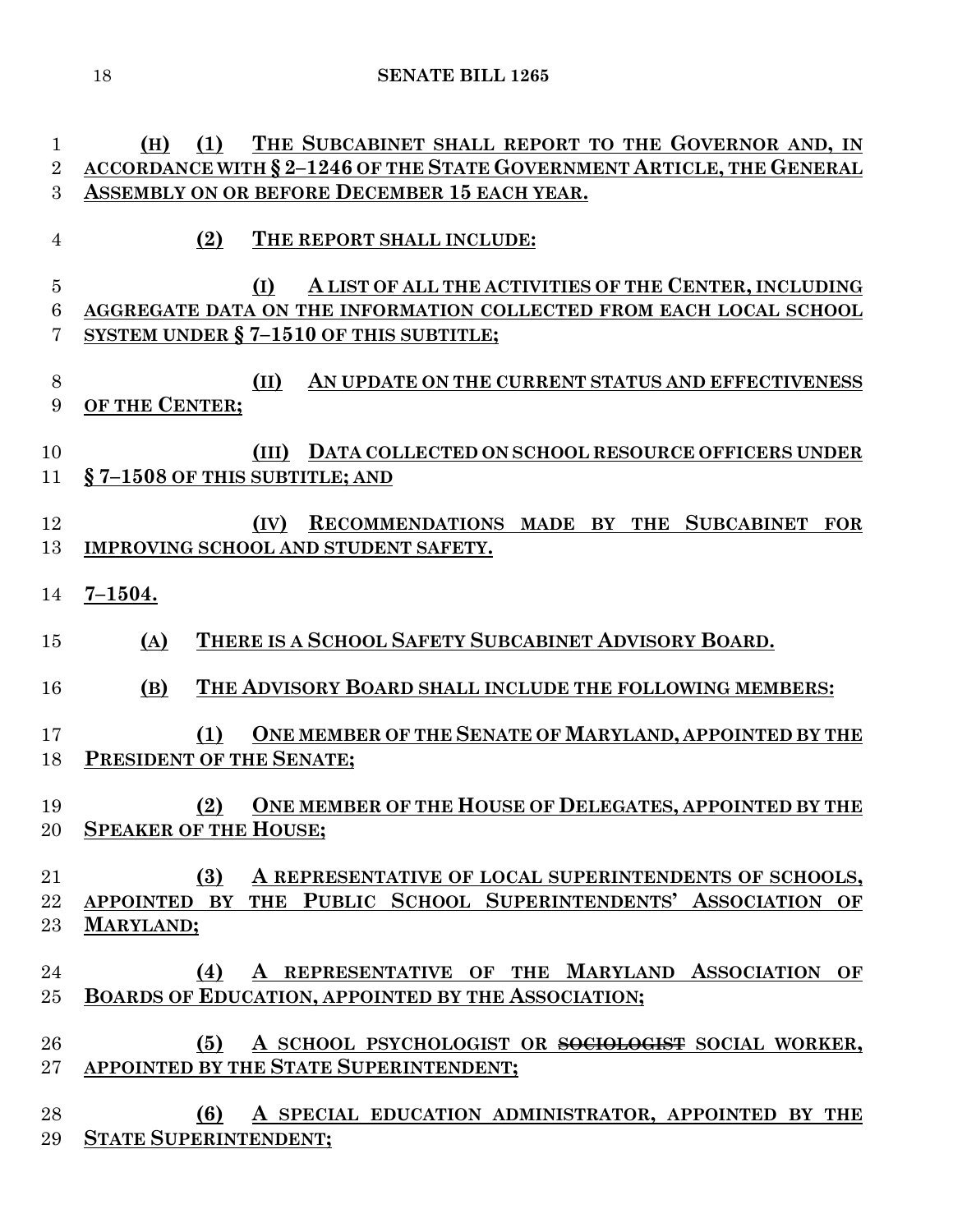| $\mathbf{1}$<br>$\overline{2}$     | <b>STATE</b><br>(7)<br>$\mathbf{A}$<br><b>CLASSROOM TEACHER, APPOINTED</b><br>BY<br><b>THE</b><br><b>SUPERINTENDENT:</b> |
|------------------------------------|--------------------------------------------------------------------------------------------------------------------------|
| 3<br>$\overline{4}$                | A SCHOOL PRINCIPAL, APPOINTED<br><b>STATE</b><br>(8)<br>BY<br><b>THE</b><br>SUPERINTENDENT;                              |
| $\overline{5}$<br>$\boldsymbol{6}$ | ONE REPRESENTATIVE OF THE DEPARTMENT OF HUMAN<br>(9)<br>SERVICES, APPOINTED BY THE SECRETARY OF HUMAN SERVICES;          |
| $\overline{7}$                     | (10) ONE REPRESENTATIVE OF THE DEPARTMENT OF JUVENILE                                                                    |
| 8                                  | SERVICES, APPOINTED BY THE SECRETARY OF JUVENILE SERVICES;                                                               |
| 9                                  | (11) A SCHOOL RESOURCE OFFICER, APPOINTED BY THE MARYLAND                                                                |
| 10                                 | <b>ASSOCIATION OF SCHOOL RESOURCE OFFICERS;</b>                                                                          |
| 11                                 | (12) A SHERIFF, APPOINTED BY THE MARYLAND SHERIFFS'                                                                      |
| 12                                 | ASSOCIATION;                                                                                                             |
| 13                                 | (13) A CHIEF OF POLICE, APPOINTED BY THE MARYLAND CHIEFS OF                                                              |
| 14                                 | POLICE ASSOCIATION, INC.;                                                                                                |
| 15                                 | (14) AN EMERGENCY MEDICAL, FIRE, OR RESCUE SERVICES                                                                      |
| 16                                 | PROFESSIONAL, APPOINTED BY THE MARYLAND INSTITUTE FOR EMERGENCY                                                          |
| 17                                 | <b>MEDICAL SERVICES SYSTEMS;</b>                                                                                         |
| 18                                 | (15) THE DIRECTOR OF THE MARYLAND COORDINATION AND                                                                       |
| 19                                 | ANALYSIS CENTER, OR THE DIRECTOR'S DESIGNEE;                                                                             |
| 20<br>21                           | (16) ONE REPRESENTATIVE OF THE MARYLAND ASSEMBLY<br>ON<br><b>SCHOOL-BASED HEALTH CARE, APPOINTED BY THE ASSEMBLY;</b>    |
| 22                                 | (17) ONE REPRESENTATIVE OF THE MARYLAND ASSOCIATION OF                                                                   |
| 23                                 | STUDENT COUNCILS, APPOINTED BY THE ASSOCIATION;                                                                          |
| 24                                 | (18) ONE REPRESENTATIVE OF THE CENTER FOR SCHOOL MENTAL                                                                  |
| 25                                 | HEALTH AT THE UNIVERSITY OF MARYLAND, BALTIMORE CAMPUS, APPOINTED BY                                                     |
| 26                                 | THE CENTER FOR SCHOOL MENTAL HEALTH;                                                                                     |
| 27                                 | (19) ONE REPRESENTATIVE OF DISABILITY RIGHTS MARYLAND,                                                                   |
| 28                                 | APPOINTED BY DISABILITY RIGHTS MARYLAND; AND                                                                             |
| 29                                 | (20) THE FOLLOWING FOUR MEMBERS OF THE PUBLIC, APPOINTED BY                                                              |
| 30                                 | THE GOVERNOR:                                                                                                            |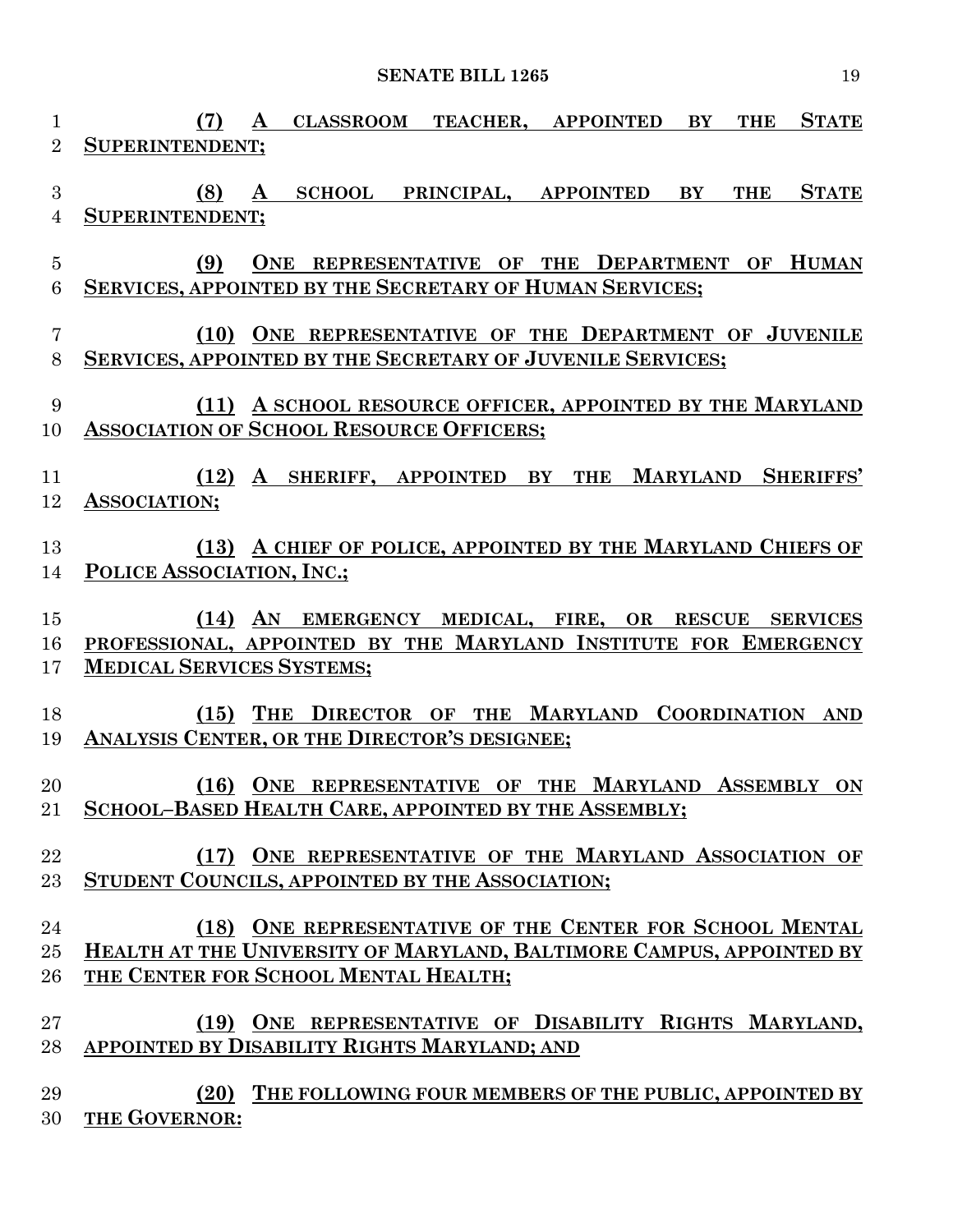|                        | 20              | <b>SENATE BILL 1265</b>                                                                                                                                                                                                                                      |
|------------------------|-----------------|--------------------------------------------------------------------------------------------------------------------------------------------------------------------------------------------------------------------------------------------------------------|
| $\mathbf{1}$           |                 | (I)<br>A PARENT OF A PUBLIC SCHOOL STUDENT;                                                                                                                                                                                                                  |
| $\overline{2}$         |                 | (II)<br>A PARENT OF A CHILD WITH DISABILITIES;                                                                                                                                                                                                               |
| 3                      |                 | A REPRESENTATIVE OF A NONPUBLIC SCHOOL; AND<br>(III)                                                                                                                                                                                                         |
| $\overline{4}$         |                 | A REPRESENTATIVE OF SCHOOL BUS DRIVERS.<br>(IV)                                                                                                                                                                                                              |
| $\overline{5}$<br>6    | (C)             | THE GOVERNOR SHALL APPOINT A CHAIR OF THE ADVISORY BOARD<br>FROM AMONG ITS MEMBERS.                                                                                                                                                                          |
| 7                      | (D)             | A MEMBER APPOINTED BY THE GOVERNOR:                                                                                                                                                                                                                          |
| 8                      |                 | (1)<br><b>SERVES AT THE PLEASURE OF THE GOVERNOR:</b>                                                                                                                                                                                                        |
| 9<br>10                |                 | (2)<br>SERVES FOR A TERM OF 3 YEARS AND UNTIL A SUCCESSOR IS<br><b>APPOINTED AND QUALIFIES; AND</b>                                                                                                                                                          |
| 11<br>12               |                 | (3)<br>MAY BE REAPPOINTED BUT MAY NOT SERVE MORE THAN TWO<br><b>CONSECUTIVE TERMS.</b>                                                                                                                                                                       |
| 13                     | (E)             | A MEMBER OF THE ADVISORY BOARD:                                                                                                                                                                                                                              |
| 14<br>15               |                 | MAY NOT RECEIVE COMPENSATION AS A MEMBER OF THE<br>(1)<br><b>ADVISORY BOARD; BUT</b>                                                                                                                                                                         |
| 16<br>17               |                 | IS ENTITLED TO REIMBURSEMENT FOR EXPENSES UNDER THE<br>(2)<br>STANDARD STATE TRAVEL REGULATIONS, AS PROVIDED IN THE STATE BUDGET.                                                                                                                            |
| 18<br>19               | (F)             | THE ADVISORY BOARD SHALL MEET REGULARLY AT SUCH TIMES AND<br>PLACES AS IT DETERMINES.                                                                                                                                                                        |
| 20<br>21               | (G)             | THE ADVISORY BOARD SHALL PROVIDE THE SUBCABINET WITH ADVICE<br>AND ASSIST THE SUBCABINET IN COMPLETING ITS DUTIES.                                                                                                                                           |
| 22                     | $7 - 1505.$     |                                                                                                                                                                                                                                                              |
| 23<br>24               | (a)<br>article. | In this section, "child care center" has the meaning stated in $\S 9.5-401$ of this                                                                                                                                                                          |
| 25<br>$26\,$<br>$27\,$ | (b)             | <u>The Center may make grants to schools and child care centers determined to</u><br>be at risk of hate crimes or attacks as described under § 10–305 of the Criminal Law Article<br>for security-related technology and security-related facility upgrades. |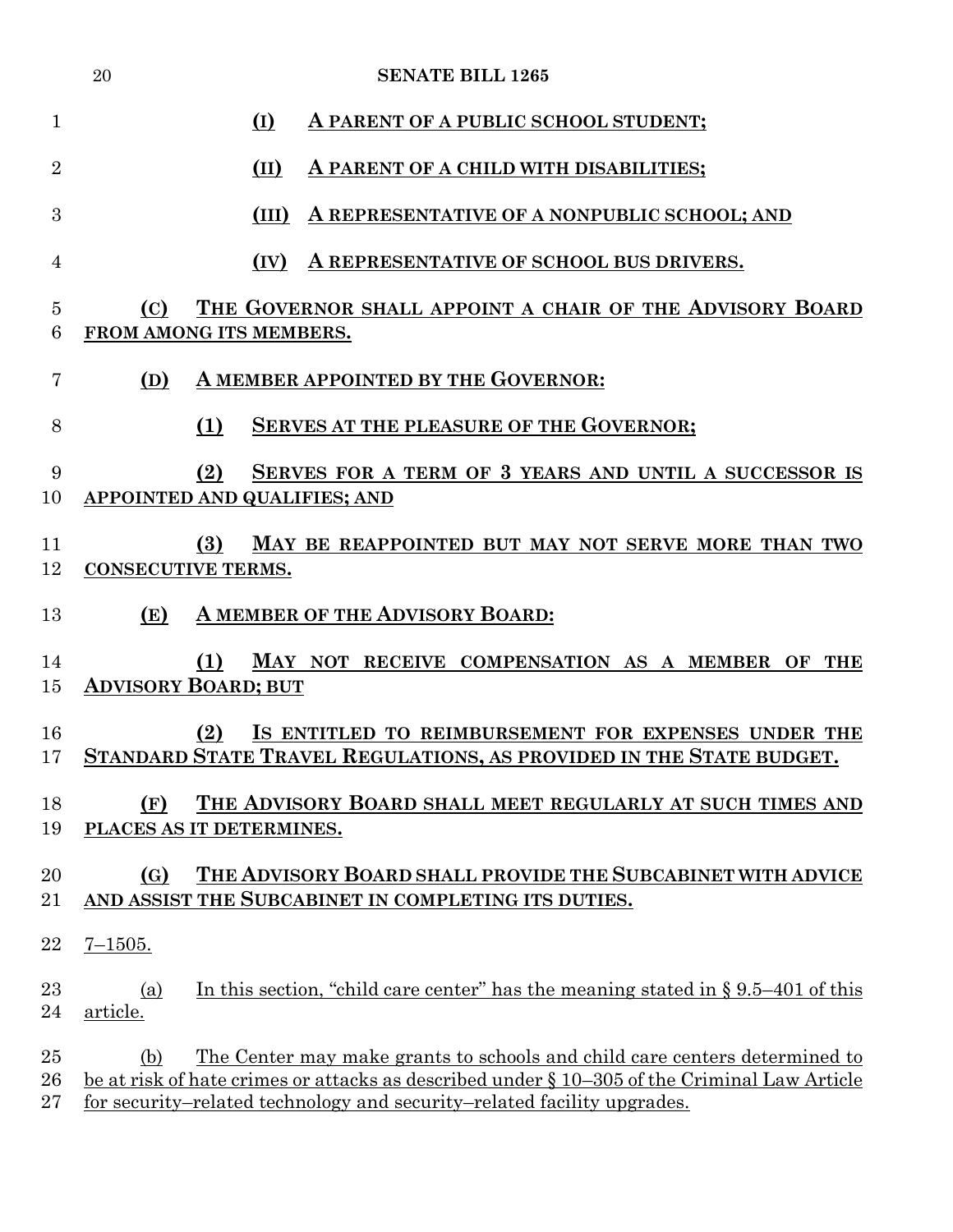| 1<br>$\overline{2}$<br>3   | Any school or child care center determined to be at risk of hate crimes or<br>(c)<br>attacks as described under $\S$ 10–305 of the Criminal Law Article by the Center may apply<br>to the Center for a State grant to be applied toward the cost of a security-related project.                                                              |
|----------------------------|----------------------------------------------------------------------------------------------------------------------------------------------------------------------------------------------------------------------------------------------------------------------------------------------------------------------------------------------|
| 4<br>$\overline{5}$        | The allocation and use of State funds under this section are subject to the<br>(d)<br>following <i>[terms and conditions]</i> :                                                                                                                                                                                                              |
| $\boldsymbol{6}$<br>7<br>8 | State funds may be used only for funding additional security training<br>(1)<br>needs, security personnel, security cameras, security–related technology, door–hardening,<br>improved lighting, or other security–related facility upgrades; and                                                                                             |
| 9<br>10<br>11<br>12        | <u>The amount of the State grant for any project shall be determined after</u><br>(2)<br>consideration of all eligible applicants, the total of the unallocated State funds available at<br>the time the application is received, and the priorities of area need as may be established<br>by the Center.                                    |
| 13<br>14                   | Funding for the State grants under this section shall be as provided by the<br>(e)<br>Governor in the annual State budget.                                                                                                                                                                                                                   |
| 15<br>16<br>17             | The [State Board, after consultation with the Center,] SUBCABINET may<br>(f)<br>adopt regulations for receiving and considering applications and for disbursing funds to<br>applicants.                                                                                                                                                      |
| 18                         | $7 - 1506.$                                                                                                                                                                                                                                                                                                                                  |
|                            |                                                                                                                                                                                                                                                                                                                                              |
| 19<br>20<br>21<br>22<br>23 | BEGINNING IN FISCAL YEAR 2020 AND EACH FISCAL YEAR<br>[The]<br>(a)<br><b>THEREAFTER, THE Governor shall provide [\$500,000] NOT LESS THAN \$2,000,000, NOT</b><br><b>INCLUDING ANY APPROPRIATION PROVIDED FOR THE FUND, in the annual State</b><br>budget to carry out the [provisions of this subtitle] ONGOING OPERATION OF THE<br>CENTER. |
| 24<br>25                   | [Subject to subsection (c) of this section, the <b>THE</b> operation of the Center<br>(b)<br>shall be supported by:                                                                                                                                                                                                                          |
| 26                         | Funds as provided by the Governor in the annual State budget;<br>(1)                                                                                                                                                                                                                                                                         |
| 27                         | Grants or other assistance from local education agencies;<br>(2)                                                                                                                                                                                                                                                                             |
| 28                         | (3)<br>Federal grants; and                                                                                                                                                                                                                                                                                                                   |
| 29<br>30                   | Any other grants or contributions from public or private entities<br>(4)<br>received by the Center.                                                                                                                                                                                                                                          |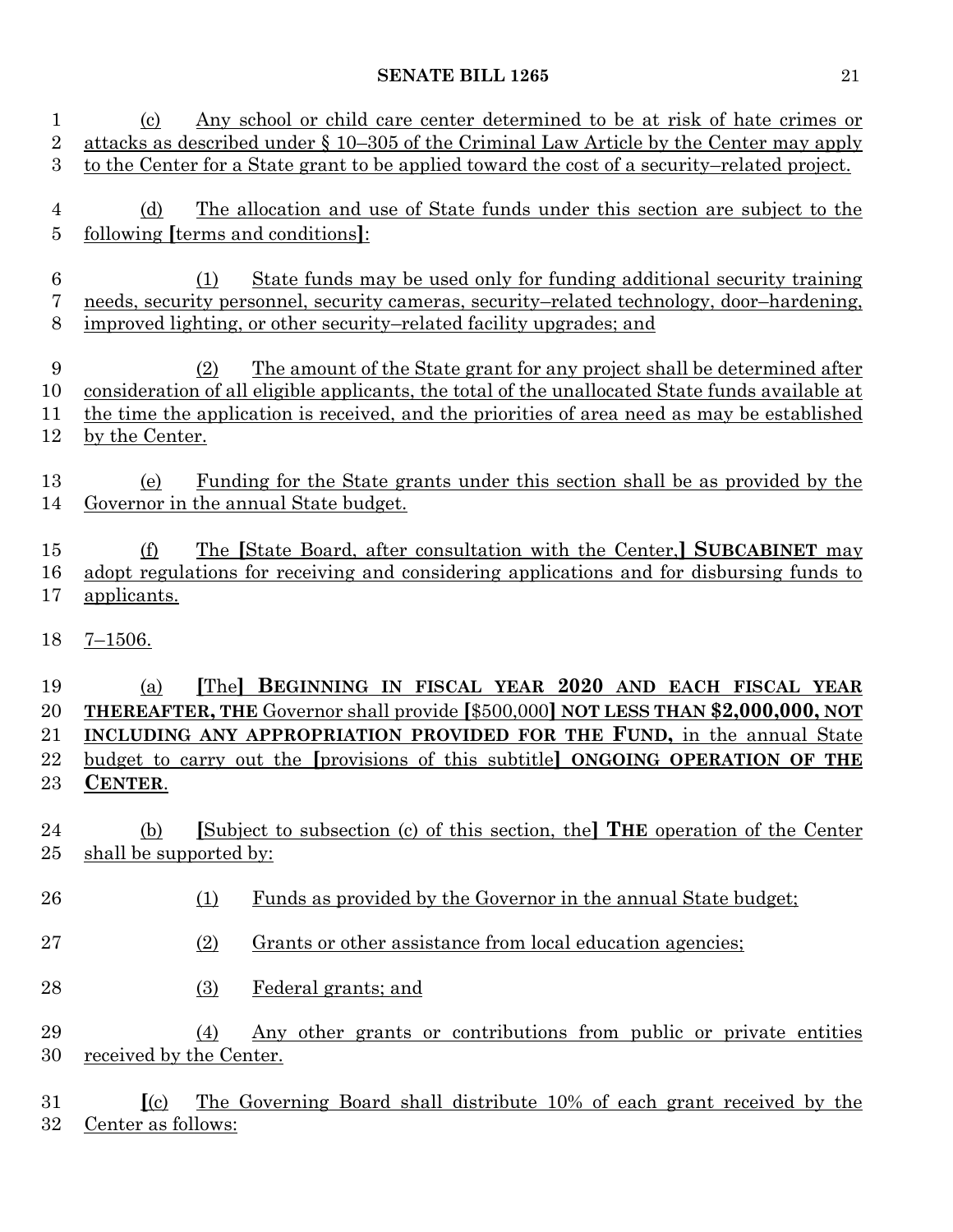| 1<br>$\overline{2}$ | If the grant is designated for the Center, in equal amounts to Bowie<br>(1)<br>State University and, if satellite offices are established under $\S 7-1502(f)$ of this subtitle, |
|---------------------|----------------------------------------------------------------------------------------------------------------------------------------------------------------------------------|
| 3                   | the institutions of higher education where satellite offices are located;                                                                                                        |
|                     |                                                                                                                                                                                  |
| $\overline{4}$      | If the grant is designated for the Center office at Bowie State University<br>(2)                                                                                                |
| 5<br>6              | or for a satellite office, to the institution of higher education where the designated office is<br>located; or                                                                  |
|                     |                                                                                                                                                                                  |
| 7                   | If the grant is designated for a combination of Center offices, to the<br>(3)                                                                                                    |
| 8                   | institutions of higher education where the designated offices are located.                                                                                                       |
|                     |                                                                                                                                                                                  |
| 9                   | $7 - 1507.$                                                                                                                                                                      |
| 10                  | ON OR BEFORE SEPTEMBER 1, 2018, THE SUBCABINET SHALL DEVELOP<br>(A)                                                                                                              |
| 11                  | A MODEL POLICY FOR THE ESTABLISHMENT OF AN ASSESSMENT TEAM OR TEAMS IN                                                                                                           |
| 12                  | EACH LOCAL SCHOOL SYSTEM.                                                                                                                                                        |
|                     |                                                                                                                                                                                  |
| 13                  | THE MODEL POLICY DEVELOPED UNDER SUBSECTION (A) OF THIS<br>(B)                                                                                                                   |
| 14                  | <b>SECTION SHALL INCLUDE:</b>                                                                                                                                                    |
| 15                  | (1)<br>MECHANISMS FOR IDENTIFYING INDIVIDUALS WHOSE BEHAVIOR                                                                                                                     |
| 16                  | MAY POSE A THREAT TO THE SAFETY OF AN INDIVIDUAL ATTENDING OR WORKING IN                                                                                                         |
| 17                  | A PUBLIC SCHOOL;                                                                                                                                                                 |
|                     |                                                                                                                                                                                  |
| 18                  | MECHANISMS FOR THE ASSESSMENT OF STUDENT BEHAVIOR AND<br>(2)                                                                                                                     |
| 19                  | INTERVENTIONS IF STUDENT BEHAVIOR POSES A THREAT TO THE SAFETY OF AN                                                                                                             |
| 20                  | INDIVIDUAL ATTENDING OR WORKING IN A PUBLIC SCHOOL;                                                                                                                              |
| 21                  | MECHANISMS FOR THE ASSESSMENT OF THE BEHAVIOR OF AN<br>(3)                                                                                                                       |
| 22                  | INDIVIDUAL WHO IS NOT A STUDENT AT A PUBLIC SCHOOL BUT WHO MAY POSE A                                                                                                            |
| 23                  | THREAT TO THE SAFETY OF AN INDIVIDUAL ATTENDING OR WORKING IN THE PUBLIC                                                                                                         |
| 24                  | <b>SCHOOL;</b>                                                                                                                                                                   |
|                     |                                                                                                                                                                                  |
| 25                  | BEST PRACTICES FOR PROMOTING COMMUNICATION AND<br>(4)                                                                                                                            |
| 26                  | APPROPRIATE RESPONSES WITHIN A SCHOOL COMMUNITY, INCLUDING MEASURES                                                                                                              |
| 27                  | FOR:                                                                                                                                                                             |
| 28                  | TRAINING FACULTY, ADMINISTRATORS, AND STAFF TO<br>(I)                                                                                                                            |
| 29                  | IDENTIFY, PROPERLY RESPOND TO, AND REPORT THREATS OR BEHAVIORS OF                                                                                                                |
| 30                  | CONCERN THAT MAY POSE A THREAT TO THE SAFETY OF AN INDIVIDUAL ATTENDING                                                                                                          |
| 31                  | OR WORKING IN A PUBLIC SCHOOL;                                                                                                                                                   |
|                     |                                                                                                                                                                                  |
| 32                  | (II)<br>TEACHING STUDENTS TO IDENTIFY, AND ENCOURAGING                                                                                                                           |
| 33                  | STUDENTS TO REPORT, BEHAVIORS OF CONCERN EXHIBITED BY THEIR PEERS OR                                                                                                             |
| 34                  | OTHERS THAT MAY POSE A THREAT TO THE SAFETY OF AN INDIVIDUAL ATTENDING                                                                                                           |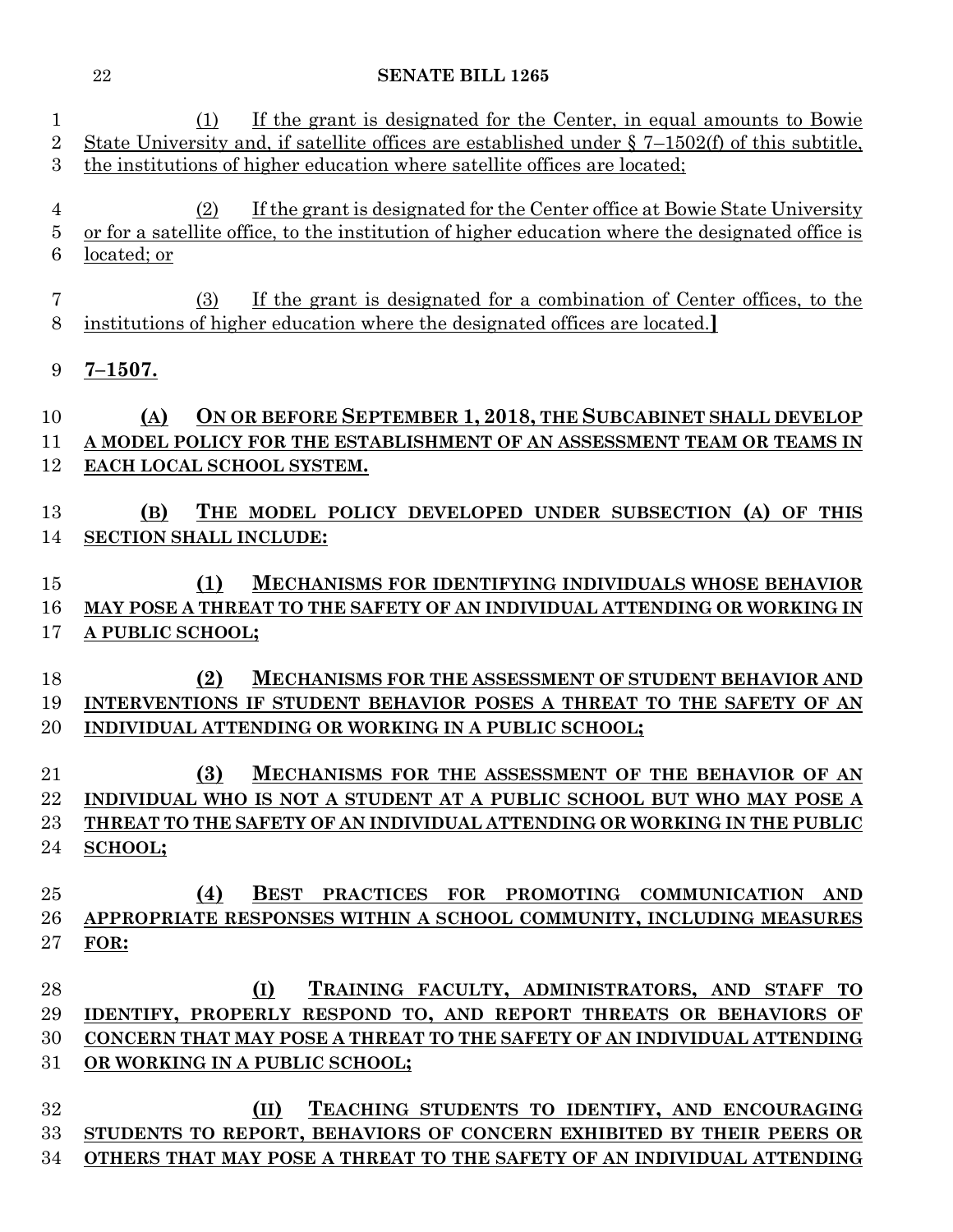| 1               | OR WORKING IN A PUBLIC SCHOOL, INCLUDING SHARING THOUGHTS ABOUT OR                          |
|-----------------|---------------------------------------------------------------------------------------------|
| $\overline{2}$  | PLANS FOR ENGAGING IN VIOLENCE AT THE SCHOOL; AND                                           |
|                 |                                                                                             |
| 3               | INCREASING OUTREACH TO AND THE AWARENESS OF<br>(III)                                        |
| 4               | PARENTS AND GUARDIANS CONCERNING THE EMOTIONAL AND SOCIAL HEALTH AND                        |
| $\overline{5}$  | <b>WELL-BEING OF STUDENTS;</b>                                                              |
|                 |                                                                                             |
| $6\phantom{.}6$ | (5)<br>PROCEDURES FOR MEMBERS OF THE SCHOOL COMMUNITY OR                                    |
| 7               | OTHERS TO REPORT BEHAVIORS OF CONCERN THAT MAY POSE A THREAT TO THE                         |
| 8               | SAFETY OF AN INDIVIDUAL ATTENDING OR WORKING IN A PUBLIC SCHOOL;                            |
|                 |                                                                                             |
| 9               | (6)<br>POLICIES REGARDING ANONYMOUS REPORTING BY MEMBERS OF                                 |
| 10              | THE SCHOOL COMMUNITY OR OTHERS OF BEHAVIORS OF CONCERN THAT MAY POSE                        |
| 11              | A THREAT TO THE SAFETY OF AN INDIVIDUAL ATTENDING OR WORKING IN A PUBLIC                    |
| 12              | <b>SCHOOL;</b>                                                                              |
|                 |                                                                                             |
| 13              | GUIDANCE FOR ESTABLISHING AN APPROPRIATE NUMBER OF<br>(7)                                   |
| 14              | ASSESSMENT TEAMS WITHIN A LOCAL SCHOOL SYSTEM THAT:                                         |
|                 |                                                                                             |
| 15              | SHALL COORDINATE AMONG SCHOOL OFFICIALS AND LAW<br>(I)                                      |
|                 |                                                                                             |
| 16              | ENFORCEMENT, MENTAL HEALTH, AND OTHER APPROPRIATE ENTITIES TO MONITOR                       |
| 17              | AND RESPOND TO INFORMATION ABOUT BEHAVIOR, STATEMENTS, OR PLANS THAT                        |
| 18              | MAY POSE A THREAT OF VIOLENCE AT A SCHOOL; AND                                              |
|                 |                                                                                             |
| 19              | <b>SHALL</b><br><b>INCLUDE INDIVIDUALS</b><br><b>WITH</b><br>(II)<br><b>EXPERTISE</b><br>IN |
| 20              | STUDENT COUNSELING, EDUCATION INSTRUCTION, SCHOOL ADMINISTRATION, AND                       |
| 21              | <b>LAW ENFORCEMENT; AND</b>                                                                 |
|                 |                                                                                             |
| 22              | (8)<br>POLICIES FOR TRAINING ASSESSMENT TEAMS, INCLUDING                                    |
| 23              | TRAINING ON IMPLICIT BIASES AND DIVERSITY AWARENESS.                                        |
|                 |                                                                                             |
| 24              | ON OR BEFORE SEPTEMBER 1, 2019, EACH LOCAL SCHOOL SYSTEM<br>(C)                             |
| 25              | SHALL ADOPT A POLICY FOR THE ESTABLISHMENT OF ASSESSMENT TEAMS THAT IS                      |
| 26              | CONSISTENT WITH THE MODEL POLICY DEVELOPED BY THE SUBCABINET AND                            |
| $27\,$          | <b>INCLUDES:</b>                                                                            |
|                 |                                                                                             |
| 28              | (1)<br>A PROCESS FOR REGULAR ASSESSMENT AND INTERVENTION,                                   |
| 29              | INCLUDING DIVERSION AND DE-ESCALATION, IF AN INDIVIDUAL EXHIBITS                            |
| 30              | BEHAVIOR THAT MAY POSE A THREAT TO THE SAFETY OF ANOTHER INDIVIDUAL                         |
| 31              | ATTENDING OR WORKING IN A PUBLIC SCHOOL;                                                    |
|                 |                                                                                             |
| 32              | (2)<br>STANDARDS FOR TIMELY RESPONSE AND PROCEDURES FOR                                     |
| 33              | COORDINATION AMONG THE MEMBERS OF AN ASSESSMENT TEAM, INCLUDING                             |
| 34              | REFERRAL TO APPROPRIATE LOCAL LAW ENFORCEMENT OFFICIALS, THE LOCAL                          |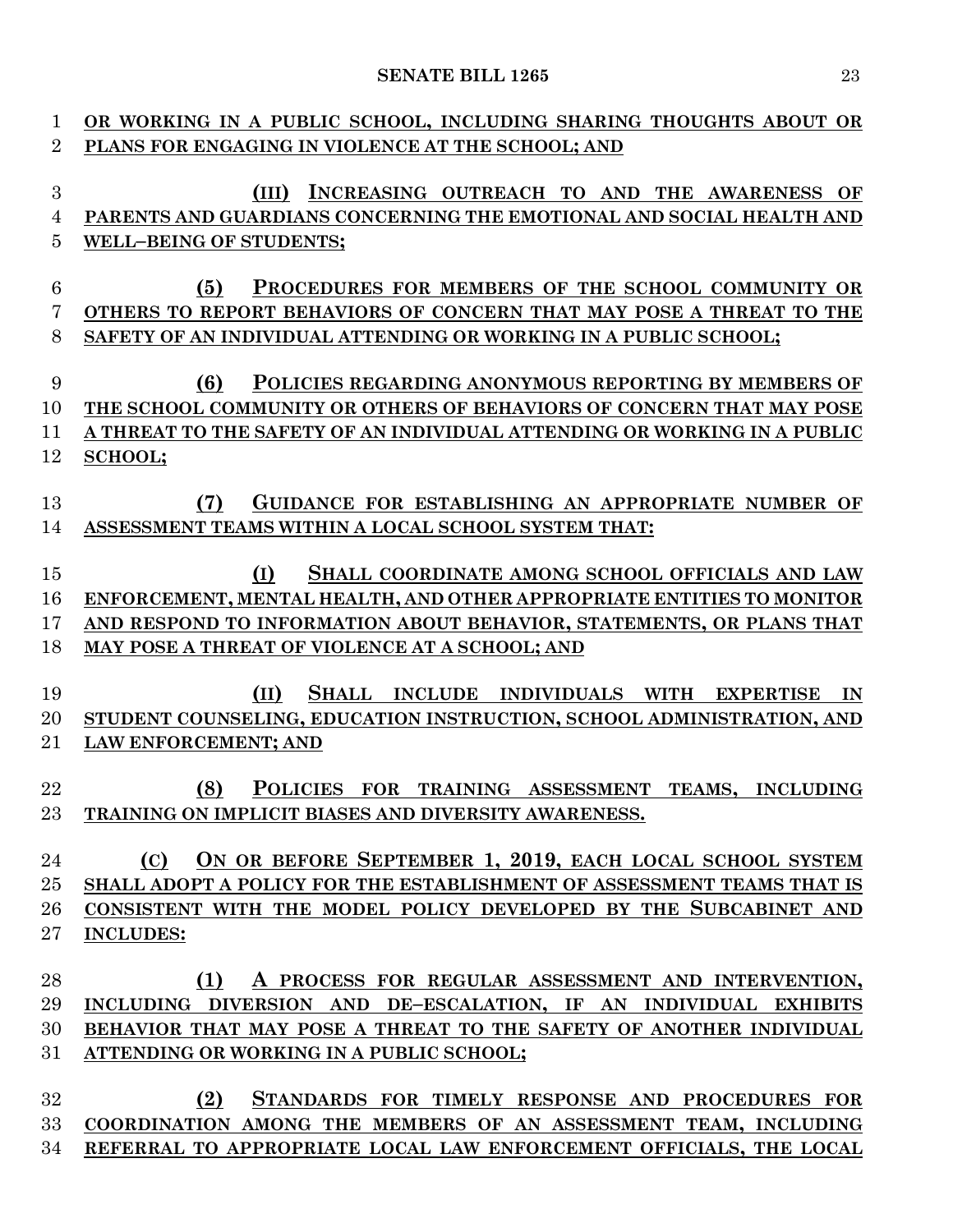| 1                   | SCHOOL SYSTEM, AND THE COUNTY SUPERINTENDENT OF INFORMATION         |  |  |
|---------------------|---------------------------------------------------------------------|--|--|
| 2                   | INDICATING THAT AN INDIVIDUAL MAY POSE A THREAT OF VIOLENCE TO THE  |  |  |
| 3                   | <b>SCHOOL; AND</b>                                                  |  |  |
|                     | (3)<br>STANDARDS AND PROCEDURES FOR REFERRAL OF AN                  |  |  |
| 4<br>$\overline{5}$ | INDIVIDUAL FOR EVALUATION, SERVICES, OR TREATMENT WHEN APPROPRIATE. |  |  |
|                     |                                                                     |  |  |
| 6                   | $7 - 1508.$                                                         |  |  |
|                     |                                                                     |  |  |
| 7                   | EACH LOCAL SCHOOL SYSTEM SHALL DESIGNATE A SCHOOL<br>(1)<br>(A)     |  |  |
| 8                   | SAFETY COORDINATOR.                                                 |  |  |
|                     |                                                                     |  |  |
| 9                   | (2)<br>A DESIGNATED SCHOOL SAFETY COORDINATOR SHALL:                |  |  |
| 10                  | BE CERTIFIED BY THE CENTER; AND                                     |  |  |
|                     | (I)                                                                 |  |  |
| 11                  | (II)<br>SERVE AS A LIAISON BETWEEN THE LOCAL SCHOOL SYSTEM,         |  |  |
| 12                  | THE LOCAL LAW ENFORCEMENT AGENCY, AND THE CENTER.                   |  |  |
|                     |                                                                     |  |  |
| 13                  | ON OR BEFORE SEPTEMBER 1, 2018, THE CENTER, IN<br>(I)<br>(1)<br>(B) |  |  |
| 14                  | CONSULTATION WITH LOCAL SCHOOL SYSTEMS, SHALL:                      |  |  |
|                     |                                                                     |  |  |
| 15                  | DEVELOP A SPECIALIZED CURRICULUM FOR USE IN<br>1.                   |  |  |
| 16                  | TRAINING OF SCHOOL RESOURCE OFFICERS; AND                           |  |  |
| 17                  | $2_{\cdot}$<br>SUBMIT THE CURRICULUM TO THE<br><b>MARYLAND</b>      |  |  |
| 18                  | POLICE TRAINING AND STANDARDS COMMISSION FOR APPROVAL.              |  |  |
|                     |                                                                     |  |  |
| 19                  | THE SPECIALIZED CURRICULUM DEVELOPED UNDER THIS<br>(II)             |  |  |
|                     | 20 SUBSECTION SHALL INCLUDE TRAINING IN:                            |  |  |
|                     |                                                                     |  |  |
| 21                  | 1.<br>DE-ESCALATION;                                                |  |  |
|                     |                                                                     |  |  |
| 22                  | 2.<br><b>DISABILITY AWARENESS;</b>                                  |  |  |
| 23                  | 3.<br>MAINTAINING A POSITIVE SCHOOL CLIMATE;                        |  |  |
|                     |                                                                     |  |  |
| 24                  | <b>CONSTRUCTIVE INTERACTIONS WITH STUDENTS; AND</b><br><u>4.</u>    |  |  |
|                     |                                                                     |  |  |
| 25                  | 5.<br>IMPLICIT BIAS AND DIVERSITY AWARENESS.                        |  |  |
|                     |                                                                     |  |  |
| 26                  | $(III)$ 1.<br>THE SPECIALIZED CURRICULUM DEVELOPED UNDER            |  |  |
| $27\,$              | THIS SUBSECTION MAY NOT GO INTO EFFECT UNTIL IT IS APPROVED BY THE  |  |  |
| 28                  | MARYLAND POLICE TRAINING AND STANDARDS COMMISSION.                  |  |  |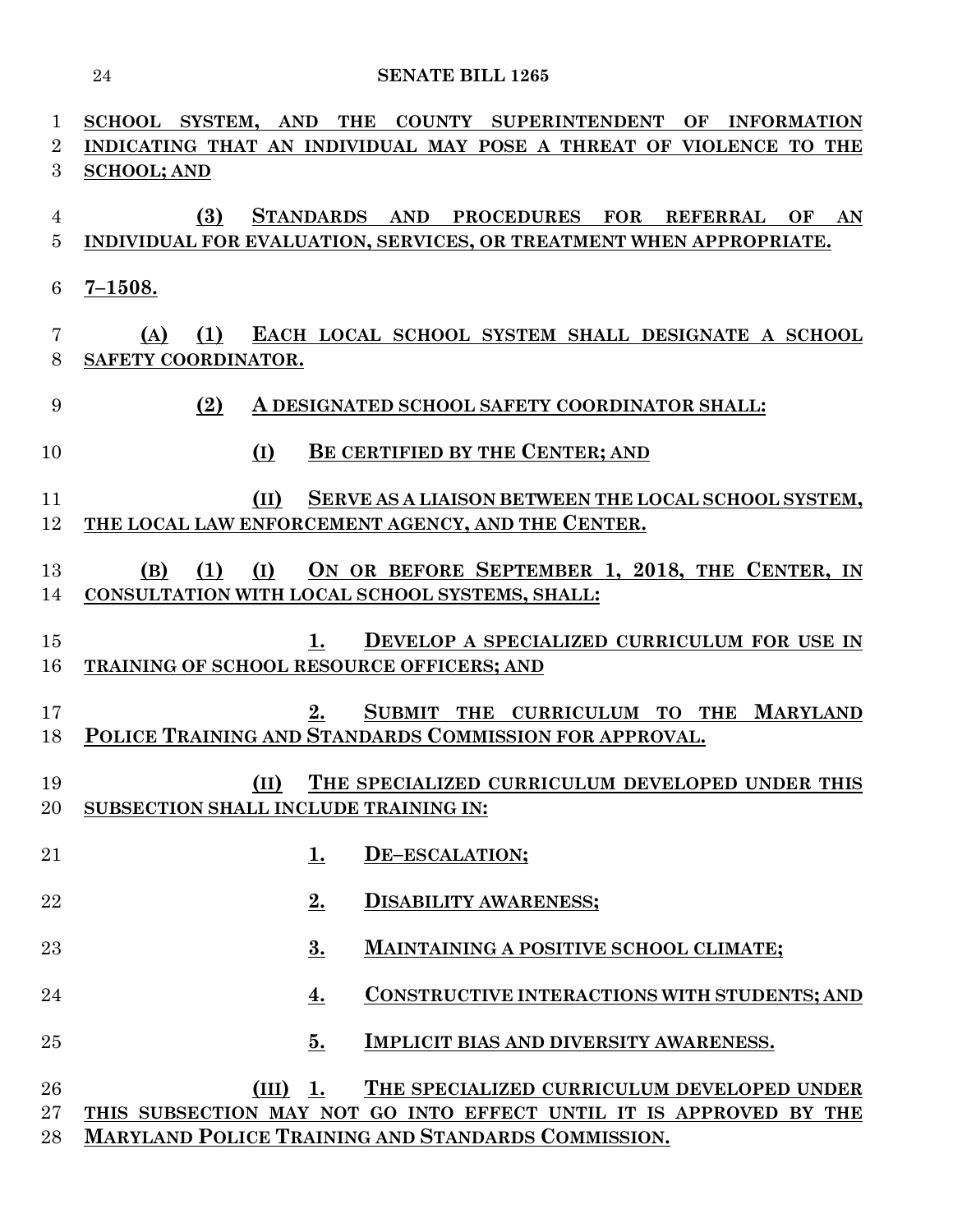| $\mathbf 1$    | <b>MARYLAND</b><br><b>POLICE</b><br><b>TRAINING</b><br>2.<br>$\bf I$ F<br><b>THE</b><br><b>AND</b> |
|----------------|----------------------------------------------------------------------------------------------------|
| $\overline{2}$ | STANDARDS COMMISSION DOES NOT INITIALLY APPROVE THE SPECIALIZED                                    |
| 3              | CURRICULUM, THE CENTER SHALL AMEND THE CURRICULUM UNTIL IT MEETS WITH                              |
| 4              | THE COMMISSION'S APPROVAL.                                                                         |
|                |                                                                                                    |
| $\overline{5}$ | ON OR BEFORE MARCH 1, 2019, THE CENTER SHALL DEVELOP<br>(2)                                        |
| 6              | AND SUBMIT TO THE MARYLAND POLICE TRAINING AND STANDARDS COMMISSION                                |
| 7              | FOR APPROVAL A MODEL TRAINING PROGRAM THAT MEETS THE REQUIREMENTS OF                               |
| 8              | THE CURRICULUM <del>DEVELOPED</del> APPROVED UNDER PARAGRAPH (1) OF<br><b>THIS</b>                 |
| 9              | SUBSECTION.                                                                                        |
|                |                                                                                                    |
| 10             | EACH LOCAL LAW ENFORCEMENT AGENCY SHALL:<br>(3)                                                    |
| 11             | ENROLL INDIVIDUALS ASSIGNED TO BE SCHOOL RESOURCE<br>(I)                                           |
| 12             | OFFICERS IN THE MODEL TRAINING PROGRAM DEVELOPED BY THE CENTER UNDER                               |
| 13             | PARAGRAPH (2) OF THIS SUBSECTION; OR                                                               |
|                |                                                                                                    |
| 14             | SUBMIT TO THE MARYLAND POLICE TRAINING AND<br>(II)<br>1.                                           |
| 15             | STANDARDS COMMISSION<br>FOR APPROVAL A TRAINING PROGRAM THAT IS                                    |
| 16             | CONSISTENT WITH THE CURRICULUM DEVELOPED UNDER PARAGRAPH (1) OF THIS                               |
| 17             | <b>SUBSECTION; AND</b>                                                                             |
|                |                                                                                                    |
| 18             | ENROLL INDIVIDUALS ASSIGNED TO BE SCHOOL<br>2.                                                     |
| 19             | RESOURCE OFFICERS IN THE TRAINING PROGRAM DEVELOPED<br><b>UNDER</b><br><b>THIS</b>                 |
| 20             | SUBPARAGRAPH.                                                                                      |
|                |                                                                                                    |
| 21             | BEGINNING SEPTEMBER 1, 2019, TO BE ASSIGNED AS A SCHOOL<br>(4)                                     |
| 22             | RESOURCE OFFICER AN INDIVIDUAL SHALL:                                                              |
|                | (I) COMPLETE:                                                                                      |
| 23             |                                                                                                    |
| 24             | THE MODEL TRAINING PROGRAM DEVELOPED BY THE<br>1.                                                  |
| 25             | CENTER UNDER PARAGRAPH (2) OF THIS SUBSECTION THROUGH INSTRUCTION                                  |
| 26             | PROVIDED BY THE CENTER IN COLLABORATION WITH THE MARYLAND POLICE                                   |
| 27             | TRAINING AND STANDARDS COMMISSION; OR                                                              |
|                |                                                                                                    |
| 28             | $2_{\cdot}$<br>A LOCAL LAW ENFORCEMENT AGENCY'S TRAINING                                           |
| 29             | PROGRAM DEVELOPED UNDER PARAGRAPH (3)(II) OF THIS SUBSECTION; AND                                  |
|                |                                                                                                    |
| 30             | BE CERTIFIED BY THE MARYLAND POLICE TRAINING AND<br>(II)                                           |
| 31             | <b>STANDARDS COMMISSION.</b>                                                                       |
|                |                                                                                                    |
| 32             | THE CENTER SHALL COLLECT DATA REGARDING THE SCHOOL<br>(C)                                          |
| 33             | RESOURCE OFFICERS IN EACH LOCAL SCHOOL SYSTEM, INCLUDING:                                          |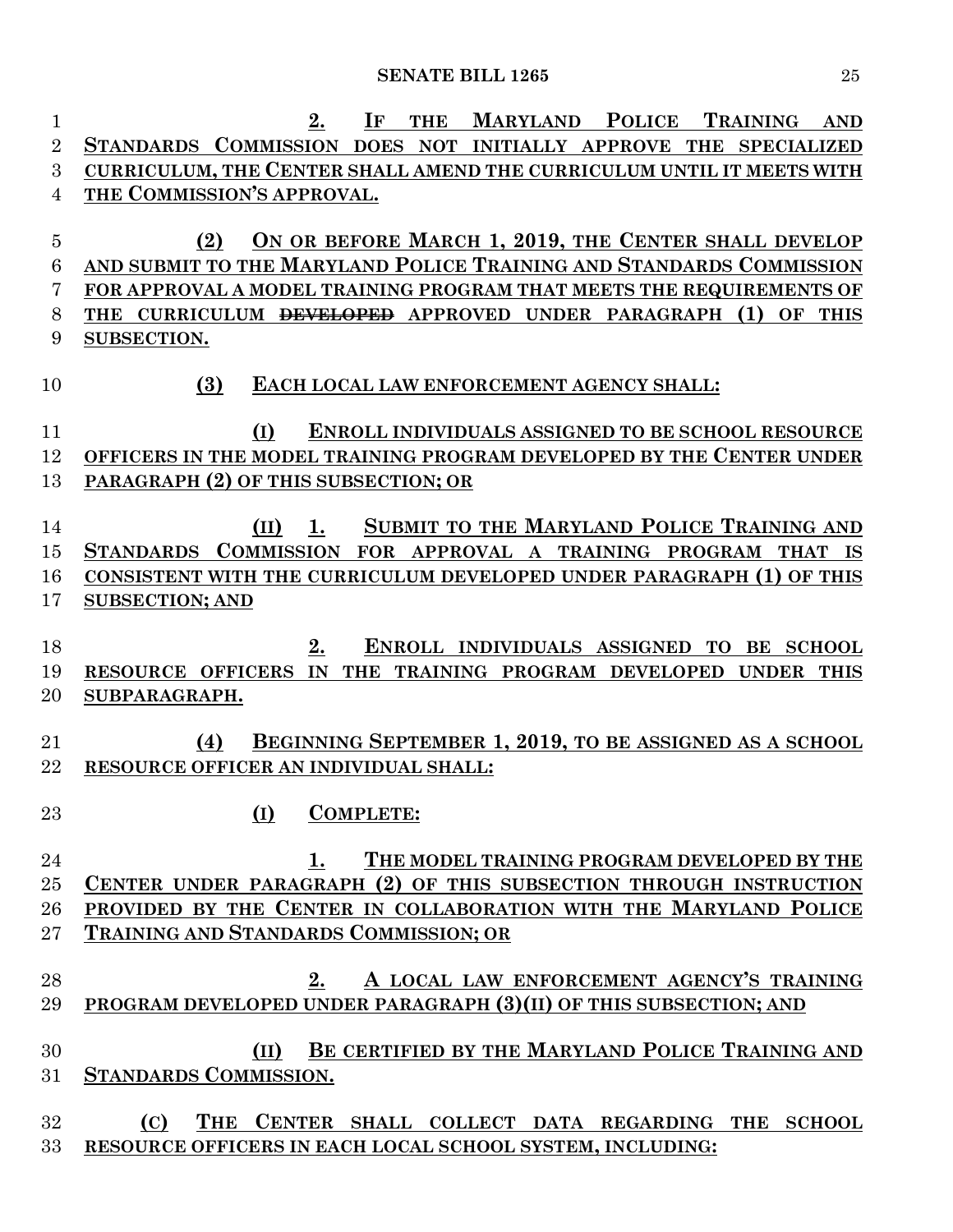**(1) THE NUMBER OF FULL–TIME AND PART–TIME SCHOOL RESOURCE OFFICERS ASSIGNED TO EACH ELEMENTARY SCHOOL, MIDDLE SCHOOL, AND HIGH SCHOOL; AND (2) ANY OTHER LOCAL SCHOOL SYSTEM EMPLOYEES OR LOCAL LAW ENFORCEMENT OFFICERS WHO ARE FULFILLING THE ROLE OF A SCHOOL RESOURCE OFFICER. (D) (1) ON OR BEFORE DECEMBER 15, 2018, THE CENTER SHALL ANALYZE THE INITIAL DATA COLLECTED UNDER SUBSECTION (C) OF THIS SECTION AND DEVELOP GUIDELINES TO ASSIST LOCAL SCHOOL SYSTEMS IN: (I) IDENTIFYING THE APPROPRIATE NUMBER AND ASSIGNMENT OF SCHOOL RESOURCE OFFICERS, INCLUDING SUPPLEMENTAL COVERAGE BY LOCAL LAW ENFORCEMENT AGENCIES; AND (II) COLLABORATING AND COMMUNICATING WITH LOCAL LAW ENFORCEMENT AGENCIES. (2) ON OR BEFORE JULY 1, 2019, EACH LOCAL SCHOOL SYSTEM, IN CONSULTATION WITH LOCAL LAW ENFORCEMENT AGENCIES, SHALL: (I) DEVELOP A PLAN TO IMPLEMENT THE GUIDELINES DEVELOPED BY THE CENTER; AND (II) SUBMIT THE PLAN TO THE CENTER FOR REVIEW AND COMMENT. (E) (1) BEGINNING WITH THE 2018–2019 SCHOOL YEAR, AND EACH SCHOOL YEAR THEREAFTER, BEFORE THE SCHOOL YEAR BEGINS, EACH LOCAL SCHOOL SYSTEM SHALL FILE A REPORT WITH THE CENTER DEMONSTRATING: (I) THAT EVERY PUBLIC HIGH SCHOOL IN THE LOCAL SCHOOL SYSTEM'S JURISDICTION HAS A SCHOOL RESOURCE OFFICER ASSIGNED TO THE SCHOOL; OR (II) IF A PUBLIC HIGH SCHOOL IN THE LOCAL SCHOOL SYSTEM'S JURISDICTION IS NOT ASSIGNED A SCHOOL RESOURCE OFFICER, THAT ADEQUATE LOCAL LAW ENFORCEMENT COVERAGE WILL BE PROVIDED TO THE PUBLIC HIGH SCHOOL. (2) ON OR BEFORE OCTOBER 1, 2018, AND EACH OCTOBER 1 THEREAFTER, THE CENTER SHALL SUBMIT A SUMMARY OF THE REPORTS REQUIRED**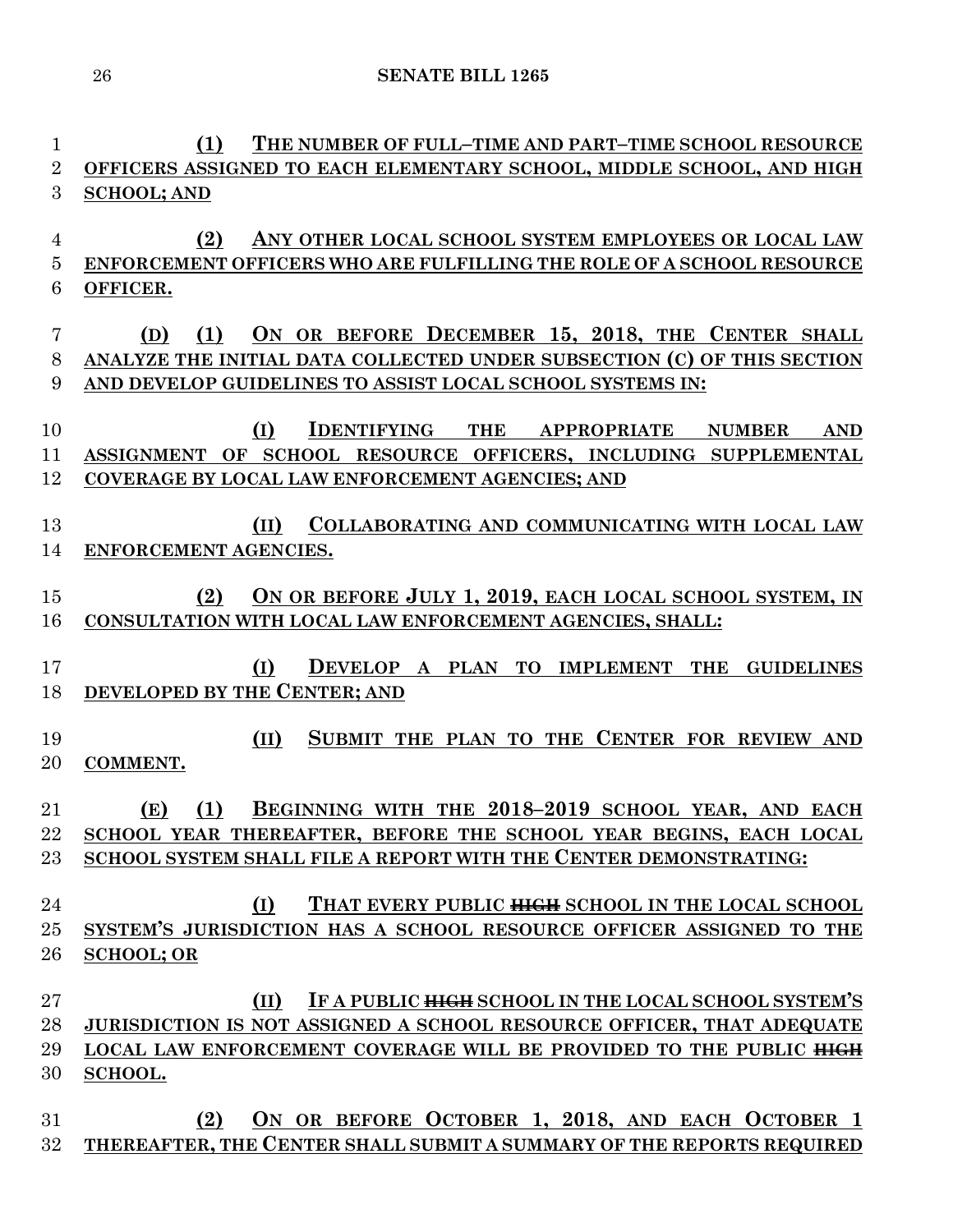| 1              | UNDER THIS SUBSECTION TO THE GOVERNOR AND, IN ACCORDANCE WITH $\S 2-1246$                                            |
|----------------|----------------------------------------------------------------------------------------------------------------------|
| $\overline{2}$ | OF THE STATE GOVERNMENT ARTICLE, THE GENERAL ASSEMBLY.                                                               |
| 3              | $7 - 1509.$                                                                                                          |
| 4              | THE DEPARTMENT, IN CONSULTATION WITH THE SUBCABINET, MAY<br>(A)                                                      |
| $\overline{5}$ | ADOPT REGULATIONS TO INCORPORATE IN THE ANNUAL SCHEDULE OF DRILLS FOR                                                |
| 6              | EACH LOCAL SCHOOL SYSTEM, AGE-APPROPRIATE COMPONENTS OF:                                                             |
| 7<br>8         | THE ACTIVE SHOOTER PREPAREDNESS PROGRAM DEVELOPED<br>(1)<br>BY THE DEPARTMENT OF HOMELAND SECURITY OR GUIDELINES; OR |
| 9              | THE ACTIVE SHOOTER GUIDELINES ADOPTED BY THE MARYLAND<br>(2)                                                         |
| 10             | ACTIVE ASSAILANT WORK GROUP ESTABLISHED UNDER EXECUTIVE ORDER                                                        |
| 11             | 01.01.2018.08.                                                                                                       |
| 12             | DRILLS INCORPORATED INTO THE ANNUAL SCHEDULE OF DRILLS<br>(B)                                                        |
| 13             | UNDER SUBSECTION (A) OF THIS SECTION MAY INCLUDE AGE-APPROPRIATE                                                     |
| 14             | PROCEDURES FOR STUDENTS OR SCHOOL PERSONNEL IN:                                                                      |
|                |                                                                                                                      |
| 15             | (1)<br><b>SECURING CLASSROOMS;</b>                                                                                   |
| 16             | (2)<br><b>BARRICADING CLASSROOMS AND SCHOOL ENTRIES;</b>                                                             |
| 17             | (3)<br>TAKING REFUGE IN THE CLASSROOM; AND                                                                           |
| 18             | (4)<br>WHEN APPROPRIATE, ESCAPE FROM THE CLASSROOM<br><b>OR</b>                                                      |
| 19             | SCHOOL.                                                                                                              |
|                |                                                                                                                      |
| 20             | <b>THE</b><br>DEPARTMENT SHALL NOTIFY THE GOVERNOR AND, IN<br>(C)                                                    |
| 21             | ACCORDANCE WITH § 2-1246 OF THE STATE GOVERNMENT ARTICLE, THE                                                        |
| 22             | LEGISLATIVE POLICY COMMITTEE OF PROPOSED CHANGES TO REGULATIONS THAT                                                 |
| 23             | ALTER THE ANNUAL SCHEDULE OF DRILLS AS PROVIDED UNDER THIS SECTION.                                                  |
|                |                                                                                                                      |
| 24             | EACH LOCAL SCHOOL SYSTEM SHALL COLLABORATE WITH THE LOCAL<br>(D)                                                     |
| 25             | LAW ENFORCEMENT AGENCY TO ESTABLISH POLICIES FOR RESPONDING TO AN                                                    |
| 26             | EMERGENCY AT EACH PUBLIC SCHOOL IN THE COUNTY.                                                                       |
| 27             | $7 - 1510.$                                                                                                          |
| 28             | ON OR BEFORE JUNE 15, 2019, AND REGULARLY THEREAFTER, EACH<br>(A)                                                    |
| 29             | LOCAL SCHOOL SYSTEM SHALL CONDUCT A SAFETY EVALUATION OF EACH PUBLIC                                                 |

**SCHOOL UNDER THE LOCAL SCHOOL SYSTEM'S JURISDICTION TO:**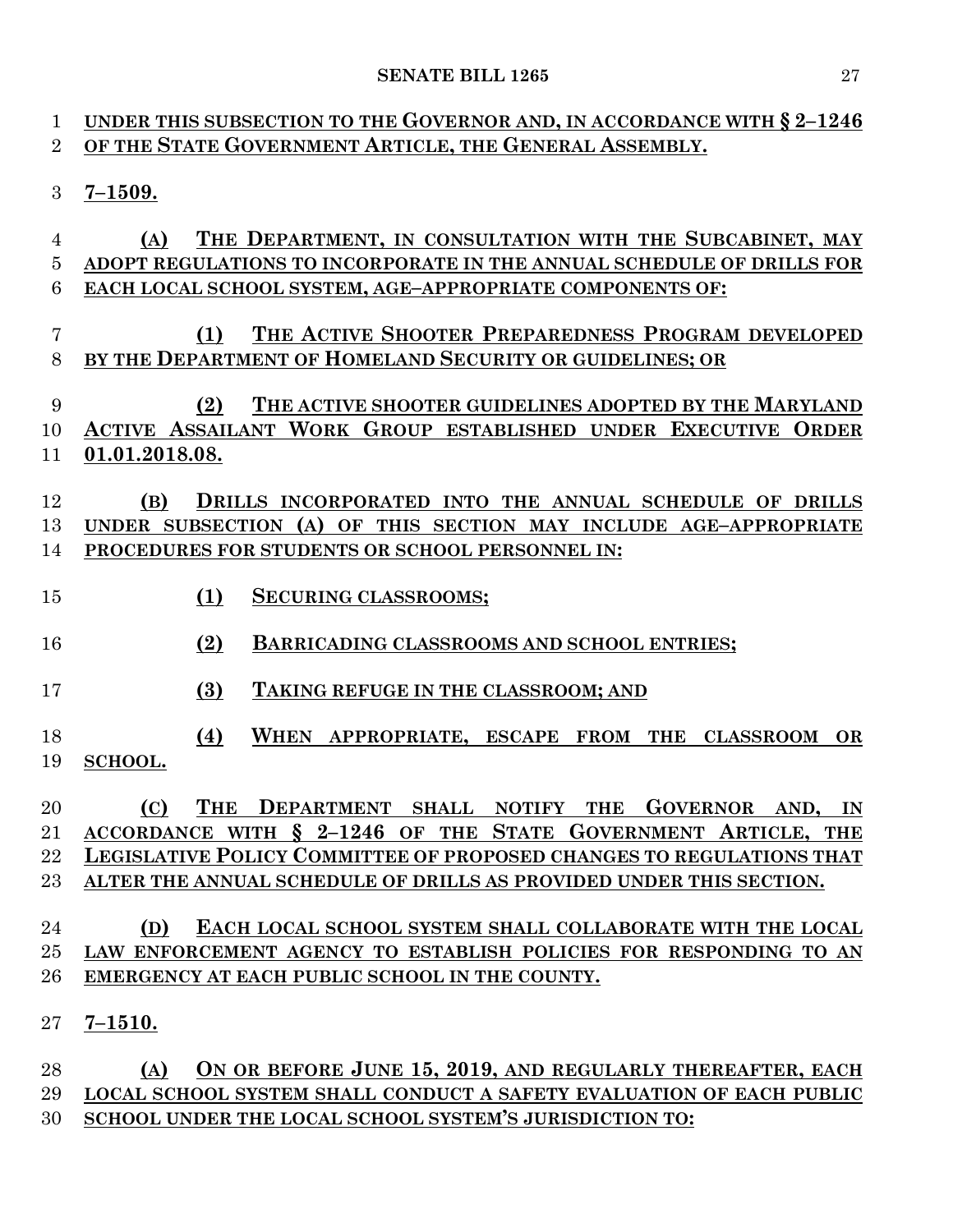|                     | 28<br><b>SENATE BILL 1265</b>                                                                                                                     |
|---------------------|---------------------------------------------------------------------------------------------------------------------------------------------------|
| 1<br>$\overline{2}$ | (1)<br>IDENTIFY AND, IF NECESSARY, DEVELOP SOLUTIONS FOR<br>PHYSICAL SAFETY CONCERNS, INCLUDING ISSUES WITH BUILDING SECURITY; AND                |
|                     |                                                                                                                                                   |
| $\boldsymbol{3}$    | (2)<br><b>IDENTIFY AND EVALUATE ANY PATTERNS OF SAFETY CONCERNS</b>                                                                               |
| $\overline{4}$      | ON SCHOOL PROPERTY OR AT SCHOOL-SPONSORED EVENTS.                                                                                                 |
| $\overline{5}$      | IN PERFORMING THE SAFETY EVALUATIONS, EACH DESIGNATED SAFETY<br>(B)                                                                               |
| 6                   | <b>COORDINATOR SHALL:</b>                                                                                                                         |
| 7                   | CONSULT WITH THE CENTER FOR GUIDANCE;<br>(1)                                                                                                      |
|                     |                                                                                                                                                   |
| 8                   | <b>COORDINATE WITH THE INTERAGENCY COMMITTEE ON SCHOOL</b><br>(2)                                                                                 |
| 9<br>10             | CONSTRUCTION'S FACILITY ASSESSMENT PROCESS, ESTABLISHED UNDER § 5-310<br>OF THIS ARTICLE, AS ENACTED BY CHAPTER __ (H.B. 1783) OF THE ACTS OF THE |
| 11                  | GENERAL ASSEMBLY OF 2018, IN IDENTIFYING ISSUES WITH PUBLIC SCHOOL                                                                                |
| 12                  | FACILITIES THAT COULD IMPACT SCHOOL SAFETY; AND                                                                                                   |
|                     |                                                                                                                                                   |
| 13                  | SUBMIT A SUMMARY OF THE COMPLETED SAFETY EVALUATIONS<br>(3)                                                                                       |
| 14                  | TO THE CENTER.                                                                                                                                    |
| 15                  | BEFORE DECEMBER 1, 2019, THE DEPARTMENT,<br><b>ON</b><br>(C)<br><b>OR</b><br><b>IN</b>                                                            |
| 16                  | CONSULTATION WITH THE CENTER AND LOCAL SCHOOL SYSTEMS, SHALL UPDATE                                                                               |
| 17                  | THE EMERGENCY PLANNING GUIDELINES FOR LOCAL SCHOOL SYSTEMS AND                                                                                    |
| 18                  | SCHOOLS TO ACCOMMODATE THE FINDINGS MADE IN THE INITIAL SAFETY                                                                                    |
| 19                  | EVALUATIONS UNDER SUBSECTION (A) OF THIS SECTION.                                                                                                 |
| 20                  | ON OR BEFORE JULY 1, 2020, AND REGULARLY THEREAFTER, EACH<br>(D)                                                                                  |
| 21                  | LOCAL SCHOOL SYSTEM SHALL UPDATE THE SCHOOL EMERGENCY PLAN FOR EACH                                                                               |
| $22\,$              | PUBLIC SCHOOL IN THE SCHOOL SYSTEM'S JURISDICTION TO:                                                                                             |
|                     |                                                                                                                                                   |
| 23                  | (1)<br>INCLUDE DETAILED PLANS FOR THE MANNER IN WHICH EACH<br>PUBLIC SCHOOL WILL ADDRESS:                                                         |
| 24                  |                                                                                                                                                   |
| 25                  | <b>BEHAVIORAL THREATS; AND</b><br>(I)                                                                                                             |
| 26                  | (II)<br><b>EMERGENCY EVENTS;</b>                                                                                                                  |
| $27\,$              | CONFORM WITH THE EMERGENCY PLANNING GUIDELINES<br>(2)                                                                                             |
| 28                  | UPDATED UNDER SUBSECTION (C) OF THIS SECTION; AND                                                                                                 |
|                     |                                                                                                                                                   |
| 29                  | <b>INCORPORATE ANY CHANGES REQUIRED UNDER SUBSECTION (F)</b><br>(3)                                                                               |
| 30                  | OF THIS SECTION.                                                                                                                                  |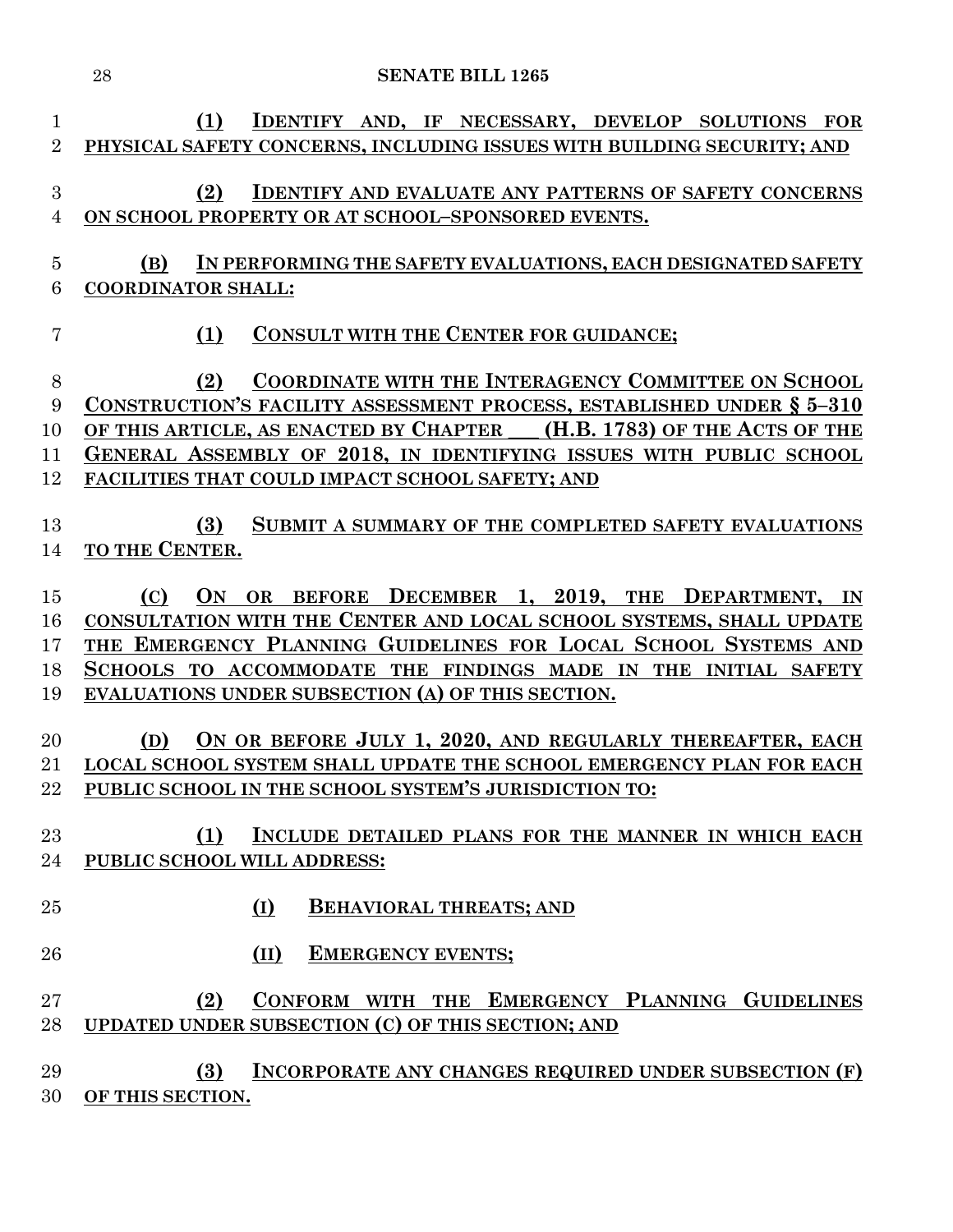| $\mathbf{1}$   | EACH LOCAL SCHOOL SYSTEM SHALL SUBMIT THE PLANS UPDATED<br>(E)          |
|----------------|-------------------------------------------------------------------------|
| $\overline{2}$ | UNDER SUBSECTION (D) OF THIS SECTION TO THE CENTER FOR REVIEW AND       |
| 3              | COMMENT.                                                                |
|                |                                                                         |
| $\overline{4}$ | (1) ON OR BEFORE AUGUST 1, 2020, AND EACH AUGUST 1<br>(F)               |
| 5              | THEREAFTER, EACH LOCAL SCHOOL SYSTEM SHALL SUBMIT A REPORT TO THE       |
| 6              | CENTER THAT INCLUDES, FOR THE IMMEDIATELY PRECEDING SCHOOL YEAR:        |
|                |                                                                         |
| $\overline{7}$ | AGGREGATE DATA ABOUT THREATS MADE AGAINST ANY<br>(I)                    |
| 8              | SCHOOL OR SCHOOL SYSTEM FACILITY;                                       |
|                |                                                                         |
| 9              | INFORMATION ABOUT ANY SCHOOL LOCKDOWNS,<br>(II)                         |
| 10             | EVACUATIONS, OR OTHER EMERGENCY RESPONSES THAT OCCURRED;                |
|                |                                                                         |
| 11             | INCIDENTS IN WHICH A PUBLIC SCHOOL'S EMERGENCY<br>(III)                 |
| 12             | PLAN FAILED IN PART OR IN WHOLE TO FUNCTION AS ANTICIPATED IN AN        |
| 13             | EMERGENCY OR AN EMERGENCY DRILL; AND                                    |
|                |                                                                         |
| 14             | SCHOOL HOURS SPENT IN AN EMERGENCY OR AN<br>(IV)                        |
| 15             | EMERGENCY DRILL.                                                        |
|                |                                                                         |
| 16             | EACH LOCAL SCHOOL SYSTEM SHALL, IN CONSULTATION WITH<br>(2)             |
| 17             | THE CENTER, UPDATE EACH EMERGENCY PLAN TO CORRECT WEAKNESSES            |
| 18             | <b>IDENTIFIED UNDER PARAGRAPH (1) OF THIS SUBSECTION.</b>               |
|                |                                                                         |
| 19             | (1)<br>EACH LOCAL SCHOOL SYSTEM SHALL PROMPTLY INFORM THE<br><b>(G)</b> |
| 20             | CENTER OF ANY CRITICAL, LIFE-THREATENING INCIDENTS THAT OCCUR ON        |
| 21             | <b>SCHOOL GROUNDS.</b>                                                  |
|                |                                                                         |
| 22             | (2) (I) AFTER INFORMING THE CENTER UNDER THIS SUBSECTION,               |
| 23             | A LOCAL SCHOOL SYSTEM SHALL HOST AN AFTER-ACTION REVIEW AND EVALUATION  |
| 24             | OF LESSONS LEARNED FROM THE EVENT.                                      |
|                |                                                                         |
| 25             | THE LOCAL SCHOOL SYSTEM SHALL INVITE THE CENTER,<br>(II)                |
| 26             | LOCAL LAW ENFORCEMENT AGENCIES, AND EMERGENCY RESPONDERS TO             |
| 27             | PARTICIPATE IN THE AFTER-ACTION REVIEW AND EVALUATION REQUIRED UNDER    |
| 28             | THIS PARAGRAPH.                                                         |
|                |                                                                         |
| 29             | (III) A LOCAL SCHOOL SYSTEM SHALL FILE A REPORT ON THE                  |
| 30             | AFTER-ACTION REVIEW AND EVALUATION WITH THE CENTER.                     |
|                |                                                                         |
| 31             | (I) THE CENTER SHALL REPORT TO THE GOVERNOR AND, IN<br>(3)              |
| 32             | ACCORDANCE WITH § 2-1246 OF THE STATE GOVERNMENT ARTICLE, THE GENERAL   |
| 33             | ASSEMBLY WITHIN 45 DAYS AFTER A LOCAL SCHOOL SYSTEM HAS FILED A REPORT  |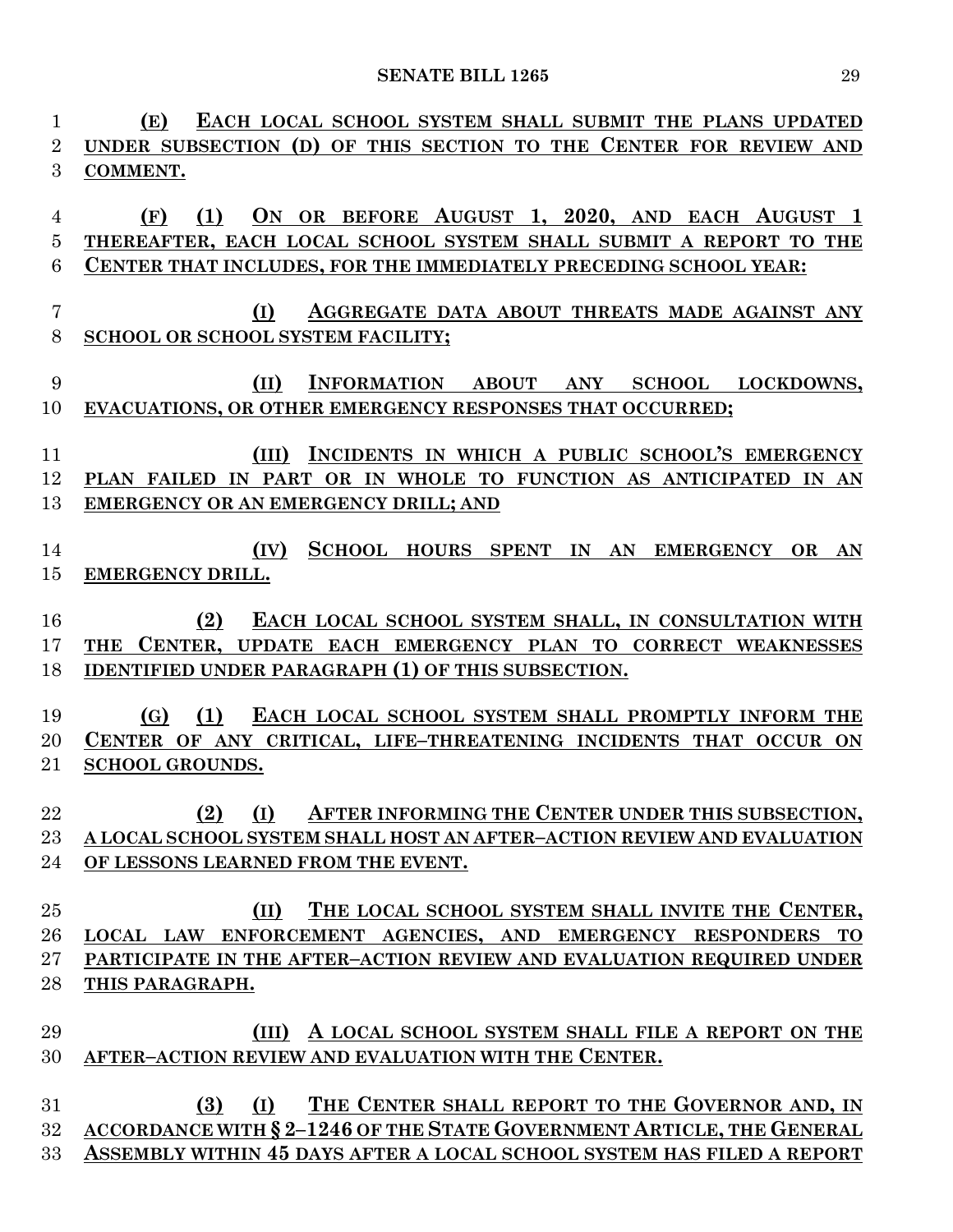# **ON THE AFTER–ACTION REVIEW AND EVALUATION UNDER PARAGRAPH (2)(III) OF THIS SUBSECTION.**

 **(II) THE CENTER SHALL INCLUDE IN THE REPORT FILED UNDER THIS PARAGRAPH:**

- **1. LESSONS LEARNED FROM THE LIFE–THREATENING**
- **INCIDENT; AND**
- **2. ANY RECOMMENDATIONS FOR IMPROVING SCHOOL SAFETY.**
- **7–1511.**

## **(A) ON OR BEFORE SEPTEMBER 1, 2018, EACH LOCAL SCHOOL SYSTEM SHALL APPOINT A MENTAL HEALTH SERVICES COORDINATOR.**

**(B) EACH MENTAL HEALTH SERVICES COORDINATOR SHALL:**

# **(1) COORDINATE EXISTING MENTAL HEALTH SERVICES AND REFERRAL PROCEDURES FOR MENTAL HEALTH SERVICES WITHIN THE LOCAL SCHOOL SYSTEM;**

 **(2) WORKING IN COLLABORATION WITH THE LOCAL HEALTH DEPARTMENT, THE LOCAL DEPARTMENT OF SOCIAL SERVICES, AND OTHER LOCAL ENTITIES THAT PROVIDE MENTAL HEALTH SERVICES, ENSURE THAT A STUDENT WHO IS REFERRED FOR MENTAL HEALTH SERVICES OBTAINS THE NECESSARY SERVICES;**

- **(3) MAXIMIZE EXTERNAL FUNDING FOR MENTAL HEALTH AND WRAPAROUND SERVICES; AND**
- **(4) DEVELOP PLANS FOR DELIVERING BEHAVIORAL HEALTH AND WRAPAROUND SERVICES TO STUDENTS WHO EXHIBIT BEHAVIORS OF CONCERN.**

 **(C) (1) THE SUBCABINET MAY PROVIDE GRANTS FROM THE FUND TO LOCAL SCHOOL SYSTEMS TO DEVELOP PLANS FOR DELIVERING BEHAVIORAL HEALTH AND WRAPAROUND SERVICES TO STUDENTS WHO EXHIBIT BEHAVIORS OF CONCERN.**

 **(2) IN APPLYING FOR A GRANT UNDER THIS SUBSECTION, A LOCAL SCHOOL SYSTEM SHALL PROVIDE EVIDENCE OF HOW EXTERNAL FUNDING WILL BE MAXIMIZED TO PROVIDE STUDENTS WITH BEHAVIORAL HEALTH AND WRAPAROUND**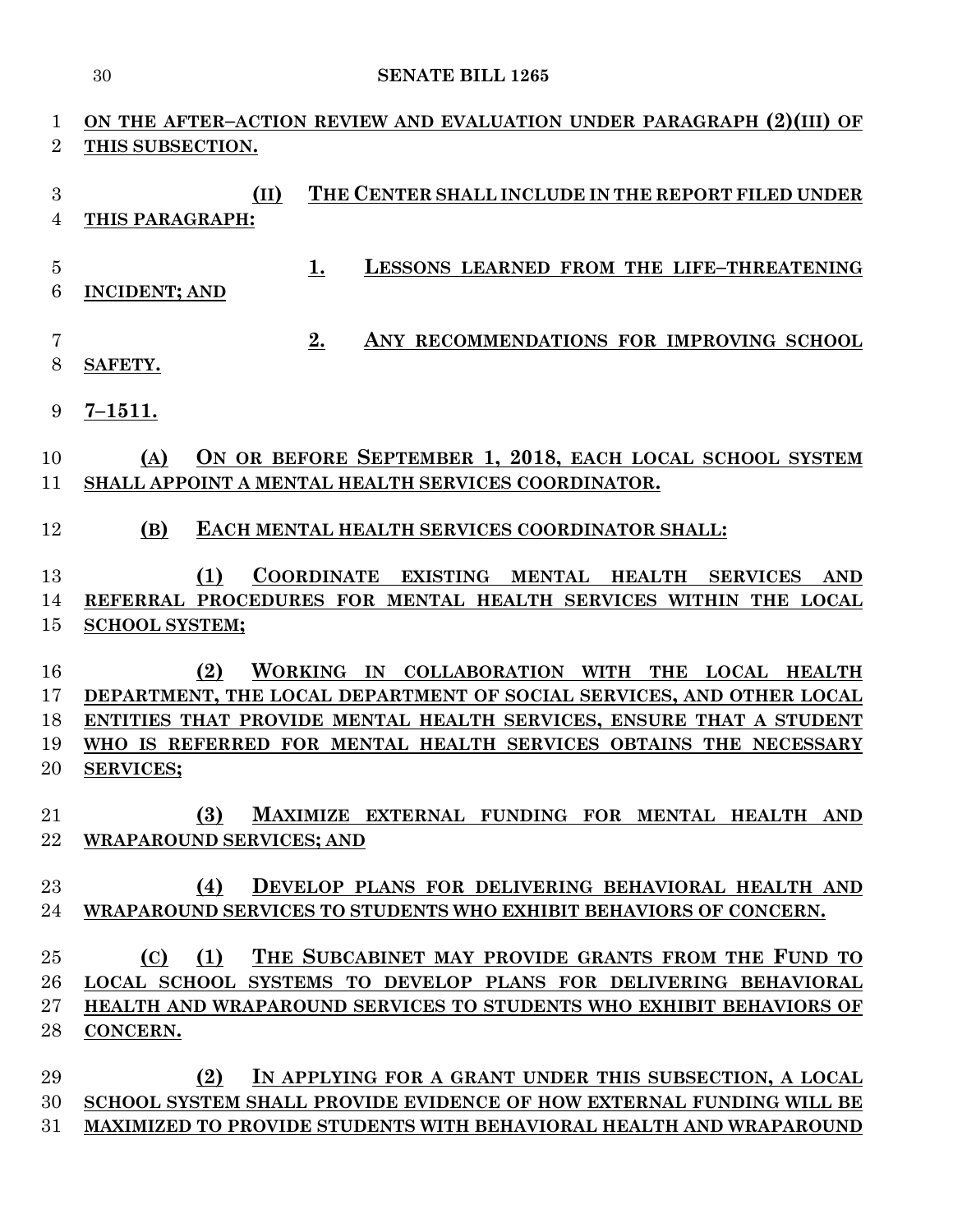| 1<br>$\overline{2}$ |                             | SERVICES, INCLUDING THROUGH THE SUBMISSION OF CLAIMS TO HEALTH<br>INSURANCE PLANS, IF APPLICABLE, FOR ANY COVERED HEALTH SERVICES.                                                         |
|---------------------|-----------------------------|--------------------------------------------------------------------------------------------------------------------------------------------------------------------------------------------|
| 3<br>4              | (D)<br>SECTION.             | THE SUBCABINET SHALL ADOPT REGULATIONS TO CARRY OUT THIS                                                                                                                                   |
| $\overline{5}$      | $7 - 1512.$                 |                                                                                                                                                                                            |
| 6                   | (a)                         | There is a [School Safety Enforcement] SAFE SCHOOLS Fund.                                                                                                                                  |
| 7<br>8<br>9         | (b)<br>$\lim$               | The [purposes] PURPOSE of the Fund [are to assist law enforcement agencies]<br>and county boards of education] IS TO PROVIDE GRANTS TO LOCAL SCHOOL SYSTEMS                                |
| 10<br>11            | vehicles; and               | addressing the problem of drivers illegally failing to stop for school<br>(1)                                                                                                              |
| 12                  |                             | (2)<br>enhancing TO ENHANCE school safety.                                                                                                                                                 |
| 13                  | $\left( \mathrm{c} \right)$ | The [Executive Director] SUBCABINET shall administer the Fund.<br>$\lceil (1) \rceil$                                                                                                      |
| 14<br>15<br>16      | this subtitle.              | $\sqrt{(2)}$<br>The Executive Director shall receive from the Fund each fiscal year the<br>amount, not exceeding \$50,000 in a fiscal year, necessary to offset its costs in administering |
| 17<br>18            | (d)                         | <u>The Fund is a special, nonlapsing fund that is not subject to <math>\S 7-302</math> of</u><br>(1)<br>the State Finance and Procurement Article.                                         |
| 19<br>20            |                             | The Treasurer shall hold the Fund separately and the Comptroller shall<br>(2)<br>account for the Fund in conjunction with the Executive Director.                                          |
| 21                  | (e)                         | The Fund consists of:                                                                                                                                                                      |
| 22<br>23            | Transportation Article;     | [money] <b>MONEY</b> credited to the Fund under $\S$ 17-106(e) of the                                                                                                                      |
| 24                  |                             | MONEY APPROPRIATED IN THE STATE BUDGET TO THE FUND;<br>(2)                                                                                                                                 |
| 25<br>26            | of the Fund; and            | $(2)$ (3)<br>[money] <b>MONEY</b> from any other source accepted for the benefit                                                                                                           |
| 27                  |                             | $(3)$ (4)<br><b>Investment</b> ANY INTEREST earnings of the Fund.                                                                                                                          |
| 28<br>29            | (F)                         | THE FUND MAY BE USED ONLY TO PROVIDE GRANTS TO LOCAL SCHOOL<br>SYSTEMS TO ENHANCE SCHOOL SAFETY, INCLUDING:                                                                                |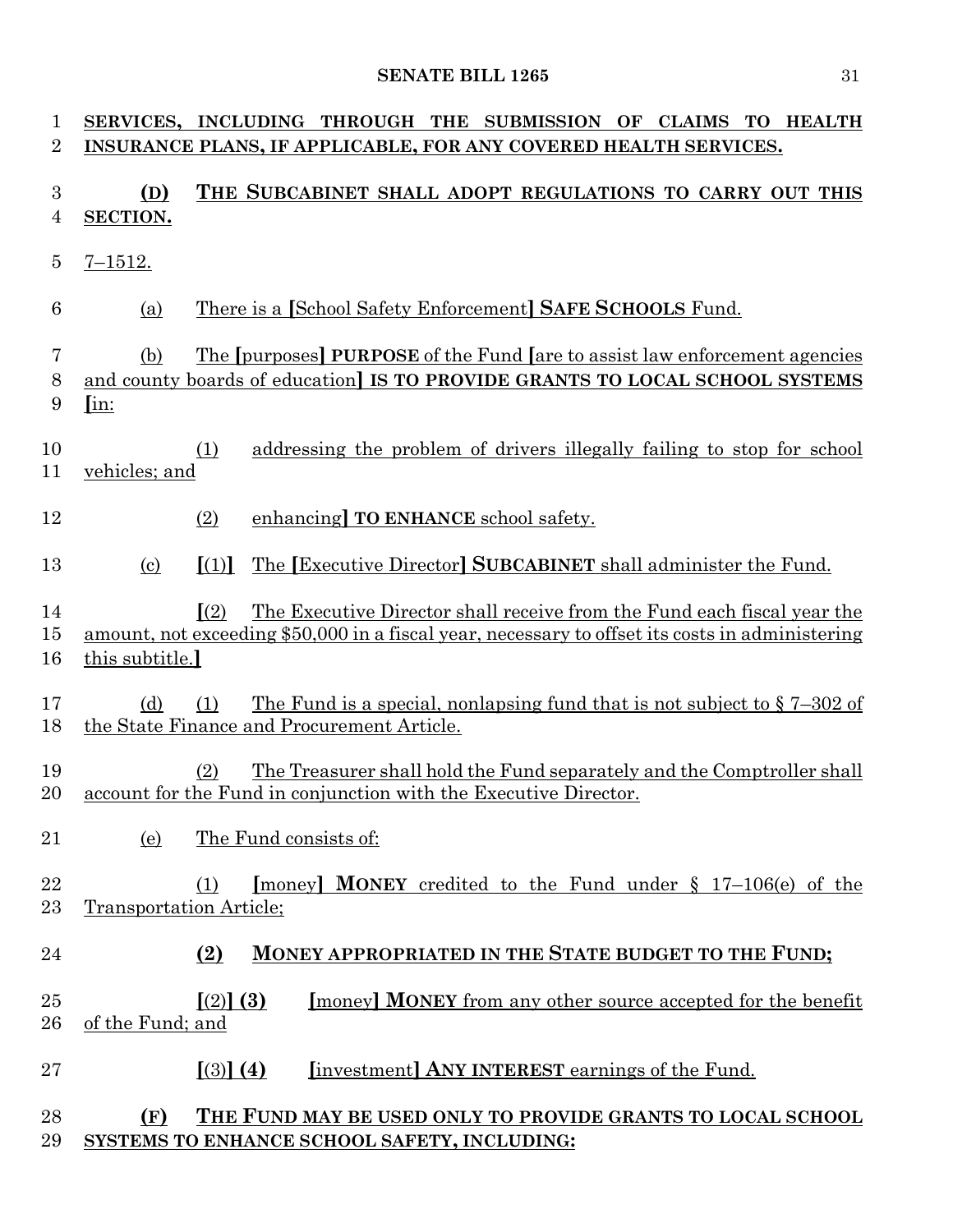**(1) CONDUCTING TRAINING FOR STUDENTS AND SCHOOL PERSONNEL ON DE–ESCALATION OF SITUATIONS AND IDENTIFYING AND REPORTING BEHAVIORS OF CONCERN;**

- **(2) CONDUCTING TRAINING OF ASSESSMENT TEAMS;**
- **(3) CONDUCTING SCHOOL SAFETY EVALUATIONS;**

# **(4) ESTABLISHING FORMAL AND ANONYMOUS MECHANISMS FOR REPORTING SAFETY CONCERNS;**

### **(5) REIMBURSING LOCAL LAW ENFORCEMENT AGENCIES FOR SCHOOL RESOURCE OFFICER TRAINING PROVIDED BY THE CENTER;**

- **(6) DEVELOPING PLANS TO DELIVER SCHOOL–BASED BEHAVIORAL HEALTH AND OTHER WRAPAROUND SERVICES TO STUDENTS WHO EXHIBIT BEHAVIORS OF CONCERN, INCLUDING ESTABLISHING SYSTEMS TO MAXIMIZE EXTERNAL FUNDING FOR SERVICES;**
- **(7) OUTREACH TO THE BROADER SCHOOL COMMUNITY TO IMPROVE SCHOOL SAFETY, INCLUDING TO HEIGHTEN AWARENESS OF EXISTING MENTAL HEALTH SERVICES AND OTHER SERVICES;**
- **(8) PROVIDING INFORMATION TO STUDENTS AND PARENTS ON TRAVELING SAFELY TO AND FROM SCHOOL, INCLUDING DATA RELATED TO BUS AND PEDESTRIAN SAFETY, STRATEGIES FOR ENSURING PERSONAL SAFETY, EFFORTS OF THE LOCAL SCHOOL SYSTEM TO IMPROVE SAFETY, AND INFORMATION ON AVAILABLE OPTIONS FOR REPORTING INCIDENTS AND CONCERNS; AND**

# **(9) ASSISTING LOCAL SCHOOL SYSTEMS TO IMPROVE AND MONITOR TRAFFIC CONTROL MEASURES IN THE IMMEDIATE VICINITY OF SCHOOLS TO REDUCE THE POTENTIAL FOR PEDESTRIAN AND VEHICLE ACCIDENTS.**

# **(G) (1) THE SUBCABINET MAY MAKE GRANTS TO LOCAL SCHOOL SYSTEMS FROM THE FUND.**

# **(2) THE SUBCABINET SHALL ESTABLISH PROCEDURES FOR LOCAL SCHOOL SYSTEMS TO APPLY FOR GRANTS FROM THE FUND.**

 **[**(f)**] (H) (1)** The **STATE** Treasurer shall invest the money of the Fund in the same manner as other State money may be invested.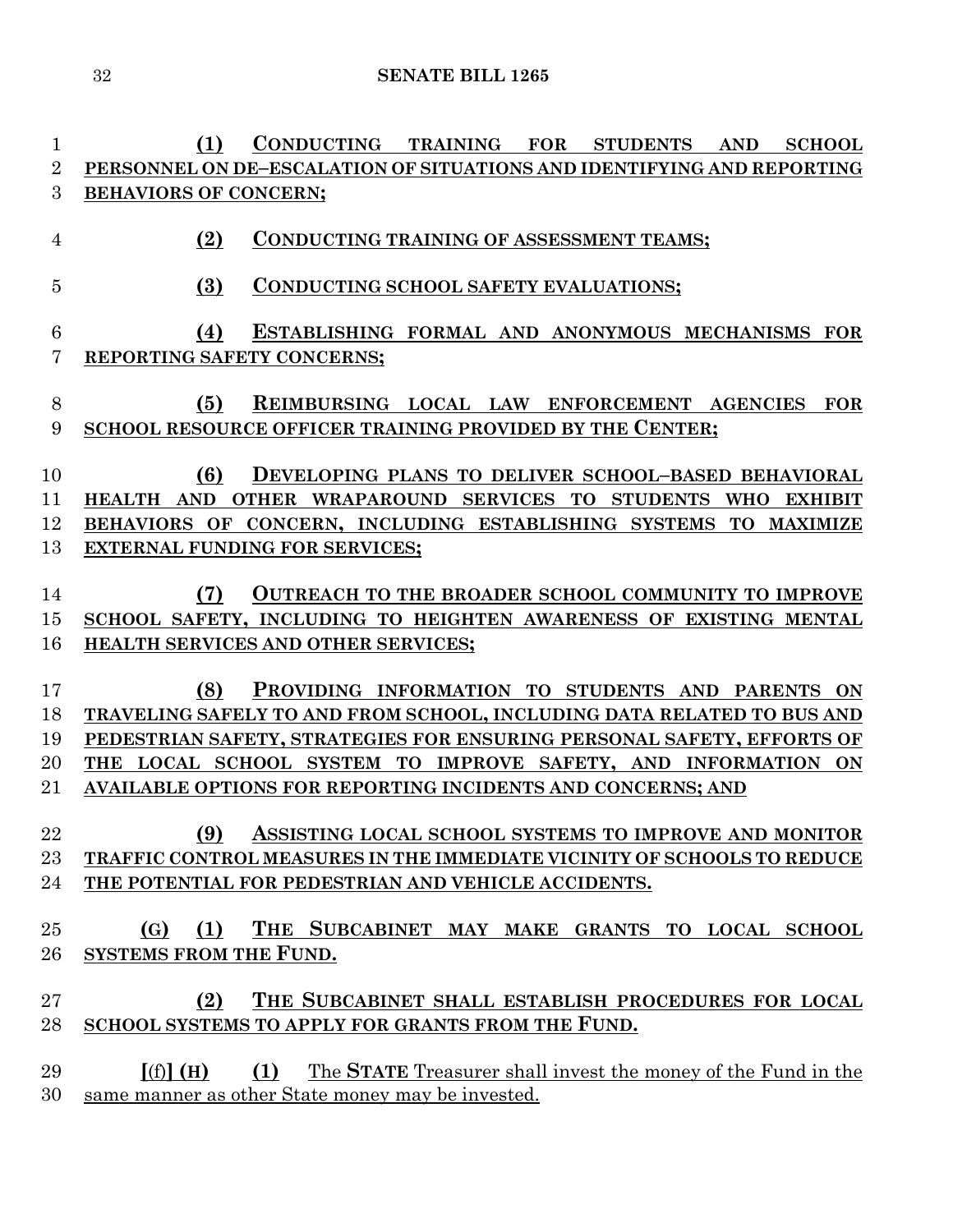# **(2) ANY INTEREST EARNINGS OF THE FUND SHALL BE CREDITED TO THE FUND. [**(g)**] (I)** Expenditures from the Fund may only be made: (1) in accordance with the State budget; or (2) by the budget amendment procedure as provided in § 7–209 of the State Finance and Procurement Article, if at least 45 days have passed since the budget amendment and supporting information were submitted to the budget committees for their review and comment.

- **(J) MONEY EXPENDED FROM THE FUND BY LOCAL SCHOOL SYSTEMS TO ENHANCE SCHOOL SAFETY IS SUPPLEMENTAL TO AND IS NOT INTENDED TO TAKE THE PLACE OF FUNDING THAT OTHERWISE WOULD BE APPROPRIATED TO LOCAL SCHOOL SYSTEMS.**
- **15–123.**

### **BEGINNING WITH THE 2018–2019 ACADEMIC YEAR AND ANNUALLY THEREAFTER, EACH PUBLIC INSTITUTION OF HIGHER EDUCATION SHALL COMPLETE AT LEAST ONE ACTIVE SHOOTER DRILL.**

#### **Article – General Provisions**

4–201.

 (a) (1) Except as otherwise provided by law, a custodian shall allow a person or governmental unit to inspect any public record at any reasonable time.

 (2) Inspection or copying of a public record may be denied only to the extent provided under this title.

### (b) To protect public records and to prevent unnecessary interference with official business, each official custodian shall adopt reasonable rules or regulations that, subject to this title, govern timely production and inspection of a public record.

(c) Each official custodian shall:

 (1) designate types of public records of the governmental unit that are to be made available to any applicant immediately on request; and

 (2) maintain a current list of the types of public records that have been designated as available to any applicant immediately on request.

**4–314.1.**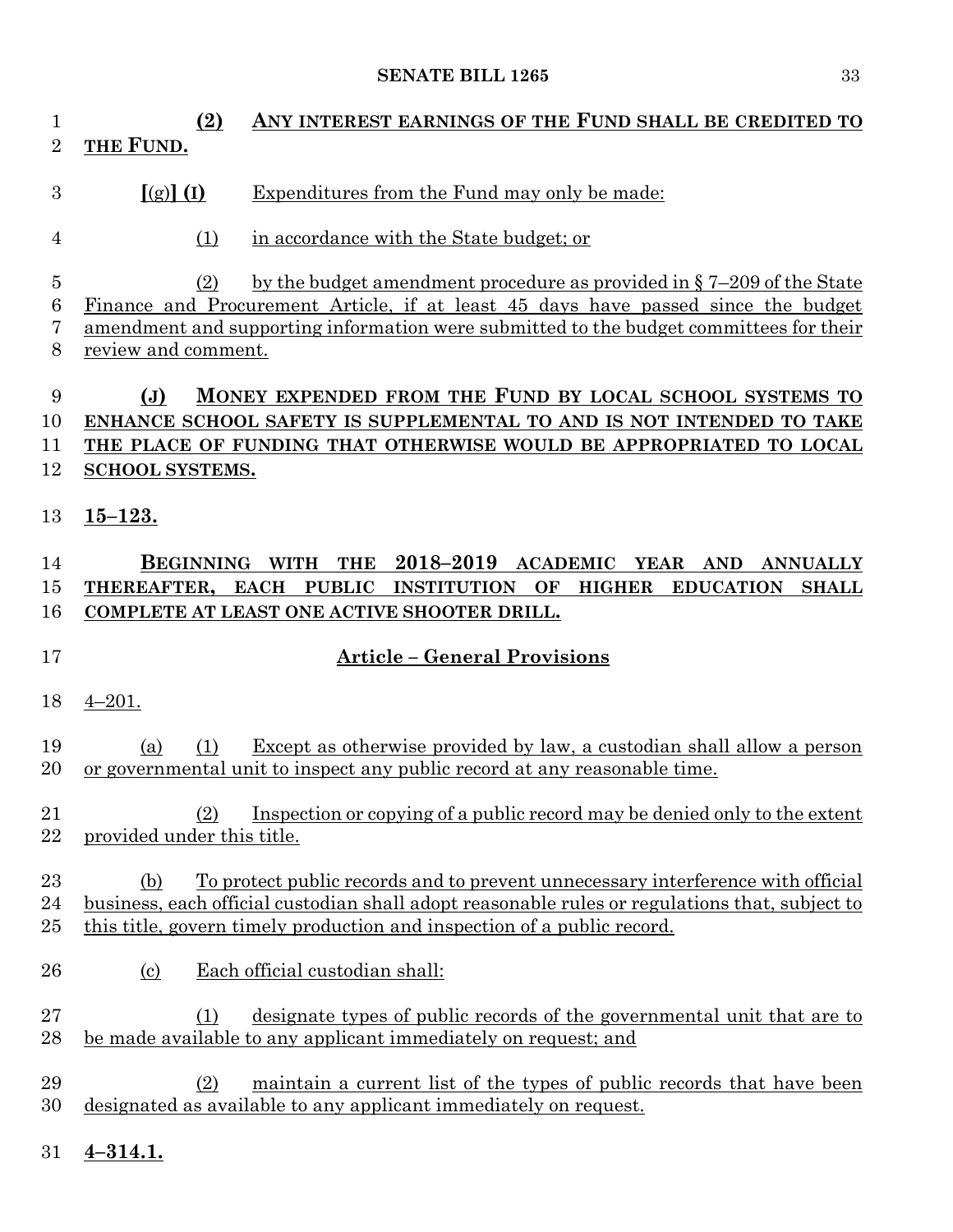| $\mathbf{1}$          | (A)                                                                    |                  | EXCEPT AS PROVIDED IN SUBSECTION (B) OF THIS SECTION, A                                                                         |  |  |
|-----------------------|------------------------------------------------------------------------|------------------|---------------------------------------------------------------------------------------------------------------------------------|--|--|
| $\overline{2}$        |                                                                        |                  | CUSTODIAN SHALL DENY INSPECTION OF ANY RECORD DISCLOSING:                                                                       |  |  |
| $\boldsymbol{3}$<br>4 |                                                                        | (1)              | A SAFETY EVALUATION OR SCHOOL EMERGENCY PLAN<br><b>DEVELOPED UNDER § 7-1510 OF THE EDUCATION ARTICLE; OR</b>                    |  |  |
| $\overline{5}$        |                                                                        | (2)              | AN EMERGENCY RESPONSE POLICY DEVELOPED UNDER § 7-1509                                                                           |  |  |
| 6                     |                                                                        |                  | OF THE EDUCATION ARTICLE AND § 3-520 OF THE PUBLIC SAFETY ARTICLE.                                                              |  |  |
|                       |                                                                        |                  |                                                                                                                                 |  |  |
| 7<br>8                | (B)                                                                    |                  | A CUSTODIAN SHALL ALLOW INSPECTION OF SAFETY EVALUATION,<br>SCHOOL EMERGENCY PLAN, AND EMERGENCY RESPONSE POLICY RECORDS BY THE |  |  |
| 9                     | FOLLOWING ENTITIES IN THE PERFORMANCE OF THE ENTITY'S OFFICIAL DUTIES: |                  |                                                                                                                                 |  |  |
| 10                    |                                                                        | (1)              | THE MARYLAND CENTER FOR SCHOOL SAFETY;                                                                                          |  |  |
| 11                    |                                                                        | (2)              | THE INTERAGENCY COMMITTEE ON SCHOOL CONSTRUCTION;                                                                               |  |  |
| 12                    |                                                                        | $\left(3\right)$ | THE DEPARTMENT OF STATE POLICE;                                                                                                 |  |  |
| 13<br>14              | <b>SERVICES;</b>                                                       | (4)              | THE DEPARTMENT OF PUBLIC SAFETY AND CORRECTIONAL                                                                                |  |  |
| 15                    |                                                                        | (5)              | THE MARYLAND EMERGENCY MANAGEMENT AGENCY;                                                                                       |  |  |
| 16                    |                                                                        | (6)              | <b>LOCAL LAW ENFORCEMENT AGENCIES; AND</b>                                                                                      |  |  |
| 17                    |                                                                        | (7)              | LOCAL ORGANIZATIONS FOR EMERGENCY MANAGEMENT.                                                                                   |  |  |
| 18                    |                                                                        |                  | <b>Article - Public Safety</b>                                                                                                  |  |  |
| 19                    | $3 - 101.$                                                             |                  |                                                                                                                                 |  |  |
| 20                    | <u>(a)</u>                                                             |                  | In this subtitle the following words have the meanings indicated.                                                               |  |  |
| 21                    | <u>(b)</u>                                                             | (1)              | "Chief" means the head of a law enforcement agency.                                                                             |  |  |
| 22<br>23              | agency.                                                                | (2)              | "Chief" includes the officer designated by the head of a law enforcement                                                        |  |  |
| 24                    | <u>(e)</u>                                                             | (1)              | "Law enforcement officer" means an individual who:                                                                              |  |  |
| 25                    |                                                                        |                  | in an official capacity is authorized by law to make arrests; and<br>(i)                                                        |  |  |
| 26                    |                                                                        |                  | is a member of one of the following law enforcement agencies:<br>(ii)                                                           |  |  |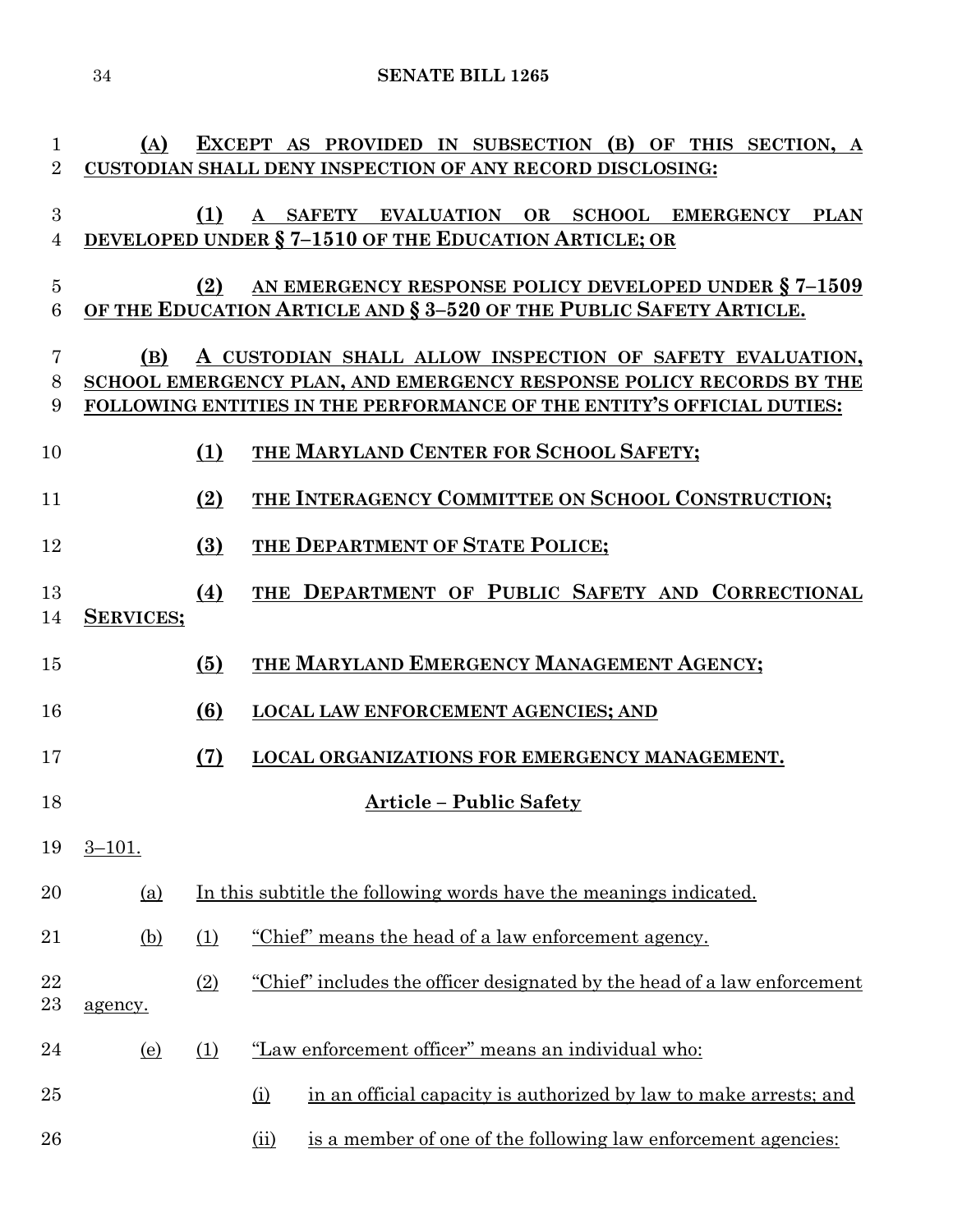| $\mathbf{1}$   |                                 | <u>1.</u>   | the Department of State Police;                             |
|----------------|---------------------------------|-------------|-------------------------------------------------------------|
| $\overline{2}$ |                                 | 2.          | the Police Department of Baltimore City;                    |
| 3              |                                 | 3.          | the Baltimore City School Police Force;                     |
| $\overline{4}$ |                                 | <u>4.</u>   | the Baltimore City Watershed Police Force;                  |
| 5              |                                 | <u>5.</u>   | the police department, bureau, or force of a county;        |
| 6<br>7         | corporation;                    | <u>6.</u>   | the police department, bureau, or force of a municipal      |
| $8\,$          |                                 | 7.          | the office of the sheriff of a county;                      |
| 9<br>10        | agency;                         | 8.          | the police department, bureau, or force of a bicounty       |
| 11             |                                 | 9.          | the Maryland Transportation Authority Police;               |
| 12             |                                 | <u>10.</u>  | the police forces of the Department of Transportation;      |
| 13             |                                 | <u> 11.</u> | the police forces of the Department of Natural Resources;   |
| 14             |                                 | <u>12.</u>  | the Field Enforcement Bureau of the Comptroller's Office;   |
| 15             |                                 | <u>13.</u>  | the Housing Authority of Baltimore City Police Force;       |
| 16             |                                 | <u>14.</u>  | the Crofton Police Department;                              |
| 17             |                                 | <u>15.</u>  | the police force of the Maryland Department of Health;      |
| 18<br>19       | Department of General Services; | 16.         | the police force of the Maryland Capitol Police of the      |
| 20<br>21       | Regulation;                     | <u> 17.</u> | the police force of the Department of Labor, Licensing, and |
| 22             |                                 | <u>18.</u>  | the police forces of the University System of Maryland:     |
| 23             |                                 | <u> 19.</u> | the police force of Morgan State University;                |
| 24             |                                 | 20.         | the office of State Fire Marshal;                           |
| $25\,$         |                                 | <u>21.</u>  | the Ocean Pines Police Department;                          |
| 26             |                                 | 22.         | the police force of the Baltimore City Community College;   |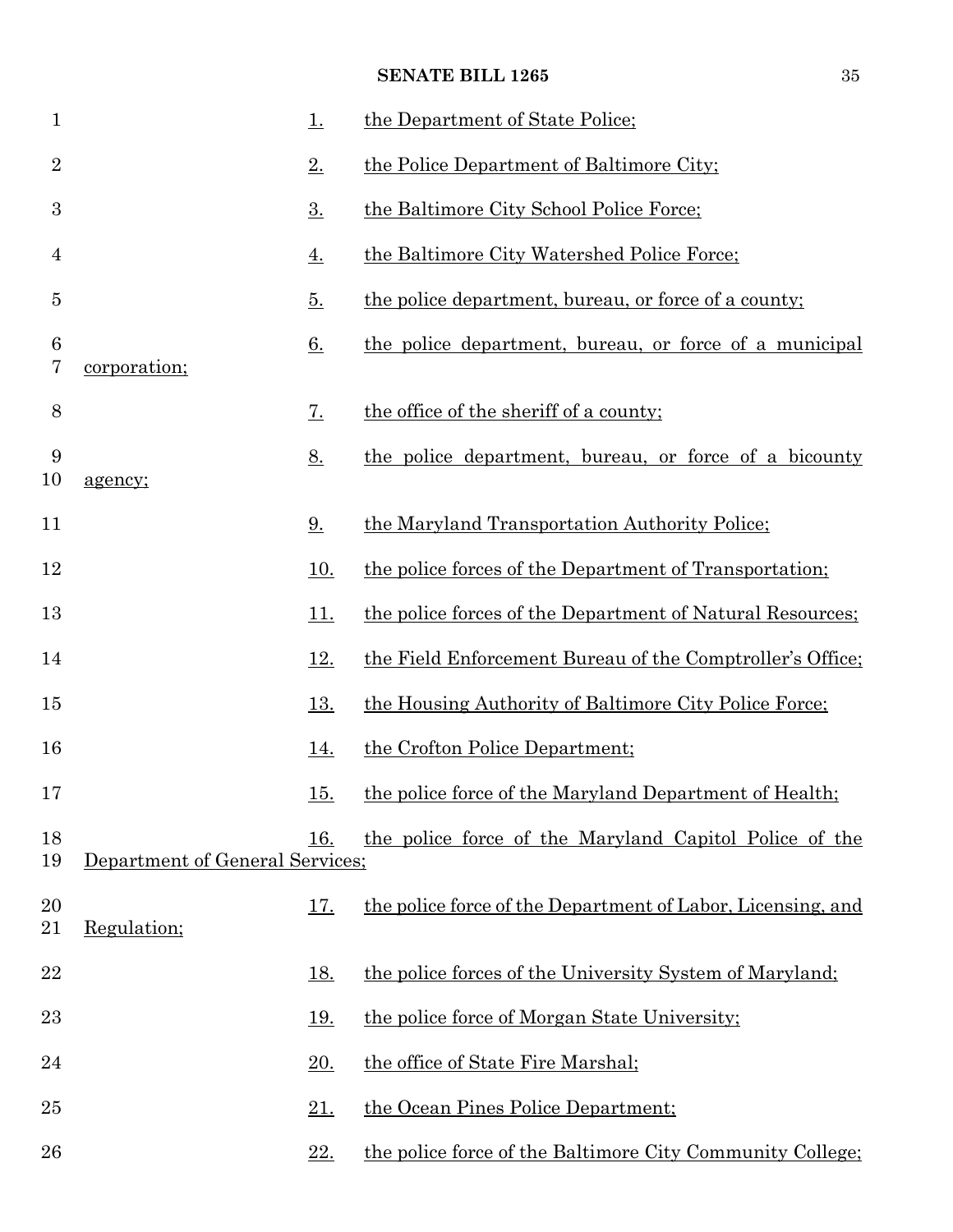| $\mathbf{1}$        | the police force of the Hagerstown Community College:<br>23.                                                                                                                                          |
|---------------------|-------------------------------------------------------------------------------------------------------------------------------------------------------------------------------------------------------|
| $\overline{2}$<br>3 | the Internal Investigation Unit of the Department of<br>24.<br><b>Public Safety and Correctional Services:</b>                                                                                        |
| $\overline{4}$<br>5 | 25.<br>the Warrant Apprehension Unit of the Division of Parole<br>and Probation in the Department of Public Safety and Correctional Services; or                                                      |
| 6                   | 26.<br>the police force of the Anne Arundel Community College.                                                                                                                                        |
| 7                   | (2)<br>"Law enforcement officer" does not include:                                                                                                                                                    |
| 8<br>9              | an individual who serves at the pleasure of the Police<br>(i)<br>Commissioner of Baltimore City;                                                                                                      |
| 10<br>11            | (ii)<br>an individual who serves at the pleasure of the appointing<br>authority of a charter county;                                                                                                  |
| 12                  | the police chief of a municipal corporation;<br>(iii)                                                                                                                                                 |
| 13<br>14<br>$15\,$  | an officer who is in probationary status on initial entry into the<br>(iv)<br><u>law enforcement agency except if an allegation of brutality in the execution of the officer's</u><br>duties is made; |
| 16<br>17            | a Montgomery County fire and explosive investigator as defined<br>(v)<br>in § 2–208.1 of the Criminal Procedure Article;                                                                              |
| 18<br>19            | an Anne Arundel County or City of Annapolis fire and explosive<br>(vi)<br>investigator as defined in § 2-208.2 of the Criminal Procedure Article;                                                     |
| 20<br>21            | a Prince George's County fire and explosive investigator as<br>(vii)<br>defined in $\S 2-208.3$ of the Criminal Procedure Article;                                                                    |
| 22<br>23            | a Worcester County fire and explosive investigator as defined in<br>(viii)<br>§ 2–208.4 of the Criminal Procedure Article;                                                                            |
| 24<br>$25\,$        | a City of Hagerstown fire and explosive investigator as defined<br>(ix)<br>in § 2-208.5 of the Criminal Procedure Article; or                                                                         |
| 26<br>$27\,$        | a Howard County fire and explosive investigator as defined in §<br>$(\underline{x})$<br>2-208.6 of the Criminal Procedure Article.                                                                    |
|                     |                                                                                                                                                                                                       |

**3–520.**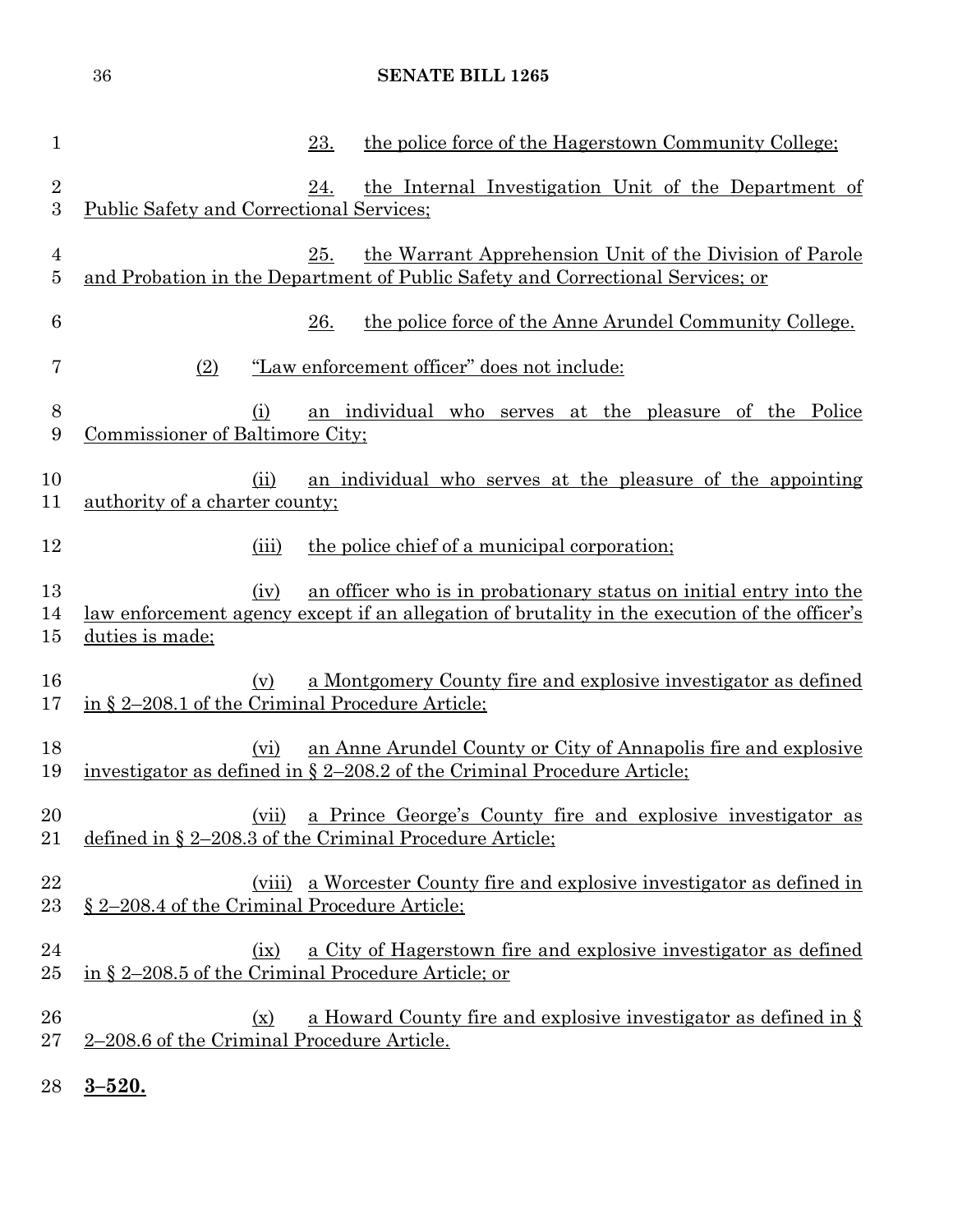| 1              | EACH LOCAL LAW ENFORCEMENT AGENCY SHALL COLLABORATE WITH THE                                          |  |  |  |  |
|----------------|-------------------------------------------------------------------------------------------------------|--|--|--|--|
| 2              | LOCAL SCHOOL SYSTEM TO ESTABLISH POLICIES FOR RESPONDING TO AN                                        |  |  |  |  |
| 3              | EMERGENCY AT EACH PUBLIC SCHOOL WITHIN ITS JURISDICTION.                                              |  |  |  |  |
| $\overline{4}$ | <b>Article - State Finance and Procurement</b>                                                        |  |  |  |  |
| 5              | $6 - 226.$                                                                                            |  |  |  |  |
| 6              | Notwithstanding any other provision of law, and unless<br>(a)<br>(2)<br>(i)                           |  |  |  |  |
| 7              | inconsistent with a federal law, grant agreement, or other federal requirement or with the            |  |  |  |  |
| 8              | terms of a gift or settlement agreement, net interest on all State money allocated by the             |  |  |  |  |
| 9              | <u>State Treasurer under this section to special funds or accounts, and otherwise entitled to</u>     |  |  |  |  |
| 10             | receive interest earnings, as accounted for by the Comptroller, shall accrue to the General           |  |  |  |  |
| 11             | <u>Fund of the State.</u>                                                                             |  |  |  |  |
| 12<br>13       | The provisions of subparagraph (i) of this paragraph do not apply<br>(ii)<br>to the following funds:  |  |  |  |  |
| 14             | the Advance Directive Program Fund; [and]<br>101.                                                     |  |  |  |  |
| 15             | the Make Office Vacancies Extinct Matching Fund; AND<br>102.                                          |  |  |  |  |
| 16             | 103. THE SAFE SCHOOLS FUND.                                                                           |  |  |  |  |
| 17             | <b>Article - Transportation</b>                                                                       |  |  |  |  |
| 18             | $17 - 106.$                                                                                           |  |  |  |  |
| 19             | In addition to any other penalty provided for in the Maryland<br>(i)<br>(e)<br>(1)                    |  |  |  |  |
| 20             | Vehicle Law, if the required security for a vehicle terminates or otherwise lapses during its         |  |  |  |  |
| 21             | registration year, the Administration may assess the owner of the vehicle with a penalty of           |  |  |  |  |
| 22             | \$150 for each vehicle without the required security for a period of 1 to 30 days. If a fine is       |  |  |  |  |
| 23             | assessed, beginning on the 31st day the fine shall increase by a rate of \$7 for each day.            |  |  |  |  |
|                |                                                                                                       |  |  |  |  |
| 24             | <u>Each period during which the required security for a vehicle</u><br>(ii)                           |  |  |  |  |
| $25\,$         | terminates or otherwise lapses shall constitute a separate violation.                                 |  |  |  |  |
|                |                                                                                                       |  |  |  |  |
| 26             | The penalty imposed under this subsection may not exceed<br>(iii)                                     |  |  |  |  |
| $27\,$         | \$2,500 for each violation in a 12-month period.                                                      |  |  |  |  |
| 28             | <u>A penalty assessed under this subsection shall be paid as follows:</u><br><u>(2)</u><br><u>(i)</u> |  |  |  |  |
| 29             | 70% to be allocated as provided in subparagraphs (ii)<br>1.                                           |  |  |  |  |
| 30             | through (vi) of this paragraph; and                                                                   |  |  |  |  |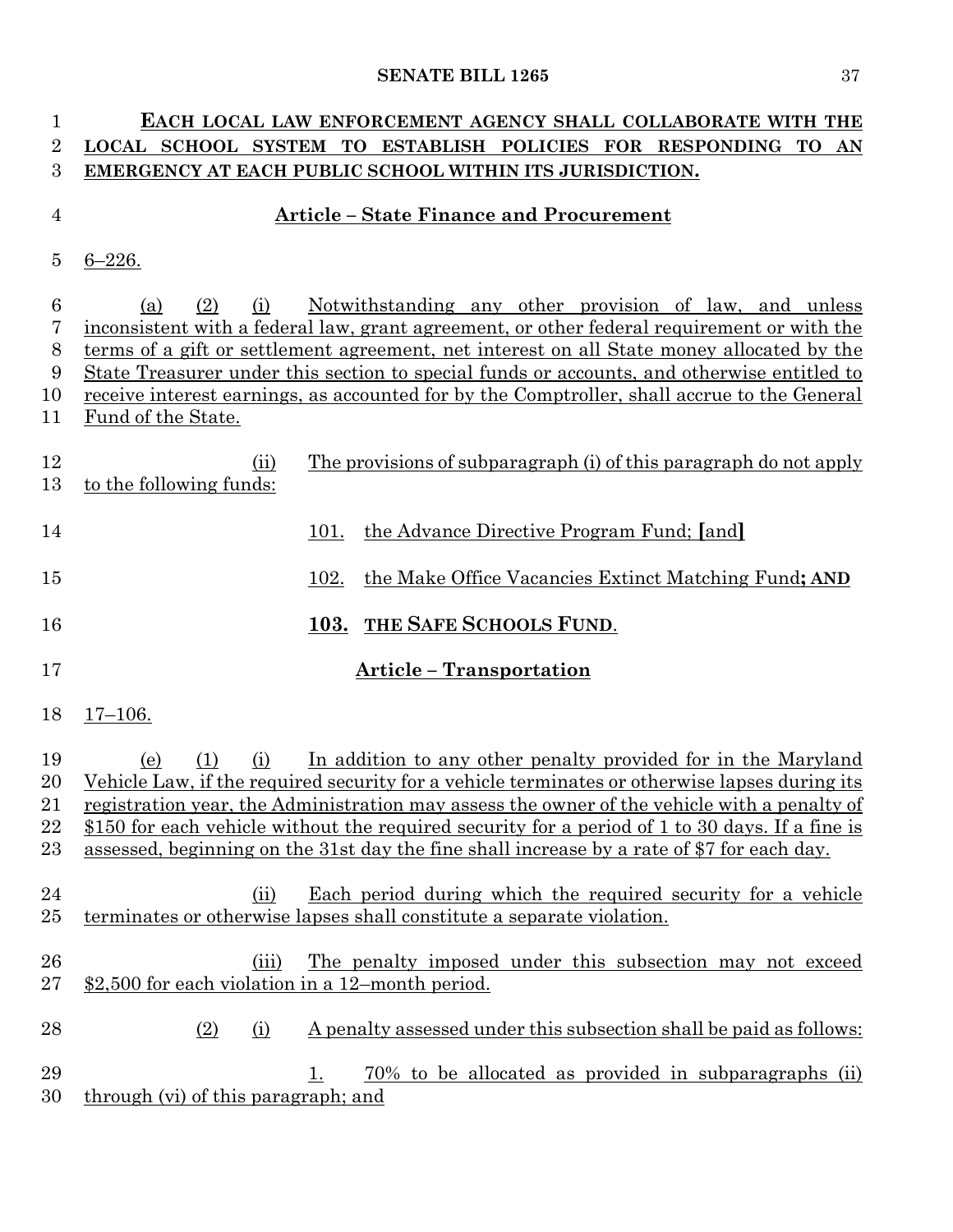| $\mathbf{1}$   | 30% to the Administration, which may be used by the<br>2.                                                                            |
|----------------|--------------------------------------------------------------------------------------------------------------------------------------|
| $\overline{2}$ | Administration, subject to subsection (f) of this section, to provide funding for contracts                                          |
| 3              | with independent agents to assist in the recovery of evidences of registration as authorized                                         |
| $\overline{4}$ | in subsection $(d)(3)$ of this section.                                                                                              |
|                |                                                                                                                                      |
| $\bf 5$        | $\left[ \left( \mathrm{vi}\right) \right] \left( \mathrm{II}\right)$<br>For each fiscal year beginning on or after July 1, 2014, the |
| 6              | percentage of the penalties specified under subparagraph (i)1 of this paragraph shall be                                             |
| 7              | allocated among the [School Safety Enforcement Fund] SAFE SCHOOLS FUND, the                                                          |
| 8              | Vehicle Theft Prevention Fund, the Maryland Automobile Insurance Fund, and the General                                               |
| 9              | Fund as follows:                                                                                                                     |
|                |                                                                                                                                      |
| 10             | \$600,000 to the [School Safety Enforcement Fund] SAFE<br><u>1.</u>                                                                  |
| 11             | <b>SCHOOLS FUND:</b>                                                                                                                 |
|                |                                                                                                                                      |
| 12             | 2.<br>\$2,000,000 to the Vehicle Theft Prevention Fund;                                                                              |
|                |                                                                                                                                      |
| 13             | 3.<br>To the Maryland Automobile Insurance Fund, the amount                                                                          |
| 14             | distributed to the Maryland Automobile Insurance Fund in the prior fiscal year under the                                             |
| $15\,$         | provisions of this paragraph adjusted by the change for the calendar year preceding the                                              |
| 16             | fiscal year in the Consumer Price Index - All Urban Consumers - Medical Care as                                                      |
| 17             | published by the United States Bureau of Labor Statistics; and                                                                       |
|                |                                                                                                                                      |
| 18             | The balance to the General Fund.<br>4.                                                                                               |
|                |                                                                                                                                      |
| 19             | SECTION 5. AND BE IT FURTHER ENACTED, That \$2,500,000 in general funds                                                              |
| 20             | appropriated in Supplemental Budget No. 1 of the fiscal year 2019 operating budget (S.B.                                             |
| 21             | of the Acts of 2018) to program D15A05.16 Governor's Office of Crime<br>185/Chapter                                                  |
| 22             | Control and Prevention for the purpose of providing grants to local school systems for                                               |
| 23             | mandated safety assessments may be transferred only by budget amendment to the Safe                                                  |
| 24             | Schools Fund established under Section 7–1512 of the Education Article, as enacted by                                                |
| 25             | Section 4 of this Act, for the mandated safety evaluations required by Section 4 of this Act.                                        |
| 26             | <u>Funds</u> not expended for this restricted purpose may not be transferred by budget                                               |
| $27\,$         | amendment or otherwise to any other purpose and shall revert to the General Fund.                                                    |
|                |                                                                                                                                      |
| 28             | SECTION 6. AND BE IT FURTHER ENACTED, That \$1,000,000 of the fiscal year                                                            |
| 29             | 2019 general fund appropriation for program D15A05.16 Governor's Office of Crime Control                                             |
| 30             | and Prevention made for the purpose of providing grants to public and nonpublic schools                                              |
| $31\,$         | and day care centers at risk of being targeted for hate crimes may be transferred only by                                            |
| 32             | <u>budget amendment to program R00A01.10 Early Childhood Development within the</u>                                                  |
| 33             | Maryland State Department of Education for the same purpose. Funds not expended for                                                  |
| 34             | this restricted purpose may not be transferred by budget amendment or otherwise to any                                               |
| $35\,$         | other purpose and shall revert to the General Fund.                                                                                  |
|                |                                                                                                                                      |
| 36             | SECTION 7. AND BE IT FURTHER ENACTED, That \$2,500,000 in general funds                                                              |
| 37             | and 13 positions appropriated in Supplemental Budget No. 1 of the fiscal year 2019                                                   |
| $38\,$         | <u>operating budget (S.B. 185/Chapter ___ of the Acts of 2018) to program W00A01.01 Office</u>                                       |

39 of the Superintendent within the Department of State Police for the purpose of providing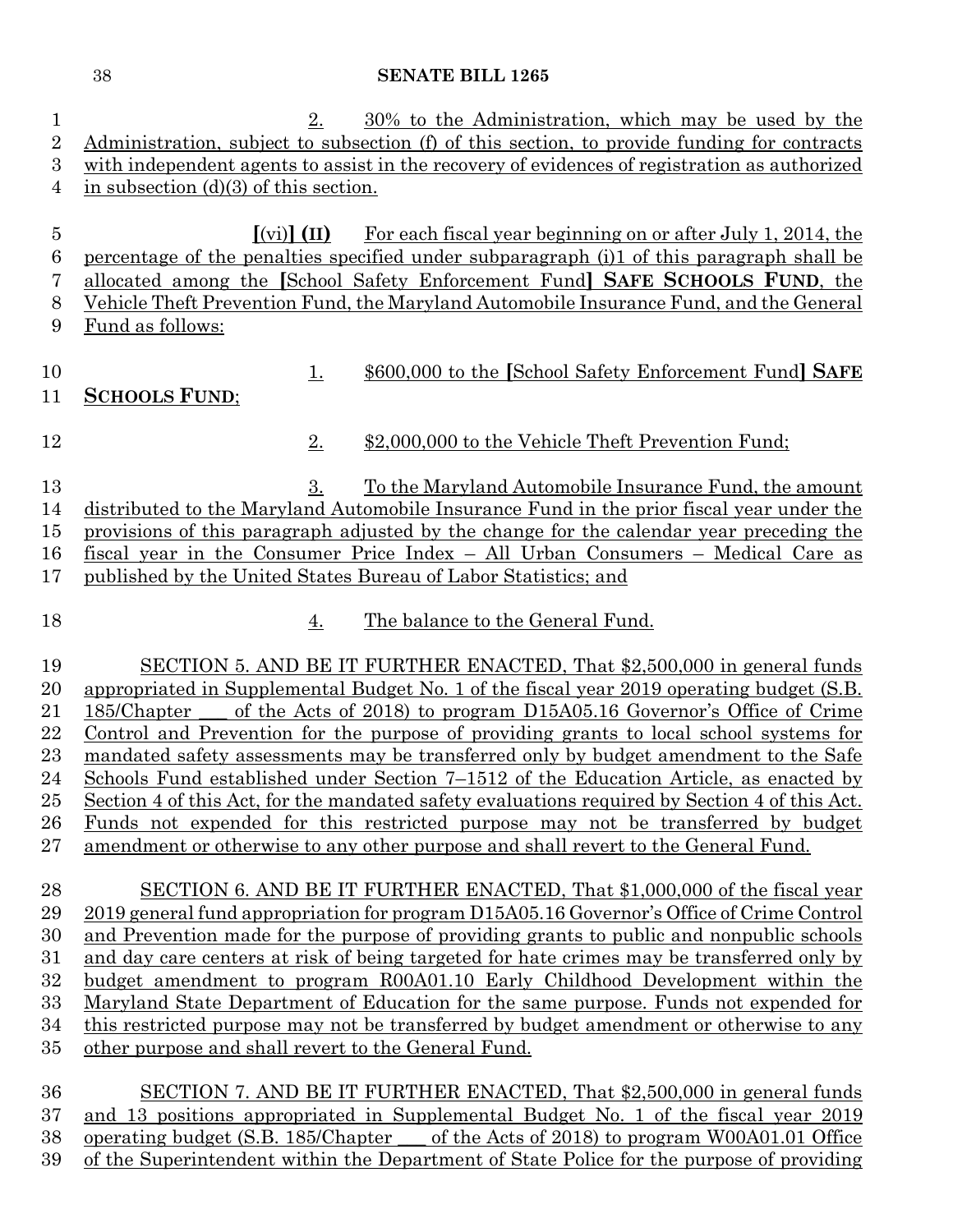additional resources to the Maryland Center for School Safety may be transferred only by budget amendment to program R00A01.01 Office of the State Superintendent, within the Maryland State Department of Education for the same purpose. Funds not expended for this restricted purpose may not be transferred by budget amendment or otherwise to any other purpose and shall revert to the General Fund. SECTION 8. AND BE IT FURTHER ENACTED, That \$499,670 of the fiscal year 2019 general fund appropriation and one position budgeted within program W00A01.01 Office of the Superintendent, subprogram 1807 Maryland Center for School Safety (MCSS), within the Department of State Police for the purpose of supporting MCSS operations may be transferred only by budget amendment to program R00A01.01 Office of the State Superintendent, within the Maryland State Department of Education for the same purpose. Funds not expended for this restricted purpose may not be transferred by budget amendment or otherwise to any other purpose and shall revert to the General Fund.

 SECTION 9. AND BE IT FURTHER ENACTED, That, notwithstanding any other provision of law, funds appropriated for school safety in the Aid to Education Innovative Programs (R00A02.13) within the Maryland State Department of Education in the fiscal year 2019 operating budget (S.B. 185/Chapter \_\_\_ of the Acts of 2018) may be transferred only to the Safe Schools Fund for the purposes established under Section 7–1512 of the Education Article, as enacted by Section 4 of this Act. Any funds not transferred or expended for this restricted purpose may not be transferred by budget amendment or otherwise to any other purpose and shall revert to the General Fund.

 SECTION 10. AND BE IT FURTHER ENACTED, That the Maryland Center for School Safety shall submit a report on the proposed uses of the additional resources appropriated in Supplemental Budget No. 1 of the fiscal year 2019 operating budget (S.B. 185/Chapter \_\_\_ of the Acts of 2018) for the operations of the Center, including the allocation of 13 additional positions, to the Senate Budget and Taxation Committee and the House Appropriations Committee not later than July 1, 2018. The budget committees shall have 45 days to review and comment on the proposed uses of the funds before any of the additional funds are expended.

 SECTION 11. AND BE IT FURTHER ENACTED, That as the Commission on Innovation and Excellence in Public Schools created by Chapters 701 and 702 of the Acts of 2016 continues its work on a final report, the Commission should continue to evaluate the need for additional student mental health and other wraparound services. The Commission also should consider and include recommendations in the final report regarding the need for additional mental health and wraparound services in local school systems and whether and how funding should be provided to local school systems to support and expand access to these services.

# SECTION 12. AND BE IT FURTHER ENACTED, That:

- 
- (a) (1) The School Safety Subcabinet shall submit a report evaluating: